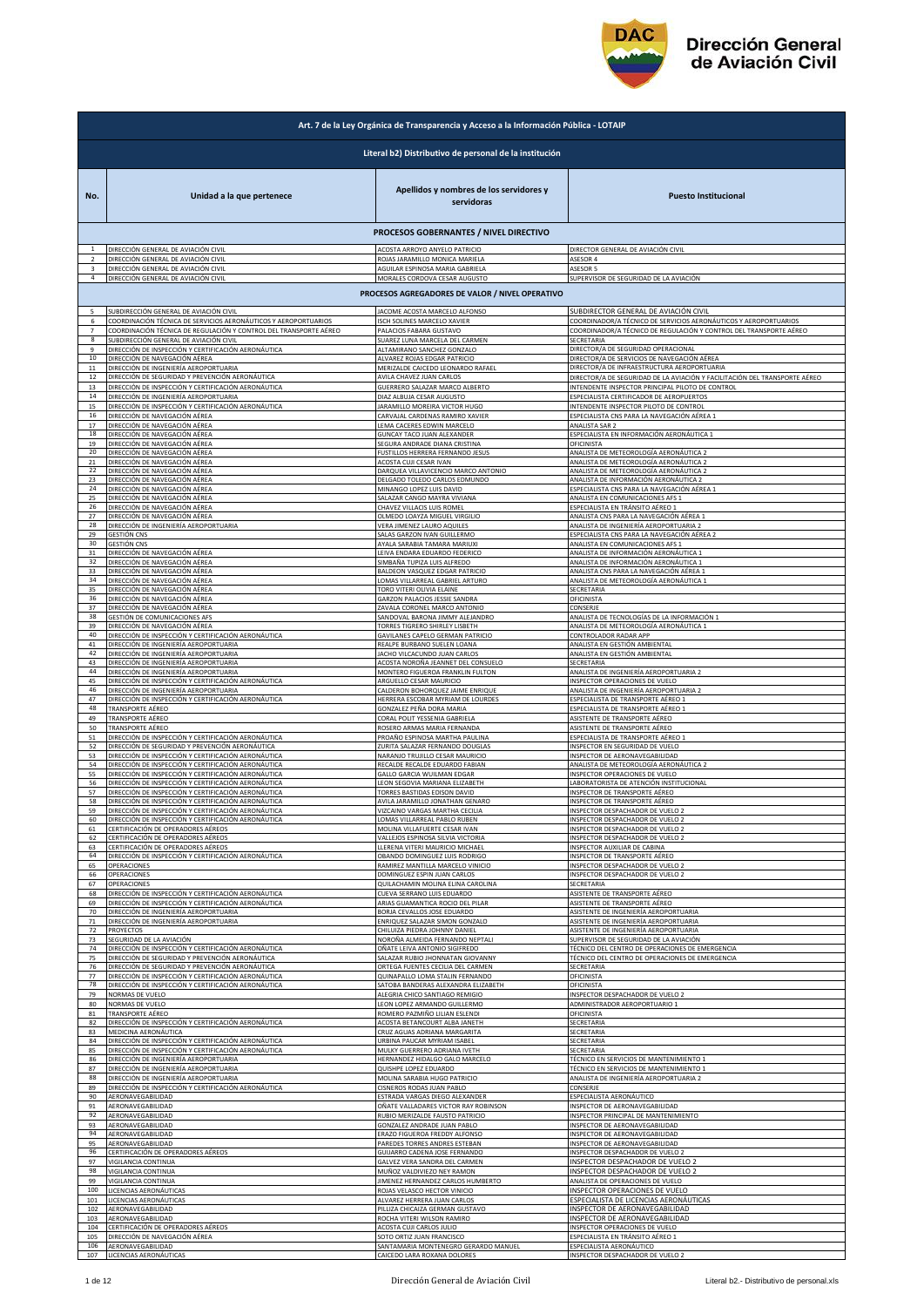

| Art. 7 de la Ley Orgánica de Transparencia y Acceso a la Información Pública - LOTAIP |                                                        |                                                                     |                                                                                     |  |
|---------------------------------------------------------------------------------------|--------------------------------------------------------|---------------------------------------------------------------------|-------------------------------------------------------------------------------------|--|
|                                                                                       | Literal b2) Distributivo de personal de la institución |                                                                     |                                                                                     |  |
| No.                                                                                   | Unidad a la que pertenece                              | Apellidos y nombres de los servidores y<br>servidoras               | <b>Puesto Institucional</b>                                                         |  |
| 108                                                                                   | LICENCIAS AERONÁUTICAS                                 | HIDALGO PROAÑO OSWALDO MAURICIO                                     | INSPECTOR DESPACHADOR DE VUELO 2                                                    |  |
| 109                                                                                   | CERTIFICACIÓN DE OPERADORES AÉREOS                     | FERNANDEZ GONZALEZ JORGE EDISON                                     | INSPECTOR DESPACHADOR DE VUELO 2                                                    |  |
| 110                                                                                   | CERTIFICACIÓN DE OPERADORES AÉREOS                     | CATOTA TORRES LUIS WILKIR                                           | INSPECTOR DESPACHADOR DE VUELO 2                                                    |  |
| 111                                                                                   | VIGILANCIA OPERACIONAL A LA NAVEGACIÓN AÉREA           | VALENCIA ARMAS VICENTE FERNANDO                                     | ANALISTA CNS PARA LA NAVEGACIÓN AÉREA 1                                             |  |
| 112                                                                                   | VIGILANCIA OPERACIONAL A LA NAVEGACIÓN AÉREA           | LEGARDA GONZALEZ WENDY PATRICIA                                     | INSPECTOR DE AERÓDROMO                                                              |  |
| 113                                                                                   | AERONAVEGABILIDAD                                      | AVILA ZARATE EDISON JAVIER                                          | INSPECTOR DESPACHADOR DE VUELO 2                                                    |  |
| 114                                                                                   | VIGILANCIA CONTINUA                                    | MORA HERRERA JOSE DAVID                                             | INSPECTOR OPERACIONES DE VUELO                                                      |  |
| 115                                                                                   | CERTIFICACIÓN DE AEROPUERTOS                           | CEVALLOS ALOMIA GALO EFRAIN                                         | ESPECIALISTA EN TRÁNSITO AÉREO 1                                                    |  |
| 116                                                                                   | CERTIFICACIÓN DE AEROPUERTOS                           | PAREDES ZAMBRANO JOSE ANIBAL                                        | ESPECIALISTA AVSEC 1                                                                |  |
| 117                                                                                   | CERTIFICACIÓN DE AEROPUERTOS                           | CADENA ORTIZ HECTOR FERNANDO                                        | ANALISTA DE GESTIÓN AMBIENTAL                                                       |  |
| 118                                                                                   | CERTIFICACIÓN DE AEROPUERTOS                           | BAQUERO FLORES LUIS EDWIN ALEJANDRO                                 | INTENDENTE INSPECTOR PRINCIPAL PILOTO DE CONTROL                                    |  |
| 119                                                                                   | CERTIFICACIÓN DE AEROPUERTOS                           | MORAN LEYSER EDGAR RENE FELIX                                       | INTENDENTE INSPECTOR PRINCIPAL PILOTO DE CONTROL                                    |  |
| 120                                                                                   | <b>GESTIÓN CNS</b>                                     | SOTALIN SOTALIN HERNAN EDISON                                       | ANALISTA CNS PARA LA NAVEGACIÓN AÉREA 1                                             |  |
| 121                                                                                   | <b>GESTIÓN CNS</b>                                     | ZUÑIGA JIBAJA JORGE ALFREDO                                         | CONTROLADOR RADAR APP                                                               |  |
| 122                                                                                   | GESTIÓN DE TRÁNSITO AÉREO                              | VILLAVICENCIO ARMIJOS ALIS JOWANY                                   | CONTROLADOR RADAR APP                                                               |  |
| 123                                                                                   | GESTIÓN DE TRÁNSITO AÉREO                              | RAMOS TAPIA CHRISTIAN ALEXIS                                        | CONTROLADOR RADAR APP                                                               |  |
| 124                                                                                   | GESTIÓN DE TRÁNSITO AÉREO                              | VALLEJO NARVAEZ JOSE BOLIVAR                                        | CONTROLADOR RADAR APP                                                               |  |
| 125                                                                                   | GESTIÓN DE TRÁNSITO AÉREO                              | VALENCIA TACO LUIS MARCELO                                          | ESPECIALISTA EN TRÁNSITO AÉREO 1                                                    |  |
| 126                                                                                   | GESTIÓN DE TRÁNSITO AÉREO                              | VALENCIA GUERRERO CARLOS GUSTAVO                                    | ESPECIALISTA EN TRÁNSITO AÉREO 1                                                    |  |
| 127                                                                                   | SEGURIDAD DE LA AVIACIÓN                               | RUEDA ROSERO KARINA ESTEFANIA                                       | SUPERVISOR DE SEGURIDAD DE LA AVIACIÓN                                              |  |
| 128                                                                                   | SEGURIDAD DE LA AVIACIÓN                               | AGUIRRE CARRERA LISSET ALEXANDRA                                    | SUPERVISOR DE SEGURIDAD DE LA AVIACIÓN                                              |  |
| 129                                                                                   | SEGURIDAD DE LA AVIACIÓN                               | MIRANDA ORELLANA BORIS DANILO                                       | AGENTE DE SEGURIDAD DE LA AVIACIÓN                                                  |  |
| 130                                                                                   | SEGURIDAD DE LA AVIACIÓN                               | TORRES ZAMBRANO ALFREDO NICOLAS                                     | AGENTE DE SEGURIDAD DE LA AVIACIÓN                                                  |  |
| 131                                                                                   | SEGURIDAD DE LA AVIACIÓN                               | ZAVALA OÑA CRISTINA MAGDALENA                                       | AGENTE DE SEGURIDAD DE LA AVIACIÓN                                                  |  |
| 132                                                                                   | SEGURIDAD DE LA AVIACIÓN                               | DOMINGUEZ SUAREZ JULIO DENNYS                                       | AGENTE DE SEGURIDAD DE LA AVIACIÓN                                                  |  |
| 133                                                                                   | SEGURIDAD DE LA AVIACIÓN                               | PINCHA TOAPANTA JORGE ANIBAL                                        | AGENTE DE SEGURIDAD DE LA AVIACIÓN                                                  |  |
| 134                                                                                   | SEGURIDAD DE LA AVIACIÓN                               | CHUSIN VILLALBA CARLOS ARTURO                                       | AGENTE DE SEGURIDAD DE LA AVIACIÓN                                                  |  |
| 135                                                                                   | SEGURIDAD DE LA AVIACIÓN                               | ROMERO ROSALES CRISTIAN RODOLFO                                     | SUPERVISOR DE SEGURIDAD DE LA AVIACIÓN                                              |  |
| 136                                                                                   | SEGURIDAD DE LA AVIACIÓN                               | VILLACIS DOMINGUEZ SUSANA ELIZABETH                                 | PARVULARIO DE CENTRO INFANTIL                                                       |  |
| 137                                                                                   | GESTIÓN DE METEOROLOGÍA AERONÁUTICA                    | ORBE VELASTEGUI NIKITH ALEXANDER                                    | ANALISTA DE METEOROLOGÍA AERONÁUTICA 2                                              |  |
| 138                                                                                   | CERTIFICACIÓN DE OPERADORES AÉREOS                     | SANTOS ASTUDILLO GENOVEVA LEONOR                                    | INSPECTOR OPERACIONES DE VUELO                                                      |  |
| 139                                                                                   | DIRECCIÓN DE INSPECCIÓN Y CERTIFICACIÓN AERONÁUTICA    | FUERTES PAZMIÑO DIEGO ORLANDO                                       | ANALISTA DE INGENIERÍA AEROPORTUARIA 1                                              |  |
| 140                                                                                   | DIRECCIÓN DE INSPECCIÓN Y CERTIFICACIÓN AERONÁUTICA    | MONTERO FIGUEROA IRMA JANET                                         | <b>ESPECIALISTA DE TRANSPORTE AÉREO 1</b>                                           |  |
| 141                                                                                   | DIRECCIÓN DE CERTIFICACIÓN DOCUMENTACIÓN Y ARCHIVO     | CERON CHAFUELAN WILLIAM RONALD                                      | ANALISTA DOCUMENTACIÓN Y ARCHIVO 2                                                  |  |
|                                                                                       |                                                        | PROCESOS DESCONCENTRADOS                                            |                                                                                     |  |
| 142                                                                                   | DIRECCIÓN REGIONAL II                                  | TORRES RAZA WILSON STALIN                                           | DIRECTOR/A ZONAL                                                                    |  |
| 143                                                                                   | INSPECCIÓN Y CERTIFICACIÓN AERONÁUTICA RII             | JATIVA CUASPUD HECTOR CRISTOBAL                                     | INTENDENTE INSPECTOR PILOTO DE CONTROL                                              |  |
| 144                                                                                   | INSPECCIÓN Y CERTIFICACIÓN AERONÁUTICA RII             | PUGA BENALCAZAR CARLOS PATRICIO                                     | INTENDENTE INSPECTOR PILOTO DE CONTROL                                              |  |
| 145                                                                                   | INSPECCIÓN Y CERTIFICACIÓN AERONÁUTICA RII             | ILLESCAS SANCHEZ VICENTE XAVIER                                     | INTENDENTE INSPECTOR PILOTO DE CONTROL                                              |  |
| 146                                                                                   | AEROPUERTO SHELL                                       | CRUZ MONTENEGRO DIOGENES PAUL                                       | INTENDENTE INSPECTOR PILOTO DE CONTROL                                              |  |
| 147                                                                                   | <b>AEROPUERTO SHELL</b>                                | SILVA ESPINOSA RAFAEL GENARO                                        | INTENDENTE INSPECTOR PILOTO DE CONTROL                                              |  |
| 148                                                                                   | INSPECCIÓN Y CERTIFICACIÓN AERONÁUTICA RI              | TERAN ANGULO HUGO ANIBAL                                            | INSPECTOR OPERACIONES DE VUELO                                                      |  |
| 149                                                                                   | JUZGADO DE INFRACCIONES AERONÁUTICAS RI                | REYES CORDERO SANDRA MARIA DEL MAR                                  | ESPECIALISTA EN INFRACCIONES AERONÁUTICAS                                           |  |
| 150                                                                                   | COORDINACIÓN ADMINISTRATIVA                            | HERNANDEZ JACOME YASMINA GUADALUPE                                  | ANALISTA FINANCIERO 2                                                               |  |
| 151                                                                                   | AEROPUERTO COCA                                        | TERAN ANGULO GERMAN OSWALDO                                         | ANALISTA DE INFORMACIÓN AERONÁUTICA 1                                               |  |
| 152                                                                                   | AEROPUERTO QUITO                                       | LEON JATIVA ELIANA BEATRIZ                                          | OFICINISTA                                                                          |  |
| 153                                                                                   | AEROPUERTO QUITO                                       | CARRION CUEVA MARIANA DE JESUS                                      | SECRETARIA                                                                          |  |
| 154                                                                                   | AEROPUERTO QUITO                                       | HERNANDEZ JATIVA MARIA GABRIELA                                     | ASISTENTE DE TRANSPORTE AÉREO                                                       |  |
| 155                                                                                   | AEROPUERTO QUITO                                       | BAQUERO SILVA FABIAN MARCELO                                        | INSPECTOR EN VUELO                                                                  |  |
| 156                                                                                   | AEROPUERTO QUITO                                       | COX RICARDO NAPOLEON                                                | CONTROLADOR RADAR APP                                                               |  |
| 157                                                                                   | AEROPUERTO SHELL                                       | ANDRADE TORRES ROBERTO ALFREDO                                      | INSPECTOR DESPACHADOR DE VUELO 2                                                    |  |
| 158                                                                                   | SEGURIDAD Y PREVENCIÓN AERONÁUTICA RI                  | BARRIGA DE LA VEGA DARWIN FRANCISCO                                 | ESPECIALISTA AVSEC 1                                                                |  |
| 159                                                                                   | INSPECCIÓN Y CERTIFICACIÓN AERONÁUTICA RII             | VERDEZOTO VERDEZOTO JOE LUIS                                        |                                                                                     |  |
| 160<br>161                                                                            | AEROPUERTO DE GUAYAQUIL                                | JARAMILLO VALENCIA DIEGO RODRIGO<br>ASPIAZU CALDERON ALLYSON YAZMIN | INSPECTOR DESPACHADOR DE VUELO 2<br>CONTROLADOR RADAR APP<br>INSPECTOR DE AERÓDROMO |  |
| 162<br>163                                                                            | AEROPUERTO DE GUAYAQUIL<br>NAVEGACIÓN AÉREA RI         | PAREDES SILVA JOSE LUIS                                             | ESPECIALISTA EN COMUNICACIONES AFS 1                                                |  |
| 164                                                                                   | RECURSOS HUMANOS RII<br>NAVEGACIÓN AÉREA RI            | RADA LAURIDO JOHANNA PERPETUA<br>GRANDE CONDOR FRANKLIN GONZALO     | ANALISTA DE RECURSOS HUMANOS 1<br>GUARDIÁN<br>CONTROLADOR RADAR APP                 |  |
| 165                                                                                   | NAVEGACIÓN AÉREA RI                                    | BOADA MONGE ANIBAL RODOLFO                                          | ANALISTA EN COMUNICACIONES AFS 2                                                    |  |
| 166                                                                                   | NAVEGACIÓN AÉREA RI                                    | RUALES NEIRA JUAN CARLOS                                            |                                                                                     |  |
| 167                                                                                   | NAVEGACIÓN AÉREA RI                                    | MEJIA ISCH HUGO ERNESTO                                             | CONTROLADOR DE AERÓDROMO 2                                                          |  |
| 168                                                                                   | NAVEGACIÓN AÉREA RI                                    | REYES GALLARDO JORGE ALEJANDRO                                      | ANALISTA EN COMUNICACIONES AFS 1                                                    |  |
| 169                                                                                   | NAVEGACIÓN AÉREA RIII                                  | ORBE VELASTEGUI JOSE TULIO                                          | ANALISTA DE METEOROLOGÍA AERONÁUTICA 1                                              |  |
| 170                                                                                   | INSPECCIÓN Y CERTIFICACIÓN AERONÁUTICA RII             | BRIONES ALCIVAR DAVID ALBERTO                                       | INSPECTOR DE AERÓDROMO                                                              |  |
| 171                                                                                   | AEROPUERTO NUEVA LOJA                                  | SUAREZ LOPEZ EDISON RAUL                                            | INSPECTOR DESPACHADOR DE VUELO 1                                                    |  |
| 172                                                                                   | NAVEGACIÓN AÉREA RI                                    | CAMPOS VARGAS FRANKLIN PATRICIO                                     | ANALISTA EN COMUNICACIONES AFS 1                                                    |  |
| 173                                                                                   | CAPACITACIÓN NACIONAL                                  | SALAZAR CHAVEZ VICENTE MARCELO                                      | INSTRUCTOR TÉCNICO DE CAPACITACIÓN AERONÁUTICA                                      |  |
| 174                                                                                   | CAPACITACIÓN INTERNACIONAL                             | LEIVA RAMOS JUAN CARLOS                                             | INSPECTOR DE SEGURIDAD DE LA AVIACIÓN                                               |  |
| 175                                                                                   | AEROPUERTO SHELL                                       | HARO SANCHEZ WILLIAMS GERMAN                                        | AGENTE DE SEGURIDAD DE LA AVIACIÓN                                                  |  |
| 176                                                                                   | AEROPUERTO SHELL                                       | YEDRA MACHADO MARGOTH VICTORIA                                      | CONTROLADOR DE AERÓDROMO 1                                                          |  |
| 177                                                                                   | <b>AEROPUERTO TAISHA</b>                               | BONILLA ANDRADE LESLY GABRIELA                                      | CONTROLADOR DE AERÓDROMO 1                                                          |  |
| 178                                                                                   | CAPACITACIÓN INTERNACIONAL                             | MUÑOZ NAVAS JOSE AUGUSTO                                            | ESPECIALISTA TÉCNICO DE CAPACITACIÓN AERONÁUTICA                                    |  |
| 179                                                                                   | CAPACITACIÓN INTERNACIONAL                             | GUERRA RENGIFO JUAN FRANCISCO                                       | ANALISTA DE METEOROLOGÍA AERONÁUTICA 2                                              |  |
| 180                                                                                   | NAVEGACIÓN AÉREA RI                                    | SUAREZ LEON DARWIN FRANCISCO                                        | CONTROLADOR RADAR APP                                                               |  |
| 181                                                                                   | <b>AEROPUERTO CUENCA</b>                               | RIVERA PEREZ RODRIGO FERNANDO                                       | ANALISTA DE METEOROLOGÍA AERONÁUTICA 1                                              |  |
| 182                                                                                   | INSPECCIÓN Y CERTIFICACIÓN AERONÁUTICA RII             | DARQUEA ORELLANA MARIA DEL PILAR                                    | SECRETARIA                                                                          |  |
| 183                                                                                   | AEROPUERTO QUITO                                       | NUÑEZ CHACON JAVIER ALBERTO                                         | ANALISTA DE METEOROLOGÍA AERONÁUTICA 1                                              |  |
| 184                                                                                   | CAPACITACIÓN NACIONAL                                  | TULCAN ORMAZA IVAN ALFREDO                                          | CONTROLADOR RADAR APP                                                               |  |
| 185                                                                                   | AEROPUERTO QUITO                                       | VEINTIMILLA CORTEZ LUIS EDUARDO                                     | INSPECTOR DESPACHADOR DE VUELO 2                                                    |  |
| 186                                                                                   | INSPECCIÓN Y CERTIFICACIÓN AERONÁUTICA RI              | BEDON CHACON ERNESTO ANTONIO                                        | INSPECTOR DE AERONAVEGABILIDAD                                                      |  |
| 187<br>188                                                                            | INSPECCIÓN Y CERTIFICACIÓN AERONÁUTICA RI              | FIALLOS PAZMIÑO EDGAR PATRICIO                                      | INSPECTOR DESPACHADOR DE VUELO 2                                                    |  |
| 189                                                                                   | INSPECCIÓN Y CERTIFICACIÓN AERONÁUTICA RI              | BARREZUETA MACIAS FREDDY AUSBERTO                                   | ESPECIALISTA EN INGENIERÍA AEROPORTUARIA                                            |  |
|                                                                                       | SERVICIO DE SALVAMENTO Y EXTINCIÓN DE INCENDIOS (SSEI) | PEÑAFIEL ARIAS GUSTAVO DARIO                                        | BOMBERO AERONÁUTICO                                                                 |  |
| 190                                                                                   | AEROPUERTO QUITO                                       | GRIJALVA NOROÑA FREDDY EDGARDO                                      | ANALISTA DE INFORMACIÓN AERONÁUTICA 1                                               |  |
| 191                                                                                   | <b>AEROPUERTO TENA</b>                                 | PEREZ HARO JAIME ROLANDO                                            | ANALISTA DE METEOROLOGÍA AERONÁUTICA 1                                              |  |
| 192                                                                                   | RECURSOS HUMANOS RII                                   | AVENDAÑO ARIAS ANA MERCEDES                                         | ENFERMERA DE ATENCIÓN INSTITUCIONAL                                                 |  |
| 193                                                                                   | AEROPUERTO QUITO                                       | QUISHPE FUERTES MAURICIO RAFAEL                                     | ANALISTA DE INFORMACIÓN AERONÁUTICA 1                                               |  |
| 194                                                                                   | NAVEGACIÓN AÉREA RI                                    | SALAZAR CERDA JULIO EUCLIDES                                        | INSPECTOR DE AERONAVEGABILIDAD                                                      |  |
| 195                                                                                   | INSPECCIÓN Y CERTIFICACIÓN AERONÁUTICA RII             | MARCILLO DELGADO ALIDA ALEXANDRA                                    | SECRETARIA                                                                          |  |
| 196                                                                                   | AEROPUERTO DE GUAYAQUIL                                | MORA VIVAR MARIO FERNANDO                                           | ANALISTA DE INFORMACIÓN AERONÁUTICA 1                                               |  |
| 197                                                                                   | SECRETARIA ACADÉMICA                                   | BASANTES ERAZO ANITA DEL PILAR                                      | PARVULARIO DE CENTRO INFANTIL                                                       |  |
| 198                                                                                   | RECURSOS HUMANOS RII                                   | VILLAMAR ROBALINO MERCY AUXILIADORA                                 | PARVULARIO DE CENTRO INFANTIL                                                       |  |
| 199                                                                                   | RECURSOS HUMANOS RII                                   | HIDROVO ENCALADA MARIELA LINDMILA                                   | PARVULARIO DE CENTRO INFANTIL                                                       |  |
| 200                                                                                   | SEGURIDAD Y PREVENCIÓN AERONÁUTICA RII                 | ROMERO IMAICELA GILBERTO MANUEL                                     | CONTROLADOR RADAR APP                                                               |  |
| 201                                                                                   | <b>FINANCIERO RI</b>                                   | GARCES MANCHENO PATRICIO ENRIQUE                                    | ANALISTA FINANCIERO 3                                                               |  |
| 202                                                                                   | <b>FINANCIERO RI</b>                                   | GODOY GUALPAZ VIOLETA DEL ROSARIO                                   | ASISTENTE FINANCIERO                                                                |  |
| 203                                                                                   | NAVEGACIÓN AÉREA RII                                   | MEJILLON ENRIQUEZ ROBERT ALBERTO                                    | CONTROLADOR DE AERÓDROMO 2                                                          |  |
| 204                                                                                   | <b>ADMINISTRATIVO RII</b>                              | ESPARZA LOPEZ SANDRA KATHERINE                                      | PARVULARIO DE CENTRO INFANTIL                                                       |  |
| 205                                                                                   | RECURSOS HUMANOS RII                                   | GOMEZ ALEJANDRO CAROLINA AURORA                                     | PARVULARIO DE CENTRO INFANTIL                                                       |  |
| 206                                                                                   | COORDINACIÓN ADMINISTRATIVA                            | VALLE SONIA DEL CARMEN                                              | OFICINISTA                                                                          |  |
| 207                                                                                   | ADMINISTRATIVO RII                                     | CONTRERAS CERVANTES NARCISA DEL CARMEN                              | OFICINISTA                                                                          |  |
| 208                                                                                   | AEROPUERTO DE GUAYAQUIL                                | ZAMBRANO MOREIRA JACOB ELIAS                                        | ESPECIALISTA EN TRÁNSITO AÉREO 1                                                    |  |
| 209                                                                                   | AEROPUERTO QUITO                                       | ARCOS PEREZ JONI CAMILO                                             | CONTROLADOR RADAR APP                                                               |  |
| 210<br>211                                                                            | NAVEGACIÓN AÉREA RI                                    | CABRERA YEPEZ JUAN VICENTE                                          | CONTROLADOR RADAR APP                                                               |  |
| 212                                                                                   | NAVEGACIÓN AÉREA RI                                    | PASTOR RODAS DIEGO PATRICIO                                         | CONTROLADOR RADAR APP                                                               |  |
|                                                                                       | NAVEGACIÓN AÉREA RI                                    | ZURITA AGUILAR DANILO FABIAN                                        | CONTROLADOR RADAR APP                                                               |  |
| 213                                                                                   | NAVEGACIÓN AÉREA RII                                   | GORDILLO TIRADO MAX LEONARDO                                        | CONTROLADOR RADAR APP                                                               |  |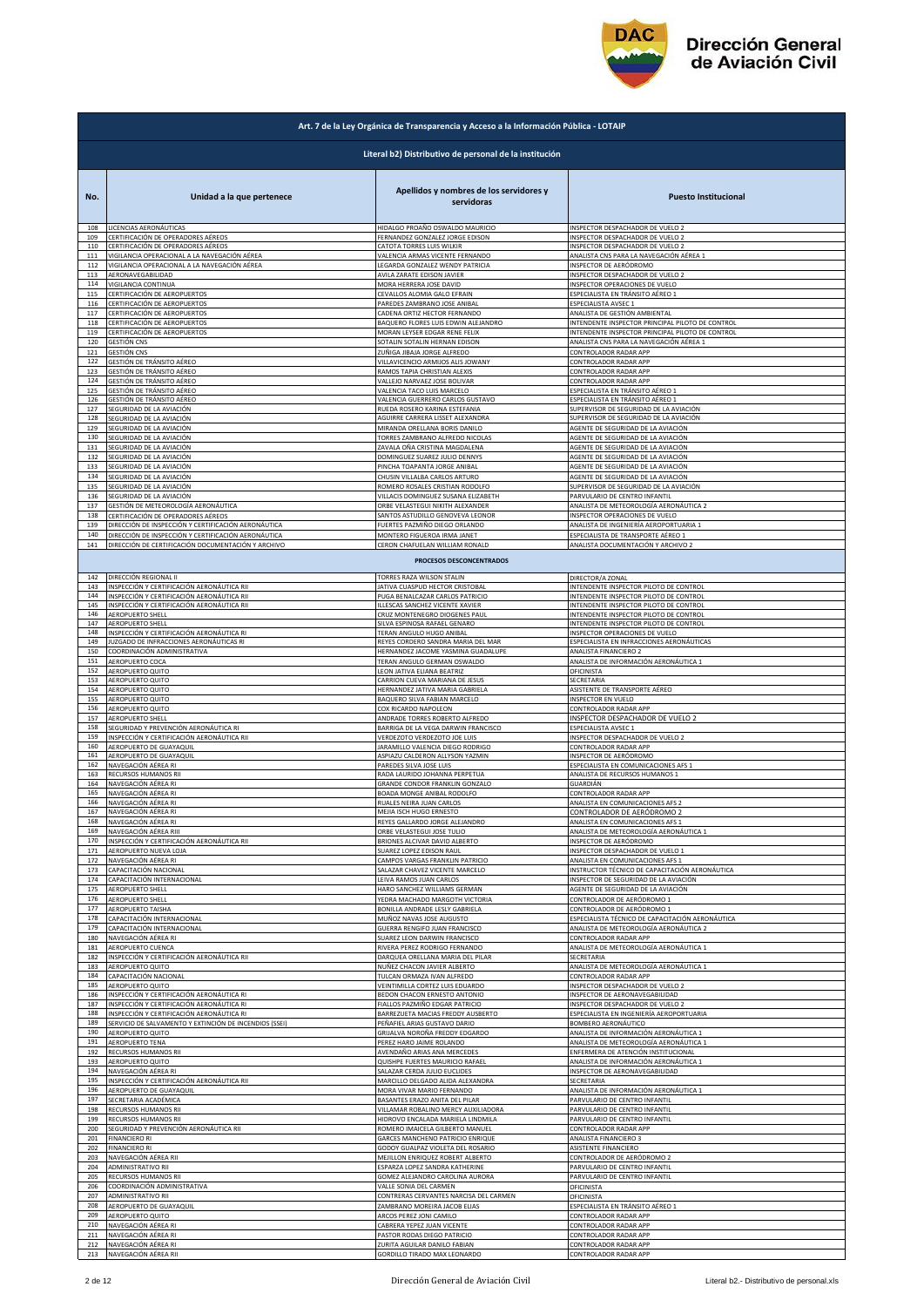

|            | Art. 7 de la Ley Orgánica de Transparencia y Acceso a la Información Pública - LOTAIP |                                                                |                                                                              |  |
|------------|---------------------------------------------------------------------------------------|----------------------------------------------------------------|------------------------------------------------------------------------------|--|
|            | Literal b2) Distributivo de personal de la institución                                |                                                                |                                                                              |  |
| No.        | Unidad a la que pertenece                                                             | Apellidos y nombres de los servidores y<br>servidoras          | <b>Puesto Institucional</b>                                                  |  |
| 214        | NAVEGACIÓN AÉREA RI                                                                   | SANCAN BAQUE ISACIO PABLO                                      | CONTROLADOR RADAR APP                                                        |  |
| 215        | AEROPUERTO QUITO                                                                      | BONILLA FRAGA EDDY XAVIER                                      | CONTROLADOR RADAR APP                                                        |  |
| 216        | AEROPUERTO QUITO                                                                      | LOPEZ LOPEZ OSCAR PACIFICO                                     | CONTROLADOR RADAR APP                                                        |  |
| 217        | NAVEGACIÓN AÉREA RI                                                                   | PILLAJO CAIZA GUSTAVO ALFREDO                                  | CONTROLADOR RADAR APP                                                        |  |
| 218        | AEROPUERTO QUITO                                                                      | BERMUDEZ PAZ LUIS ALBERTO                                      | CONTROLADOR RADAR APP                                                        |  |
| 219        | NAVEGACIÓN AÉREA RI                                                                   | SANGUINO SUAREZ KLEVER FERNANDO                                | CONTROLADOR RADAR APP                                                        |  |
| 220        | AEROPUERTO QUITO                                                                      | CARVAJAL CASTRO WASHINGTON AMILCAR                             | CONTROLADOR RADAR APP                                                        |  |
| 221        | AEROPUERTO QUITO                                                                      | JARAMILLO OJEDA RICHARD IVAN                                   | CONTROLADOR RADAR APP                                                        |  |
| 222        | NAVEGACIÓN AÉREA RI                                                                   | MENDEZ GUERRERO MARCO PATRICIO                                 | CONTROLADOR RADAR APP                                                        |  |
| 223        | <b>AEROPUERTO QUITO</b>                                                               | LANDETA MUÑOZ LENIN TITO                                       | CONTROLADOR RADAR APP                                                        |  |
| 224        | VAVEGACIÓN AÉREA RI                                                                   | MOLINA SIMBAÑA CARLOS VINICIO                                  | ONTROLADOR RADAR APP                                                         |  |
| 225        | AEROPUERTO MANTA                                                                      | ZAMBRANO LOPEZ ADRIANO RAFAEL                                  | ADMINISTRADOR AEROPORTUARIO 3                                                |  |
| 226        | AEROPUERTO DE GUAYAQUIL                                                               | BALON ANASTACIO CESAR ANTONIO                                  | CONTROLADOR RADAR APP                                                        |  |
| 227        | AEROPUERTO DE GUAYAQUIL                                                               | REGATO CHANG FERNANDO ARTURO                                   | CONTROLADOR RADAR APP                                                        |  |
| 228        | AEROPUERTO DE GUAYAQUIL                                                               | CORONADO MARTINEZ ALEJANDRO ANDRES                             | CONTROLADOR RADAR APP                                                        |  |
| 229        | AEROPUERTO DE GUAYAQUIL                                                               | ULLOA LARA EDGAR OSWALDO                                       | CONTROLADOR RADAR APP                                                        |  |
| 230        | AEROPUERTO DE GUAYAQUIL                                                               | <b>JURADO RIVERA SANTIAGO GIOVANNY</b>                         | <b>CONTROLADOR RADAR APP</b>                                                 |  |
| 231        | AEROPUERTO DE GUAYAQUIL                                                               | LUZARDO REMACHE JUAN CARLOS                                    | CONTROLADOR RADAR APP                                                        |  |
| 232        | AEROPUERTO DE GUAYAQUIL                                                               | ESPINOZA VERGARA JOHN GENARO                                   | CONTROLADOR RADAR APP                                                        |  |
| 233        | AEROPUERTO DE GUAYAQUIL                                                               | FREIRE NAVAS ELMER GIOVANNI                                    | CONTROLADOR RADAR APP                                                        |  |
| 234        | AEROPUERTO DE GUAYAQUIL                                                               | ESPINOZA MURILLO DENNY ALEX                                    | CONTROLADOR RADAR APP                                                        |  |
| 235        | AEROPUERTO DE GUAYAQUIL                                                               | MONTES CHUNGA EDUARDO MARCELO                                  | CONTROLADOR RADAR APP                                                        |  |
| 236        | AEROPUERTO DE GUAYAQUIL                                                               | POALASIN NARVAEZ JUAN FERNANDO                                 | CONTROLADOR RADAR APP                                                        |  |
| 237        | AEROPUERTO DE GUAYAQUIL                                                               | ROMERO VEINTIMILLA JORGE BOLIVAR                               | CONTROLADOR RADAR APP                                                        |  |
| 238        | <b>AEROPUERTO MANTA</b>                                                               | YASELGA MANCHENO RAUL IVAN                                     | CONTROLADOR RADAR APP                                                        |  |
| 239        | AEROPUERTO DE GUAYAQUIL                                                               | PINARGOTE VASQUEZ CLEMENTE CRISTOBAL                           | CONTROLADOR RADAR APP                                                        |  |
| 240        | AEROPUERTO DE GUAYAQUIL                                                               | <b>GUZMAN RUIZ LUIS ALFONSO</b>                                | CONTROLADOR RADAR APP                                                        |  |
| 241        | AEROPUERTO DE GUAYAQUIL                                                               | JARAMILLO NOGUERA GALO ALCIDES                                 | CONTROLADOR RADAR APP                                                        |  |
| 242        | AEROPUERTO DE GUAYAQUIL                                                               | PORTERO IGLESIAS JUAN CARLOS                                   | CONTROLADOR RADAR APP                                                        |  |
| 243        | AEROPUERTO DE GUAYAQUIL                                                               | LEON FRANCO LUIS CARLOS                                        | CONTROLADOR RADAR APP                                                        |  |
| 244        | AEROPUERTO DE GUAYAQUIL                                                               | FRANCO YCAZA HARRY GABRIEL                                     | CONTROLADOR RADAR APP                                                        |  |
| 245        | AEROPUERTO DE GUAYAQUIL                                                               | PUENTE SILVA HERNAN RICARDO                                    | CONTROLADOR RADAR APP                                                        |  |
| 246        | AEROPUERTO DE GUAYAQUIL                                                               | MEJIA MARTINEZ MARCO VINICIO                                   | CONTROLADOR RADAR APP                                                        |  |
| 247        | AEROPUERTO DE GUAYAQUIL                                                               | CORONADO MARTINEZ ANGEL ALEJANDRO                              | CONTROLADOR RADAR APP                                                        |  |
| 248        | AEROPUERTO DE GUAYAQUIL                                                               | RENDON MALDONADO EDUARDO ALFREDO                               | CONTROLADOR RADAR APP                                                        |  |
| 249        | AEROPUERTO DE GUAYAQUIL                                                               | ESPINOZA ARELLANO EUGENIO ERASMO                               | CONTROLADOR RADAR APP                                                        |  |
| 250        | AEROPUERTO DE GUAYAQUIL                                                               | TARIRA VELIZ LUIS CESAREO                                      | <b>CONTROLADOR RADAR APP</b>                                                 |  |
| 251        | AEROPUERTO DE GUAYAQUIL                                                               | LEON VALLEJO JUAN CARLOS                                       | CONTROLADOR DE APROXIMACIÓN NO RADAR                                         |  |
| 252        | AEROPUERTO DE GUAYAQUIL                                                               | ZHUNIO SARMIENTO MANUEL DAVID                                  | ANALISTA DE METEOROLOGÍA AERONÁUTICA 1                                       |  |
| 253        | AEROPUERTO MANTA                                                                      | IMBAQUINGO ERAZO MAURICIO RAFAEL                               | CONTROLADOR DE APROXIMACIÓN NO RADAR                                         |  |
| 254        | AEROPUERTO DE GUAYAQUIL                                                               | DAVILA VIERA EMMA MARIA                                        | CONTROLADOR DE APROXIMACIÓN NO RADAR                                         |  |
| 255        | AEROPUERTO DE GUAYAQUIL                                                               | RECALDE BAEZ PAULO CESAR                                       | CONTROLADOR DE APROXIMACIÓN NO RADAR                                         |  |
| 256        | AEROPUERTO DE GUAYAQUIL                                                               | RAMIREZ PEREDO NATHALIE KRISTEL                                | CONTROLADOR DE APROXIMACIÓN NO RADAR                                         |  |
| 257        | AEROPUERTO DE GUAYAQUIL                                                               | SANDOVAL PUGA SUSAN YOLANDA                                    | CONTROLADOR DE APROXIMACIÓN NO RADAR                                         |  |
| 258        | AEROPUERTO TACHINA (ESMERALDAS)                                                       | GUERRERO PORRAS FELIPE SEBASTIAN                               | CONTROLADOR DE APROXIMACIÓN NO RADAR                                         |  |
| 259        | AEROPUERTO DE SANTA ROSA                                                              | RENDON SOLORZANO GALO ENRIQUE                                  | CONTROLADOR DE APROXIMACIÓN NO RADAR                                         |  |
| 260<br>261 | AEROPUERTO NUEVA LOJA<br>AEROPUERTO NUEVA LOJA                                        | TROYA HERRERA ANGEL MAURICIO                                   | CONTROLADOR DE APROXIMACIÓN NO RADAR                                         |  |
| 262        | <b>AEROPUERTO SHELL</b>                                                               | GUILCA BARRIGAS WALTER JOSELITO<br>PINEIDA LAZO WILLIAN SANDRO | CONTROLADOR DE APROXIMACIÓN NO RADAR<br>CONTROLADOR DE APROXIMACIÓN NO RADAR |  |
| 263        | <b>LEROPUERTO SHELL</b>                                                               | GRANDA SARANGO ALVARO HERNAN                                   | CONTROLADOR DE APROXIMACIÓN NO RADAR                                         |  |
| 264        | AEROPUERTO SHELL                                                                      | SOLANO VALLEJO WENDY MAYRA                                     | CONTROLADOR DE APROXIMACIÓN NO RADAR                                         |  |
| 265        | AEROPUERTO SHELL                                                                      | OÑATE LOPEZ LUIS BERNARDO                                      | CONTROLADOR DE APROXIMACIÓN NO RADAR                                         |  |
| 266        | <b>AEROPUERTO SHELL</b>                                                               | YANDUN AGUILAR MARLON FERNANDO                                 | CONTROLADOR DE APROXIMACIÓN NO RADAR                                         |  |
| 267        | <b>AEROPUERTO SHELL</b>                                                               | MARTINEZ RODRIGUEZ ALEXANDRA KATHERINE                         | AGENTE DE SEGURIDAD DE LA AVIACIÓN                                           |  |
| 268        | AEROPUERTO SAN CRISTÓBAL                                                              | RAMIREZ DUARTE FABIAN ARTURO                                   | CONTROLADOR DE APROXIMACIÓN NO RADAR                                         |  |
| 269<br>270 | AEROPUERTO SAN CRISTÓBAL                                                              | MACIAS ROJAS JOSE LUIS                                         | CONTROLADOR DE APROXIMACIÓN NO RADAR                                         |  |
| 271        | AEROPUERTO BALTRA                                                                     | MURILLO ARMIJOS JUAN FRANCISCO                                 | CONTROLADOR DE APROXIMACIÓN NO RADAR                                         |  |
|            | CAPACITACIÓN NACIONAL                                                                 | ARTEAGA MEDRANO RAFAEL ELICEO                                  | ESPECIALISTA TÉCNICO DE CAPACITACIÓN AERONÁUTICA                             |  |
| 272        | AEROPUERTO LATACUNGA                                                                  | VALLEJO MOSQUERA DARWIN AURELIO                                | ADMINISTRADOR AEROPORTUARIO 3                                                |  |
| 273        | RECURSOS HUMANOS RII                                                                  | VALDEZ CORDOVA PIEDAD DEL CARMEN                               | ANALISTA FINANCIERO 3                                                        |  |
| 274        | ADMINISTRATIVO RII                                                                    | JADAN LOZANO EGMA ROSARIO                                      | ANALISTA ADMINISTRATIVO 3                                                    |  |
| 275        | <b>FINANCIERO RI</b>                                                                  | SISALEMA MASAQUIZA MARIA TERESA                                | ANALISTA FINANCIERO 2                                                        |  |
| 276        | NAVEGACIÓN AÉREA RI                                                                   | PONCE VELASTEGUI EDGAR ALAN                                    | CONTROLADOR DE AERÓDROMO 2                                                   |  |
| 277        | AEROPUERTO QUITO                                                                      | BETANCOURT CHICA EDISON ARMANDO                                | CONTROLADOR DE AERÓDROMO 2                                                   |  |
| 278        | AEROPUERTO QUITO                                                                      | GARZON ULLAGUARI MAYRA MIRELLA                                 | CONTROLADOR DE AERÓDROMO 2                                                   |  |
| 279        | AEROPUERTO QUITO                                                                      | CLAVIJO VILLAVICENCIO EDWIN GONZALO                            | ANALISTA CNS PARA LA NAVEGACIÓN AÉREA 1                                      |  |
| 280        | NAVEGACIÓN AÉREA RI                                                                   | CURAY PANCHI CRISTIAN EDUARDO                                  | CONTROLADOR DE AERÓDROMO 2                                                   |  |
| 281        | AEROPUERTO SALINAS                                                                    | PASQUEL ANDRADE TERESA JACQUELINE                              | NSPECTOR AUXILIAR DE CABINA                                                  |  |
| 282        | AEROPUERTO QUITO                                                                      | PASQUEL GALINDO JUAN CARLOS                                    | CONTROLADOR DE AERÓDROMO 2                                                   |  |
| 283        | AEROPUERTO MANTA                                                                      | LLIVE TITUAÑA DANY SANTIAGO                                    | CONTROLADOR DE AERÓDROMO 2                                                   |  |
| 284        | AEROPUERTO QUITO                                                                      | ALVAREZ LARA LILIANA PATRICIA                                  | CONTROLADOR DE AERÓDROMO 2                                                   |  |
| 285        | AEROPUERTO DE GUAYAQUIL                                                               | POZO CORREA CARLOS DAVID                                       | CONTROLADOR DE AERÓDROMO 2                                                   |  |
| 286        | AEROPUERTO DE GUAYAQUIL                                                               | PEREZ VERA FRANKLIN                                            | TÉCNICO CNS PARA LA NAVEGACIÓN AÉREA                                         |  |
| 287        | AEROPUERTO DE GUAYAQUIL                                                               | CARRERA BURBANO DAVID ISMAEL                                   | CONTROLADOR DE AERÓDROMO 1                                                   |  |
| 288        | AEROPUERTO QUITO                                                                      | RUIZ CRUZ JONATHAN FERNANDO                                    | CONTROLADOR DE AERÓDROMO 2                                                   |  |
| 289        | NAVEGACIÓN AÉREA RI                                                                   | RECALDE VIVERO ALDO MARTIN                                     | CONTROLADOR DE AERÓDROMO 2                                                   |  |
| 290        | AEROPUERTO QUITO                                                                      | YACHIMBA OBANDO ANGEL HERMEL                                   | CONTROLADOR DE AERÓDROMO 2                                                   |  |
| 291        | AEROPUERTO QUITO                                                                      | HERRERA ZAPATA WALTER JERRY                                    | CONTROLADOR DE AERÓDROMO 2                                                   |  |
| 292        | AEROPUERTO QUITO                                                                      | MARCHAN CHUMAÑA JEANNETH DE LOS ANGELES                        | CONTROLADOR DE AERÓDROMO 2                                                   |  |
| 293        | AEROPUERTO QUITO                                                                      | SALAZAR TAPIA EDISON PATRICIO                                  | CONTROLADOR DE AERÓDROMO 2                                                   |  |
| 294        | AEROPUERTO QUITO                                                                      | ALDAS PINZON EVELYN LIZETH                                     | CONTROLADOR DE AERÓDROMO 2                                                   |  |
| 295        | NAVEGACIÓN AÉREA RI                                                                   | CONTRERAS CORNEJO MARIA ALEXANDRA                              | ESPECIALISTA CNS PARA LA NAVEGACIÓN AÉREA 1                                  |  |
| 296        | INSPECCIÓN Y CERTIFICACIÓN AERONÁUTICA RII                                            | <b>GUZMAN KURE GIOVANNI JOSE</b>                               | MÉDICO ESPECIALISTA DE ATENCIÓN INSTITUCIONAL                                |  |
| 297        | AEROPUERTO QUITO                                                                      | HERRERA BASTIDAS ANDRES FERNANDO                               | CONTROLADOR DE AERÓDROMO 2                                                   |  |
| 298        | AEROPUERTO SHELL                                                                      | TAMAYO ESCOBAR MILTON FERNANDO                                 | CONTROLADOR DE AERÓDROMO 2                                                   |  |
| 299        | AEROPUERTO LATACUNGA                                                                  | DEFAZ MAFLA GUIDO BOLIVAR                                      | CONTROLADOR DE AERÓDROMO 2                                                   |  |
| 300        | AEROPUERTO LATACUNGA                                                                  | REYES CASILLAS ROSAURA MARGARITA                               | ANALISTA CNS PARA LA NAVEGACIÓN AÉREA 1                                      |  |
| 301        | AEROPUERTO MANTA                                                                      | GAVILANES CARREÑO WILSON FABRICIO                              | CONTROLADOR DE AERÓDROMO 2                                                   |  |
| 302        | AEROPUERTO MANTA                                                                      | LEON JATIVA MONICA CECILIA                                     | CONTROLADOR DE AERÓDROMO 2                                                   |  |
| 303        | AEROPUERTO QUITO                                                                      | <b>JACOME AGUILAR TELMO FABRICIO</b>                           | CONTROLADOR DE AERÓDROMO 2                                                   |  |
| 304        | AEROPUERTO MANTA                                                                      | VERA GARCIA JOSE JULIAN                                        | CONTROLADOR DE AERÓDROMO 2                                                   |  |
| 305        | AEROPUERTO MANTA                                                                      | MARIÑO SALAN DAVID JONATHAN                                    | CONTROLADOR DE AERÓDROMO 2                                                   |  |
| 306        | AEROPUERTO DE GUAYAQUIL                                                               | MONTALVO PINARGOTE HOLGER VIVIE                                | CONTROLADOR DE AERÓDROMO 2                                                   |  |
| 307        | AEROPUERTO DE SANTA ROSA                                                              | RENDON SANCHEZ RAUL RODRIGO                                    | CONTROLADOR DE APROXIMACIÓN NO RADAR                                         |  |
| 308        | AEROPUERTO DE GUAYAQUIL                                                               | BONILLA GALINDO RAMIRO DAVID                                   | CONTROLADOR DE AERÓDROMO 2                                                   |  |
| 309        | NSPECCIÓN Y CERTIFICACIÓN AERONÁUTICA RII                                             | ORTEGA CAICEDO CHARLES AMADO                                   |                                                                              |  |
| 310        | AEROPUERTO DE GUAYAQUIL                                                               | PUENTE SILVA JAIME GUSTAVO                                     | MÉDICO ESPECIALISTA DE ATENCIÓN INSTITUCIONAL<br>CONTROLADOR DE AERÓDROMO 2  |  |
| 311        | AEROPUERTO DE GUAYAQUIL                                                               | QUIÑONEZ MONTAÑO MELGAR EDISON                                 | CONTROLADOR DE AERÓDROMO 2                                                   |  |
| 312        | AEROPUERTO DE GUAYAQUIL                                                               | LOPEZ VERA INGRID PAOLA                                        | CONTROLADOR DE AERÓDROMO 2                                                   |  |
| 313        | AEROPUERTO DE GUAYAQUIL                                                               | ORTEGA CRUZ DANIEL ANDRES                                      | CONTROLADOR DE AERÓDROMO 2                                                   |  |
| 314        | NAVEGACIÓN AÉREA RII                                                                  | TAPIA INSUASTI ANGEL FERNANDO                                  | CONTROLADOR DE AERÓDROMO 2                                                   |  |
| 315<br>316 | NAVEGACIÓN AÉREA RII                                                                  | NEIRA ALEJANDRO JOHNNY WINSTON<br>MENDEZ ARIAS KARLA MIRELLA   | CONTROLADOR DE AERÓDROMO 2                                                   |  |
| 317        | AEROPUERTO DE GUAYAQUIL<br>AEROPUERTO DE GUAYAQUIL                                    | SANTANA HUNGRIA ANGELICA GABRIELA                              | CONTROLADOR DE AERÓDROMO 2<br>CONTROLADOR DE AERÓDROMO 2                     |  |
| 318        | AEROPUERTO DE GUAYAQUIL                                                               | TORAL LUA ARELIS VICTORIA                                      | CONTROLADOR DE AERÓDROMO 2                                                   |  |
| 319        | AEROPUERTO DE GUAYAQUIL                                                               | SAMANIEGO DELGADO VICTOR ISRAEL                                | CONTROLADOR DE AERÓDROMO 2                                                   |  |
| 320        | AEROPUERTO DE GUAYAQUIL                                                               | CEVALLOS LOPEZ HERNAN XAVIER                                   | CONTROLADOR DE AERÓDROMO 2                                                   |  |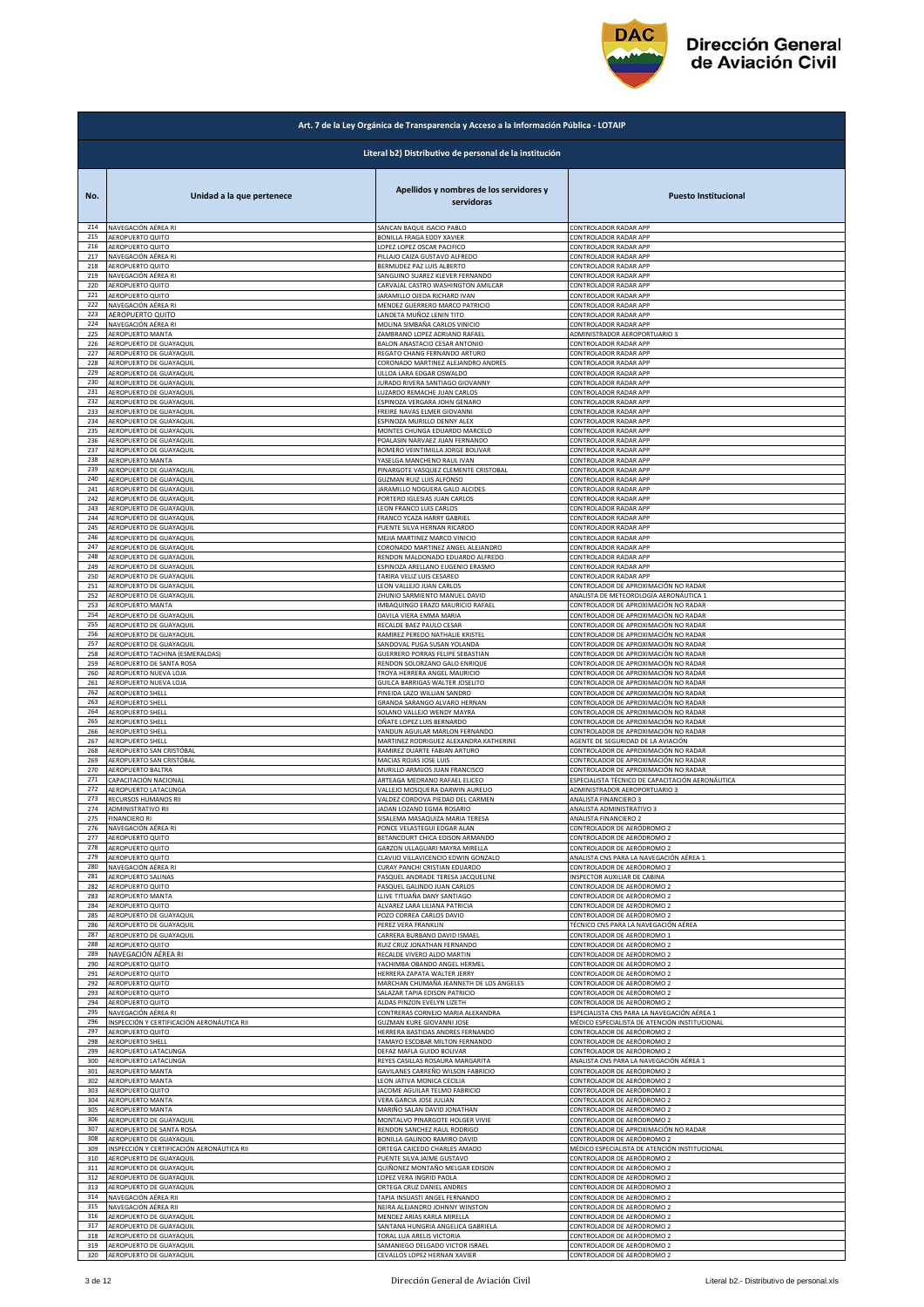

|            | Art. 7 de la Ley Orgánica de Transparencia y Acceso a la Información Pública - LOTAIP |                                                         |                                                      |  |
|------------|---------------------------------------------------------------------------------------|---------------------------------------------------------|------------------------------------------------------|--|
|            | Literal b2) Distributivo de personal de la institución                                |                                                         |                                                      |  |
| No.        | Unidad a la que pertenece                                                             | Apellidos y nombres de los servidores y<br>servidoras   | <b>Puesto Institucional</b>                          |  |
| 321        | INSPECCIÓN Y CERTIFICACIÓN AERONÁUTICA RII                                            | PATIÑO LOPEZ EDUARDO ARTURO                             | MÉDICO CERTIFICADOR                                  |  |
| 322        | AEROPUERTO DE GUAYAQUIL                                                               | AGUIRRE FREIRE JESSICA GABRIELA                         | CONTROLADOR DE AERÓDROMO 2                           |  |
| 323        | AEROPUERTO QUITO                                                                      | CRUZ DIAZ LEONARDO FERNANDO                             | CONTROLADOR DE AERÓDROMO 2                           |  |
| 324        | AEROPUERTO SHELL                                                                      | LEON SORIA DIEGO ALEJANDRO                              | CONTROLADOR DE AERÓDROMO 2                           |  |
| 325        | <b>FINANCIERO RI</b>                                                                  | PAREDES ROSERO ADELA DEL CARMEN                         | ANALISTA FINANCIERO 2                                |  |
| 326        | TECNOLOGÍAS DE LA INFORMACIÓN Y COMUNICACIÓN RI                                       | RODAS VALLADARES ROBERTO PATRICIO                       | ANALISTA DE TECNOLOGÍAS DE LA INFORMACIÓN 2          |  |
| 327        | AEROPUERTO QUITO                                                                      | CEVALLOS ARCOS FERNANDO ANIBAL                          | INSPECTOR DE AERONAVEGABILIDAD                       |  |
| 328        | COORDINACIÓN ADMINISTRATIVA                                                           | VILLACRES CARRILLO HUGO EDUARDO                         | ANALISTA FINANCIERO 2                                |  |
| 329        | INGENIERÍA AEROPORTUARIA RI                                                           | MAITA CASTILLO ORLANDO WILSON                           | ANALISTA DE INGENIERÍA AEROPORTUARIA 2               |  |
| 330        | INSPECCIÓN Y CERTIFICACIÓN AERONÁUTICA RII                                            | SANCHEZ CARTAGENA ROBERTO EDWIN                         | INSPECTOR DE AERONAVEGABILIDAD                       |  |
| 331        | AEROPUERTO LA TOMA (LOJA)                                                             | TORRES ORDOÑEZ MARLON ANTONIO                           | ADMINISTRADOR AEROPORTUARIO 1                        |  |
| 332        | AEROPUERTO RIOBAMBA                                                                   | ALMACHE TUBON MARIO ENRIQUE                             | ADMINISTRADOR AEROPORTUARIO 1                        |  |
| 333        | INSPECCIÓN Y CERTIFICACIÓN AERONÁUTICA RII                                            | PACHECO SANCHEZ NESTOR ALFREDO                          | PSICÓLOGO CLÍNICO DE ATENCIÓN INSTITUCIONAL          |  |
| 334        | AEROPUERTO DE GUAYAQUIL                                                               | GUZMAN RUIZ FRANCISCO JAVIER                            | ESPECIALISTA EN INFORMACIÓN AERONÁUTICA 1            |  |
| 335        | FINANCIERO RII                                                                        | MANTILLA COELLO PATRICIA GIOCONDA                       | ANALISTA FINANCIERO 2                                |  |
| 336        | RECURSOS HUMANOS RII                                                                  | ASTUDILLO ACOSTA LUCETTY ALEXANDRA                      | PERIODISTA 2                                         |  |
| 337        | TECNOLOGÍAS DE LA INFORMACIÓN Y COMUNICACIÓN RII                                      | LOPEZ CHIQUITO MARIA CELIA                              | ANALISTA DE TECNOLOGÍAS DE LA INFORMACIÓN 2          |  |
| 338        | <b>FINANCIERO RII</b>                                                                 | HERRERA CASTILLO WILSON SEBASTIAN                       | ANALISTA FINANCIERO 2                                |  |
| 339        | SEGURIDAD Y PREVENCIÓN AERONÁUTICA RII                                                | FLORES MONTENEGRO EDISON FERNANDO                       | INSPECTOR EN SEGURIDAD DE VUELO                      |  |
| 340        | ADMINISTRATIVO FINANCIERO                                                             | MACIAS PILLIGUA EVELIN CYNTHIA                          | ANALISTA FINANCIERO 2                                |  |
| 341        | INSPECCIÓN Y CERTIFICACIÓN AERONÁUTICA RII                                            | CHAVES BALSECA PACO RAMIRO                              | INSPECTOR OPERACIONES DE VUELO                       |  |
| 342        | AEROPUERTO DE GUAYAQUIL                                                               | DEFAZ MAFLA EDISON GUILLERMO                            | INSPECTOR DE AERONAVEGABILIDAD                       |  |
| 343        | INSPECCIÓN Y CERTIFICACIÓN AERONÁUTICA RII                                            | RUALES NEIRA MARCO FRANCISCO                            | INSPECTOR DE AERONAVEGABILIDAD                       |  |
| 344        | SEGURIDAD Y PREVENCIÓN AERONÁUTICA RII                                                | BORJA ERAZO PAUL ALFONSO                                | INSPECTOR EN SEGURIDAD DE VUELO                      |  |
| 345        | INSPECCIÓN Y CERTIFICACIÓN AERONÁUTICA RII                                            | BAEZ ARMAS SEGUNDO NOLASCO                              | INSPECTOR DE AERONAVEGABILIDAD                       |  |
| 346        | AEROPUERTO QUITO                                                                      | MARIÑO FIGUEROA MERY PIEDAD                             | ESPECIALISTA AVSEC 1                                 |  |
| 347        | AEROPUERTO QUITO                                                                      | ANGUETA RAMIREZ JUAN CARLOS                             | ANALISTA DE METEOROLOGÍA AERONÁUTICA 2               |  |
| 348<br>349 | AEROPUERTO QUITO<br>NAVEGACIÓN AÉREA RI                                               | GUEVARA ZARATE BYRON EFRAIN                             | ANALISTA DE METEOROLOGÍA AERONÁUTICA 2               |  |
| 350        | NAVEGACIÓN AÉREA RI                                                                   | CASTRO BARBA DIEGO ANDRES<br>FLORES YUGSI JAIME VINICIO | ANALISTA SAR 1<br>ANALISTA SAR 1                     |  |
| 351        | NAVEGACIÓN AÉREA RI                                                                   | CAZA TITUAÑA GONZALO ADONIS                             | ANALISTA DE METEOROLOGÍA AERONÁUTICA 2               |  |
| 352        | DIRECCIÓN ESCUELA TÉCNICA DE AVIACIÓN CIVIL                                           | GONZALEZ MOYA VINICIO GUILLERMO                         | INSTRUCTOR TÉCNICO DE CAPACITACIÓN AERONÁUTICA       |  |
| 353        | AEROPUERTO QUITO                                                                      | PAGUAY MEJIA JORGE RODRIGO                              | ANALISTA DE METEOROLOGÍA AERONÁUTICA 2               |  |
| 354        | AEROPUERTO QUITO                                                                      | LAGOS VARGAS EDISON                                     | ANALISTA DE METEOROLOGÍA AERONÁUTICA 2               |  |
| 355        | AEROPUERTO TACHINA (ESMERALDAS)                                                       | GAVELA MORA MARCOS ANTONIO                              | ADMINISTRADOR AEROPORTUARIO 2                        |  |
| 356        | AEROPUERTO QUITO                                                                      | RUALES QUELAL ELVIS HUMBERTO                            | ANALISTA DE INFORMACIÓN AERONÁUTICA 2                |  |
| 357        | AEROPUERTO QUITO                                                                      | MONCAYO DIAZ FAUSTO BENIGNO                             | INTENDENTE INSPECTOR PRINCIPAL PILOTO DE CONTROL     |  |
| 358        | AEROPUERTO QUITO                                                                      | DALGO LARREA JOSE LUIS                                  | SUPERVISOR DE SEGURIDAD DE LA AVIACIÓN               |  |
| 359        | CAPACITACIÓN INTERNACIONAL                                                            | ZAMBRANO CISNEROS LUIS ALEJANDRO                        | INSTRUCTOR TÉCNICO DE CAPACITACIÓN AERONÁUTICA       |  |
| 360        | NAVEGACIÓN AÉREA RI                                                                   | VINUEZA GUTIERREZ ALBERTO PATRICIO                      | ANALISTA DE METEOROLOGÍA AERONÁUTICA 2               |  |
| 361        | AEROPUERTO QUITO                                                                      | ENRIQUEZ RUIZ LUIS IVAN                                 | ANALISTA DE METEOROLOGÍA AERONÁUTICA 2               |  |
| 362        | AEROPUERTO QUITO                                                                      | TORRES BASTIDAS BYRON ORLANDO                           | ESPECIALISTA EN OPERACIONES DE CERTIFICACIÓN         |  |
| 363        | AEROPUERTO DE GUAYAQUIL                                                               | GRIJALVA JOHNSON HECTOR FERNANDO                        | INSPECTOR DE AERÓDROMO                               |  |
| 364        | INGENIERÍA AEROPORTUARIA RII                                                          | DELGADO VITERI JOSE LUIS                                | ESPECIALISTA EN INGENIERÍA AEROPORTUARIA             |  |
| 365        | INSPECCIÓN Y CERTIFICACIÓN AERONÁUTICA RII                                            | LAINEZ ARAUZ SOFIA MIRELLA                              | ODONTÓLOGO DE ATENCIÓN INSTITUCIONAL                 |  |
| 366        | AEROPUERTO DE GUAYAQUIL                                                               | VALENZUELA DOMINGUEZ FREDDY OSWALDO                     | INSPECTOR DE AERÓDROMO                               |  |
| 367        | AEROPUERTO DE GUAYAQUIL                                                               | SANTI REINOSO EDGAR RAMIRO                              | INSPECTOR DE SEGURIDAD DE LA AVIACIÓN                |  |
| 368        | AEROPUERTO DE GUAYAQUIL                                                               | SEVILLA CALDERON SANTIAGO MAURICIO                      | ANALISTA DE METEOROLOGÍA AERONÁUTICA 2               |  |
| 369        | AEROPUERTO DE GUAYAQUIL                                                               | TORRES MORAN KAREN JAZMIN                               | ASISTENTE DE TRANSPORTE AÉREO                        |  |
| 370        | NAVEGACIÓN AÉREA RI                                                                   | PAREDES RIVERA VICENTE CELIANO                          | ANALISTA DE METEOROLOGÍA AERONÁUTICA 1               |  |
| 371        | NAVEGACIÓN AÉREA RI                                                                   | VACA GUAICHA FRANKLIN EUCLIDES                          | ANALISTA CNS PARA LA NAVEGACIÓN AÉREA 1              |  |
| 372        | NAVEGACIÓN AÉREA RI                                                                   | RAMIREZ ALVARO JUAN ELIAS                               | ANALISTA DE METEOROLOGÍA AERONÁUTICA 1               |  |
| 373        | AEROPUERTO QUITO                                                                      | HIDALGO ORTIZ IVAN ALEXANDER                            | ANALISTA DE METEOROLOGÍA AERONÁUTICA 1               |  |
| 374        | NAVEGACIÓN AÉREA RI                                                                   | DE LA TORRE ESPINOSA ALIS YALILE                        | ANALISTA CNS PARA LA NAVEGACIÓN AÉREA 1              |  |
| 375        | AEROPUERTO QUITO                                                                      | SIMBAÑA CONDOR CESAR EFRAIN                             | ANALISTA DE METEOROLOGÍA AERONÁUTICA 1               |  |
| 376        | AEROPUERTO QUITO                                                                      | ORBE CARDENAS WILMER PATRICIO                           | ANALISTA DE INFORMACIÓN AERONÁUTICA 1                |  |
| 377        | AEROPUERTO QUITO                                                                      | FLORES TAMAYO JORGE FERNANDO                            | ANALISTA DE INFORMACIÓN AERONÁUTICA 1                |  |
| 378        | AEROPUERTO QUITO                                                                      | LLIVE TITUAÑA LORENA SOLEDAD                            | ANALISTA DE INFORMACIÓN AERONÁUTICA 1                |  |
| 379        | AEROPUERTO DE GUAYAQUIL                                                               | HOLGUIN ROMERO ELVIS JUNIOR                             | ANALISTA CNS PARA LA NAVEGACIÓN AÉREA 1              |  |
| 380        | NAVEGACIÓN AÉREA RI                                                                   | NICOLALDE CIFUENTES GONZALO EDUARDO                     | ANALISTA CNS PARA LA NAVEGACIÓN AÉREA 1              |  |
|            | <b>EROBLIERTO DE GUAVAOUL</b>                                                         | OAIZA REPMEO CRISTIAN EERNAND                           | <b>ONTROLADOR DE AERÓDROMO</b>                       |  |
| 382        | AEROPUERTO QUITO                                                                      | LARA GALLARDO DANIEL EDUARDO                            | CONTROLADOR DE AERÓDROMO 1                           |  |
| 383        | AEROPUERTO QUITO                                                                      | CHAVEZ SIERRA MARCELO CLIMACO                           | ANALISTA EN COMUNICACIONES AFS                       |  |
| 384        | NAVEGACIÓN AÉREA RI                                                                   | GUEVARA SUASNAVAS FREDDY HERNAN                         | ANALISTA CNS PARA LA NAVEGACIÓN AÉREA 1              |  |
| 385        | CAPACITACIÓN NACIONAL                                                                 | CLAVIJO MONTEROS MARCO FERNANDO                         | ANALISTA CNS PARA LA NAVEGACIÓN AÉREA 1              |  |
| 386        | AEROPUERTO QUITO                                                                      | SANTACRUZ ANDRADE RUBEN MARCELO                         | ANALISTA CNS PARA LA NAVEGACIÓN AÉREA 1              |  |
| 387        | NAVEGACIÓN AÉREA RI                                                                   | <b>TORRES MORALES ERNESTO ROLANDO</b>                   | ANALISTA EN COMUNICACIONES AFS 1                     |  |
| 388        | INSPECCIÓN Y CERTIFICACIÓN AERONÁUTICA RI                                             | CEVALLOS RUBIO SANTIAGO PAUL                            | ANALISTA EN COMUNICACIONES AFS 1                     |  |
| 389        | AEROPUERTO SAN CRISTÓBAL                                                              | ECHEVERRIA MARTINEZ WLADIMIR ABDON                      | ANALISTA DE METEOROLOGÍA AERONÁUTICA 1               |  |
| 390        | AEROPUERTO QUITO                                                                      | SALAZAR CANGO CARMEN ALEJANDRA                          | ANALISTA DE INFORMACIÓN AERONÁUTICA 1                |  |
| 391        | AEROPUERTO CUENCA                                                                     | RODAS MANCHENO CESAR ALEJANDRO                          | CONTROLADOR DE APROXIMACIÓN NO RADAR                 |  |
| 392        | AEROPUERTO CUENCA                                                                     | <b>LEON BERNAL MILTON AUGUSTO</b>                       | ANALISTA CNS PARA LA NAVEGACIÓN AÉREA 1              |  |
| 393        | NAVEGACIÓN AÉREA RI                                                                   | GALVEZ CHAMORRO CARLOS ALBERTO                          | ANALISTA EN COMUNICACIONES AFS 1                     |  |
| 394        | NAVEGACIÓN AÉREA RI                                                                   | PALLO DE LA CUEVA HERNAN MAURICIO                       | ANALISTA DE METEOROLOGÍA AERONÁUTICA 1               |  |
| 395        | AEROPUERTO QUITO                                                                      | FREIRE ROSERO JUAN RAMIRO                               | ANALISTA DE METEOROLOGÍA AERONÁUTICA 1               |  |
| 396        | AEROPUERTO QUITO                                                                      | ERAZO VINUEZA CARLOS CIVILINO                           | ANALISTA DE METEOROLOGÍA AERONÁUTICA 1               |  |
| 397        | <b>AEROPUERTO LATACUNGA</b>                                                           | ACHO CAYO WILMA PIEDAD                                  | ANALISTA DE INFORMACIÓN AERONÁUTICA 1                |  |
| 398        | NAVEGACIÓN AÉREA RI                                                                   | RUBIO HIDALGO JORGE VINICIO                             | ANALISTA EN COMUNICACIONES AFS 1                     |  |
| 399<br>400 | AEROPUERTO QUITO                                                                      | MORALES CALVOPIÑA SANDY FERNANDA                        | ANALISTA DE INFORMACIÓN AERONÁUTICA 1                |  |
| 401        | AEROPUERTO LATACUNGA                                                                  | OLIVO SARABIA EDGAR LEONARDO                            | ANALISTA CNS PARA LA NAVEGACIÓN AÉREA 1              |  |
|            | AEROPUERTO LATACUNGA                                                                  | GUALPA MAMARANDI ANGEL MESIAS                           | ANALISTA CNS PARA LA NAVEGACIÓN AÉREA 1              |  |
| 402        | NAVEGACIÓN AÉREA RI                                                                   | YAZBEK SARMIENTO DARWIN MANOLO                          | ANALISTA EN COMUNICACIONES AFS 1                     |  |
| 403        | NAVEGACIÓN AÉREA RI                                                                   | OCAÑA DAVALOS MILTON GIOVANNY                           | ANALISTA EN COMUNICACIONES AFS 1                     |  |
| 404        | <b>GESTIÓN CNS</b>                                                                    | OCAÑA ESPIN GERARDO ALEJANDRO                           | ANALISTA CNS PARA LA NAVEGACIÓN AÉREA 1              |  |
| 405        | NAVEGACIÓN AÉREA RI                                                                   | NIETO TOAPANTA NESTOR ROGELIO                           | ANALISTA CNS PARA LA NAVEGACIÓN AÉREA 1              |  |
| 406        | AEROPUERTO QUITO                                                                      | MARTINEZ PULLES PIEDAD AIDA                             | ANALISTA CNS PARA LA NAVEGACIÓN AÉREA 1              |  |
| 407        | AEROPUERTO LATACUNGA                                                                  | CULQUI PANCHI SIMON EDUARDO                             | ANALISTA CNS PARA LA NAVEGACIÓN AÉREA 1              |  |
| 408        | NAVEGACIÓN AÉREA RI                                                                   | JARAMILLO BONE XAVIER GUSTAVO                           | ANALISTA DE INFORMACIÓN AERONÁUTICA 1                |  |
| 409        | AEROPUERTO QUITO                                                                      | BAZANTES CHICO DANILO EDUARDO                           | ANALISTA DE INFORMACIÓN AERONÁUTICA 1                |  |
| 410        | AEROPUERTO CUENCA                                                                     | CARRILLO CRESPO LORENA MARIUXI                          | CONTROLADOR DE AERÓDROMO 1                           |  |
| 411        | NAVEGACIÓN AÉREA RI                                                                   | PIEDRA RAMIREZ EDWIN MAURICIO                           | ANALISTA CNS PARA LA NAVEGACIÓN AÉREA 1              |  |
| 412        | AEROPUERTO QUITO                                                                      | FLORES LLANOS ZOILA ELOIZA                              | ANALISTA CNS PARA LA NAVEGACIÓN AÉREA 1              |  |
| 413        | AEROPUERTO QUITO                                                                      | SAENZ REVELO ANGELA BELEN                               | ANALISTA DE INFORMACIÓN AERONÁUTICA 1                |  |
| 414        | AEROPUERTO QUITO                                                                      | TOAPANTA BANDA BAYRON ALEXANDER                         | ANALISTA CNS PARA LA NAVEGACIÓN AÉREA 1              |  |
| 415        | AEROPUERTO QUITO                                                                      | PACHECO GONZALEZ ANDRES ENRIQUE                         | ANALISTA CNS PARA LA NAVEGACIÓN AÉREA 1              |  |
| 416        | AEROPUERTO QUITO                                                                      | HERRERA FERNANDEZ JORGE PATRICIO                        | ESPECIALISTA AVSEC 2                                 |  |
| 417        | AEROPUERTO QUITO                                                                      | DAVALOS CARDENAS ENRIQUE BOLIVAR                        | SPECIALISTA EN TRÁNSITO AÉREO 1                      |  |
| 418        | GESTIÓN OPERATIVA EMPRESARIAL                                                         | MEJIA PEÑAHERRERA EDGAR ROBERTO                         | SUPERVISOR DE OPERACIONES DE COMBUSTIBLE DE AVIACIÓN |  |
| 419        | INSPECCIÓN Y CERTIFICACIÓN AERONÁUTICA RI                                             | VALLE TORO MONICA MARLENE                               | LABORATORISTA DE ATENCIÓN INSTITUCIONAL              |  |
| 420        | AEROPUERTO QUITO                                                                      | HERRERA ZAPATA OLGER MARCELO                            | ANALISTA DE INFORMACIÓN AERONÁUTICA 1                |  |
| 421        | AEROPUERTO QUITO                                                                      | SANTAMARIA CASTILLO MARIA BELEN                         | ANALISTA CNS PARA LA NAVEGACIÓN AÉREA 1              |  |
| 422        | NAVEGACIÓN AÉREA RI                                                                   | <b>FEPEZ SOTO VICTOR HUGO</b>                           | ANALISTA CNS PARA LA NAVEGACIÓN AÉREA 1              |  |
| 423        | AEROPUERTO QUITO                                                                      | GANCHALA OBANDO BYRON ARTURO                            | INSPECTOR DE TRANSPORTE AÉREO                        |  |
| 424        | NAVEGACIÓN AÉREA RI                                                                   | DAVALOS ALBUJA WINSOR JUNIOR                            | ANALISTA EN COMUNICACIONES AFS 1                     |  |
| 425        | NAVEGACIÓN AÉREA RI                                                                   | PAZOS DUQUE LOTARIO ERNESTO                             | ANALISTA EN COMUNICACIONES AFS 1                     |  |
| 426        | NAVEGACIÓN AÉREA RI                                                                   | MORALES RIVAS GERARDO GABRIEI                           | ANALISTA CNS PARA LA NAVEGACIÓN AÉREA 1              |  |
| 427        | NAVEGACIÓN AÉREA RI                                                                   | PAEZ CHANGOTASIG MARTHA ISABEL                          | ANALISTA CNS PARA LA NAVEGACIÓN AÉREA 1              |  |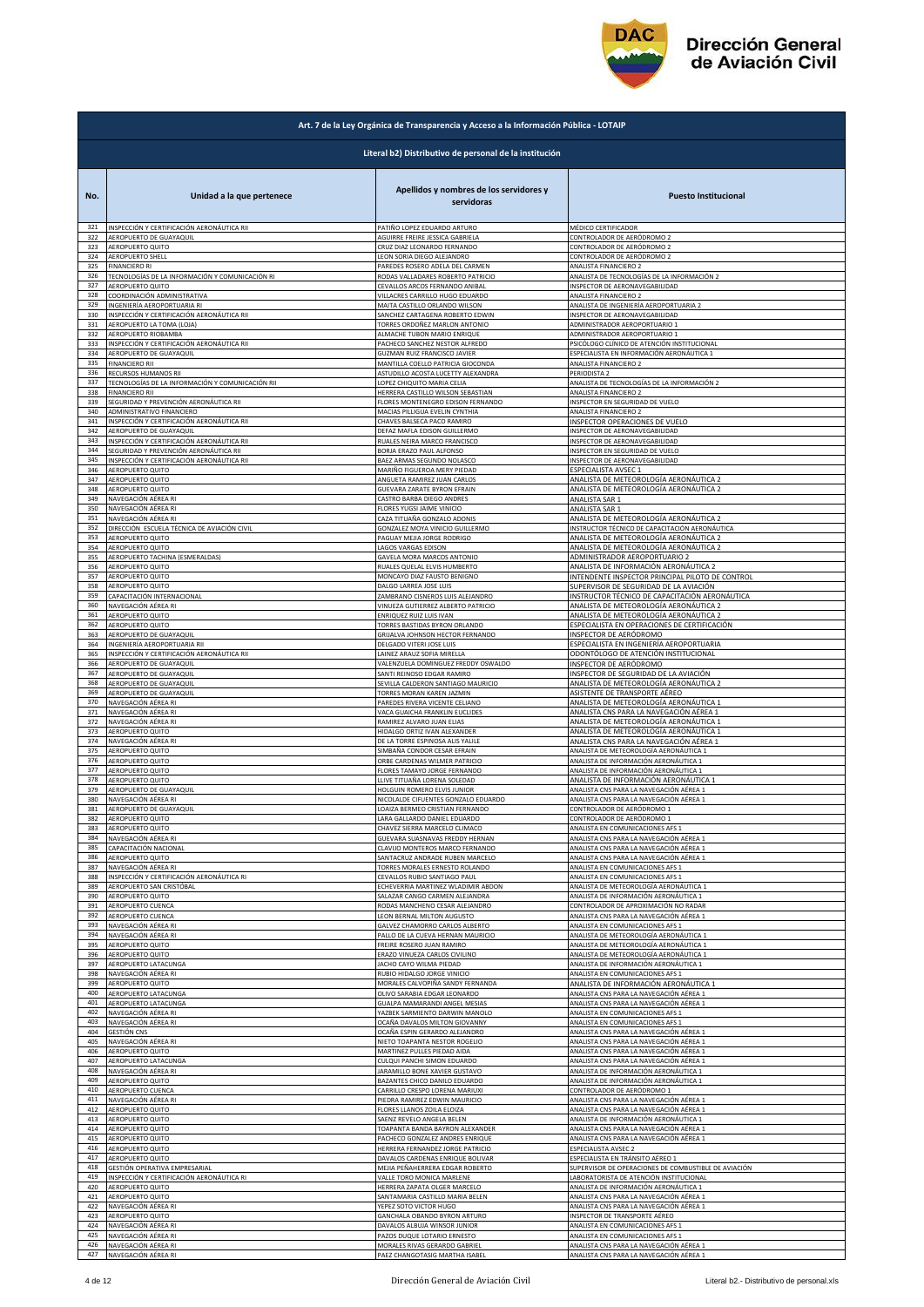

| Literal b2) Distributivo de personal de la institución<br>Apellidos y nombres de los servidores y<br>No.<br>Unidad a la que pertenece<br><b>Puesto Institucional</b><br>servidoras<br>428<br>JUAREZ JARAMILLO HECTOR FERNANDO<br>ANALISTA DE INFORMACIÓN AERONÁUTICA 1<br>AEROPUERTO QUITO<br>NAVEGACIÓN AÉREA RI<br>429<br>GALLARDO GALLARDO LAURO FRANCISCO<br>ANALISTA CNS PARA LA NAVEGACIÓN AÉREA 1<br>430<br>CONTROLADOR DE AERÓDROMO 1<br>AEROPUERTO COCA<br>BAEZ SANTIANA DIEGO FERNANDO<br>431<br>AEROPUERTO LA TOMA (LOJA)<br>JARAMILLO VALAREZO GILVER EUCLIDES<br>CONTROLADOR DE AERÓDROMO 1<br>AEROPUERTO LA TOMA (LOJA)<br>ALTAMIRANO ACURIO RAUL MAURICIO<br>CONTROLADOR DE AERÓDROMO 1<br>432<br>433<br>NAVEGACIÓN AÉREA RI<br>CHACHA NORIEGA HECTOR FELIPE<br>ANALISTA DE METEOROLOGÍA AERONÁUTICA 1<br>434<br>AEROPUERTO LA TOMA (LOJA)<br>RIVAS MORA TERESA DE JESUS<br>ANALISTA DE METEOROLOGÍA AERONÁUTICA 1<br>435<br>AEROPUERTO LA TOMA (LOJA)<br>ROMERO IBARRA SANTIAGO VINICIO<br>ANALISTA CNS PARA LA NAVEGACIÓN AÉREA 1<br>436<br>AEROPUERTO LA TOMA (LOJA)<br>CORREA GUAMAN JUAN OSWALDO<br>INSPECTOR DESPACHADOR DE VUELO 2<br>437<br>AEROPUERTO LA TOMA (LOJA)<br>VERDESOTO LEMA MARCO ANTONIO<br>ANALISTA DE METEOROLOGÍA AERONÁUTICA 1<br>438<br>AEROPUERTO LA TOMA (LOJA)<br>ROMERO IBARRA DELFOS REMIGIO<br>INSPECTOR DESPACHADOR DE VUELO 2<br>CONTROLADOR DE AERÓDROMO 1<br>439<br>AEROPUERTO DE GUAYAQUIL<br>LOYOLA ALAMA SILVIA ALEXANDRA<br>440<br>AEROPUERTO DE GUAYAQUIL<br>RIVADENEIRA LAGOS NATHALY HAYMETH<br>SECRETARIA<br>441<br>AEROPUERTO DE GUAYAQUIL<br>MOROCHO TINOCO JHONNY FRANCISCO<br>TÉCNICO CNS PARA LA NAVEGACIÓN AÉREA<br>442<br>AEROPUERTO CUENCA<br>CAMPOVERDE PATIÑO JUAN CARLOS<br>CONTROLADOR DE AERÓDROMO 1<br>443<br>AEROPUERTO CUENCA<br>NIVICELA PULLA MAYRA PATRICIA<br>INSPECTOR DE AERÓDROMO<br>444<br>AEROPUERTO RIOBAMBA<br>CISNEROS INCA LILIANA PATRICIA<br>ANALISTA DE METEOROLOGÍA AERONÁUTICA 1<br>445<br>AEROPUERTO DE GUAYAQUIL<br>MEJIA ZAMBRANO JEAN PAUL<br>CONTROLADOR DE AERÓDROMO 1<br>446<br>AEROPUERTO LATACUNGA<br>ULLOA LARA LUIS RODRIGO<br>ANALISTA DE METEOROLOGÍA AERONÁUTICA 1<br>447<br>AEROPUERTO LATACUNGA<br>VARGAS PAZMIÑO JOSE ABELARDO<br>ANALISTA DE METEOROLOGÍA AERONÁUTICA 1<br>448<br>AEROPUERTO LATACUNGA<br>TOBAR BERRAZUETA PAULINA FRANCISCA<br>ANALISTA DE INFORMACIÓN AERONÁUTICA 1<br>449<br>AEROPUERTO QUITO<br>QUISHPE OÑA CARLOS ALBERTO<br>ANALISTA DE INFORMACIÓN AERONÁUTICA 1<br>450<br>AEROPUERTO LATACUNGA<br>PASOCHOA NUÑEZ TEOFILO EDUARDO<br>ANALISTA DE INFORMACIÓN AERONÁUTICA 1<br>451<br>AEROPUERTO LATACUNGA<br>JIMENEZ GARCIA BYRON RODRIGO<br>CONTROLADOR DE AERÓDROMO 2<br>452<br>AEROPUERTO LATACUNGA<br>MARTINEZ SEGOVIA MYRIAM ELENA<br>ANALISTA DE INFORMACIÓN AERONÁUTICA 1<br>453<br>AEROPUERTO LATACUNGA<br>PAREDES CASTILLO CONSUELO DEL PILAR<br>ANALISTA FINANCIERO 1<br>454<br>AEROPUERTO LATACUNGA<br>MARTINEZ SEGOVIA ALBA JEANETTE<br>INSPECTOR DESPACHADOR DE VUELO 2<br>455<br>AEROPUERTO LATACUNGA<br>CUNALATA CORDOVA CARLOS DAVID<br>INSPECTOR DESPACHADOR DE VUELO 2<br>456<br>VILLACIS GUERRON LENIN ANIBAL<br>ANALISTA DE INFORMACIÓN AERONÁUTICA 1<br>AEROPUERTO SHELL<br>AEROPUERTO LATACUNGA<br>BUENAÑO GONZALEZ GLORIA IRENE<br>ANALISTA DE INFORMACIÓN AERONÁUTICA 1<br>457<br>458<br>AEROPUERTO SHELL<br>RIOS TORO MARIA GABRIELA<br>INSPECTOR DESPACHADOR DE VUELO 2<br>459<br>ANALISTA CNS PARA LA NAVEGACIÓN AÉREA 1<br>AEROPUERTO LATACUNGA<br>MIRANDA GUEVARA RICHARD PAUL<br>460<br>GESTIÓN OPERATIVA EMPRESARIAL<br>FLORES SARZOSA EDWIN REMBERTO<br>OPERADOR DE DESPACHO DE COMBUSTIBLES<br>461<br>AEROPUERTO TULCÁN<br>ROSERO VILLARREAL JEFFERSON OMAR<br>ANALISTA DE METEOROLOGÍA AERONÁUTICA 1<br>462<br>AEROPUERTO TULCÁN<br>VILLARREAL MEDINA SEGUNDO MANUEL<br>INSPECTOR DESPACHADOR DE VUELO 2<br>463<br>AEROPUERTO TULCÁN<br>FIERRO MONTENEGRO JULIO EDIBERTO<br>ANALISTA DE METEOROLOGÍA AERONÁUTICA 1<br>464<br>AEROPUERTO TULCÁN<br>BOLAÑOS JACOME SIXTO BAYARDO<br>CONTROLADOR DE AERÓDROMO 1<br>465<br>ANALISTA CNS PARA LA NAVEGACIÓN AÉREA 1<br>AEROPUERTO CUENCA<br>CARRANCO PIEDRA JAIME VICENTE<br>466<br>AEROPUERTO CUENCA<br>ENCALADA BRAVO PABLO DAVID<br>ANALISTA CNS PARA LA NAVEGACIÓN AÉREA 1<br>467<br>AEROPUERTO CUENCA<br>MENDEZ GOMEZ ANA ELIZABETH<br>CONTROLADOR DE AERÓDROMO 1<br>468<br>AEROPUERTO MANTA<br>INTRIAGO ALCIVAR JORGE LUIS<br>CONTROLADOR DE AERÓDROMO 1<br>AEROPUERTO MANTA<br>ZAPATA PARRAGA MARIANO DARIO<br>CONTROLADOR DE AERÓDROMO 1<br>469<br>470<br>AEROPUERTO MANTA<br>ZAMBRANO PARRALES JOHANNA LISSETTE<br>ONTROLADOR DE AERÓDROMO 2<br>471<br>AEROPUERTO MANTA<br>LASCANO CALDERON KARINA ISABEL<br>ANALISTA DE INFORMACIÓN AERONÁUTICA 1<br>472<br>AEROPUERTO MANTA<br>OCAMPO INTRIAGO JOSE OLIVER<br>ANALISTA DE METEOROLOGÍA AERONÁUTICA 1<br>473<br>AEROPUERTO MANTA<br>BRITO DILLON EDUARDO VINICIO<br>ANALISTA DE METEOROLOGÍA AERONÁUTICA 1<br>474<br>AEROPUERTO MANTA<br>ORTEGA ZAMBRANO LUIS LEONARDO<br>ANALISTA DE METEOROLOGÍA AERONÁUTICA 1<br>475<br>AEROPUERTO MANTA<br>ALMEIDA ALBUJA WILSON GERARDO<br>ANALISTA DE METEOROLOGÍA AERONÁUTICA 1<br>476<br>AEROPUERTO CUENCA<br>ORDOÑEZ SANCHEZ CARLOS ALBERTO<br>CONTROLADOR DE AERÓDROMO 1<br>477<br>AEROPUERTO MANTA<br>ZAPATA MENESES FRANKLIN GEOVANNY<br>ANALISTA DE METEOROLOGÍA AERONÁUTICA 1<br>478<br>PAZOS HEREDIA JAVIER DARIO<br>INSPECTOR DESPACHADOR DE VUELO 2<br>AEROPUERTO MANTA<br>479<br>ALMEIDA ALBUJA BYRON GUSTAVO<br>ANALISTA CNS PARA LA NAVEGACIÓN AÉREA 1<br><b>AEROPUERTO MANTA</b><br>480<br>AEROPUERTO MANTA<br>BONILLA SUAREZ JORGE JAVIER<br>ANALISTA DE METEOROLOGÍA AERONÁUTICA 1<br>481<br>AEROPUERTO MANTA<br>CHANCAY PACHECO ROBERTH ANTONIO<br>ANALISTA DE INFORMACIÓN AERONÁUTICA 1<br>482<br>AEROPUERTO MANTA<br>CAIZA GUACHAMIN LUIS RIGOBERTO<br><b>NNALISTA DE INFORMACIÓN AERONÁUTICA 1</b><br>483<br>AEROPUERTO DE GUAYAQUIL<br>MAZON MARTILLO MARIO FERNANDO<br>ANALISTA DE INFORMACIÓN AERONÁUTICA 1<br>484<br>INSPECCIÓN Y CERTIFICACIÓN AERONÁUTICA RII<br>ESPARZA ESTEVEZ EDWIN LENIN<br>INSPECTOR OPERACIONES DE VUELO<br>485<br>INSPECCIÓN Y CERTIFICACIÓN AERONÁUTICA RII<br>INSPECTOR DESPACHADOR DE VUELO 2<br>MERA PEÑA MAYLIN DEL PILAR<br>486<br>FINANCIERO RII<br>PAUCAR RAMOS VENTURA TRINIDAD<br>ANALISTA FINANCIERO 1<br>INSPECCIÓN Y CERTIFICACIÓN AERONÁUTICA RII<br>487<br>CAICEDO JIMENEZ CRISTIAN MAURICIO<br>INSPECTOR DESPACHADOR DE VUELO 2<br>488<br>INSPECCIÓN Y CERTIFICACIÓN AFRONÁLITICA RIL<br>CASTRO ESPINOZA GINA GLENDA<br>FISIOTER APISTA DE ATENCIÓN INSTITUCIONAL<br>489<br>AEROPUERTO DE GUAYAQUIL<br>POLIT CHACON FERNANDO GUILLERMO<br>ANALISTA DE INFORMACIÓN AERONÁUTICA 1<br>490<br>AEROPUERTO DE GUAYAQUIL<br>QUINDE MUÑOZ WASHINGTON WILFRIDO<br>ANALISTA CNS PARA LA NAVEGACIÓN AÉREA 1<br>GAVILANEZ SECAIRA JAVIER ENRIQUE<br>491<br>AEROPUERTO DE GUAYAQUIL<br>ANALISTA CNS PARA LA NAVEGACIÓN AÉREA 1<br>492<br>ANALISTA CNS PARA LA NAVEGACIÓN AÉREA 1<br>AEROPUERTO DE GUAYAQUIL<br>TAPIA YAGUAL NANCY KARINA<br>493<br>AEROPUERTO DE GUAYAQUIL<br>ULLOA PEREZ SEGUNDO NEPTALI<br>ANALISTA EN COMUNICACIONES AFS 1<br>INSPECCIÓN Y CERTIFICACIÓN AERONÁUTICA RII<br>SOTO VERA LAURA PATRICIA<br>INSPECTOR DESPACHADOR DE VUELO 2<br>494<br>495<br>ESPINOZA ROSADO MARIA DE FATIMA<br>ANALISTA CNS PARA LA NAVEGACIÓN AÉREA 1<br>AEROPUERTO DE GUAYAQUIL<br>496<br>AEROPUERTO DE GUAYAQUIL<br>CASTILLO DEL PEZO EFREN ANTONIO<br>ANALISTA CNS PARA LA NAVEGACIÓN AÉREA 1<br>AEROPUERTO DE GUAYAQUIL<br>CALLE FLORES KATHERINE MICHELLE<br>CONTROLADOR DE AERÓDROMO 1<br>497<br>498<br>GESTIÓN OPERATIVA EMPRESARIAL<br>DAVALOS BERNIS FREDDY RENATO<br>SUPERVISOR DE OPERACIONES DE COMBUSTIBLE DE AVIACIÓN<br>499<br><b>FINANCIERO RII</b><br>ZAVALA PEÑA NORMA PATRICIA<br>ANALISTA FINANCIERO 1<br>500<br>AEROPUERTO DE GUAYAQUIL<br>TEJENA CASTILLO OSCAR OSWALDO<br>ANALISTA CNS PARA LA NAVEGACIÓN AÉREA 1<br>ANALISTA CNS PARA LA NAVEGACIÓN AÉREA 1<br>501<br>AEROPUERTO DE GUAYAQUIL<br>BERMEO MINCHALA EDGAR PATRICIO<br>502<br>AEROPUERTO DE GUAYAQUIL<br>UVIDIA ANDRADE VERONICA ROSARIO<br>ANALISTA CNS PARA LA NAVEGACIÓN AÉREA 1<br>ANALISTA DE INFORMACIÓN AERONÁUTICA 1<br>503<br>AEROPUERTO DE GUAYAQUIL<br>RAMOS LEON JHON ISMAEL<br>504<br>ROMAN BARRAGAN GABRIELA VERONICA<br>ANALISTA DE METEOROLOGÍA AERONÁUTICA 1<br>AEROPUERTO DE GUAYAQUIL<br>505<br>AEROPUERTO DE GUAYAQUIL<br>SOLORZANO ROMERO DIEGO MAURICIO<br>ANALISTA DE METEOROLOGÍA AERONÁUTICA 2<br>506<br>AEROPUERTO DE GUAYAQUIL<br>POZO TATES FRANKLIN RODRIGO<br>ANALISTA DE INFORMACIÓN AERONÁUTICA 1<br>507<br>ANALISTA DE METEOROLOGÍA AERONÁUTICA 1<br>AEROPUERTO DE GUAYAQUIL<br>CASTILLO RIVERA JULIANA MAGALY<br>508<br>AEROPUERTO DE GUAYAQUIL<br>LOZA GAVILANES IVAN ANDRES<br>CONTROLADOR DE AERÓDROMO 1<br>509<br>AEROPUERTO DE GUAYAQUIL<br>ANALISTA DE INFORMACIÓN AERONÁUTICA 1<br>PUENTE SILVA JHON ANTONIO<br>510<br>AEROPUERTO DE GUAYAQUIL<br>VELASTEGUI ALVARADO MARIA ALEXANDRA<br>CONTROLADOR DE AERÓDROMO 1<br>511<br>AEROPUERTO DE GUAYAQUIL<br>BARCHI RODRIGUEZ ALVARO RODRIGO<br>CONTROLADOR DE AERÓDROMO 1<br>512<br>AEROPUERTO DE GUAYAQUIL<br>MOSQUERA MORQUECHO PATRICIO ARTURO<br>ANALISTA CNS PARA LA NAVEGACIÓN AÉREA 1<br>513<br>AEROPUERTO DE GUAYAQUIL<br>NARVAEZ MIGUEL VICENTE<br>ESPECIALISTA EN TRÁNSITO AÉREO 1<br>514<br>AEROPUERTO DE GUAYAQUIL<br>PINOS CHANCAY JOSE ANTONIO<br>ANALISTA DE INFORMACIÓN AERONÁUTICA 1<br>515<br>ADMINISTRATIVO FINANCIERO<br>SALAS COLOMA ISABEL ANGELA<br>ANALISTA FINANCIERO 1<br>516<br>ANALISTA DE INFORMACIÓN AERONÁUTICA 1<br>AEROPUERTO DE GUAYAQUIL<br>MARTINEZ MARTINEZ CELSO FABIAN<br>517<br>NAVEGACIÓN AÉREA RII<br>PEREZ VELEZ JESSICA PETITA<br>ANALISTA EN COMUNICACIONES AFS 1<br>518<br>AEROPUERTO DE GUAYAQUIL<br>PEÑA SAN LUCAS JUAN CARLOS<br>INSPECTOR DE SEGURIDAD DE LA AVIACIÓN<br>519<br>AEROPUERTO DE GUAYAQUIL<br>ALOMOTO CATOTA EDUARDO XAVIER<br>ANALISTA DE METEOROLOGÍA AERONÁUTICA 1<br>520<br>AEROPUERTO DE GUAYAQUIL<br>BAYAS FERNANDEZ CESAR JAVIER<br>ANALISTA DE INFORMACIÓN AERONÁUTICA 1<br>521<br>AEROPUERTO DE GUAYAQUIL<br>RAMIREZ GUEVARA NELSON RAUL<br>ANALISTA DE INFORMACIÓN AERONÁUTICA 1<br>AEROPUERTO DE GUAYAQUIL<br>MIRANDA GUEVARA MIGUEL ANGEL<br>ANALISTA CNS PARA LA NAVEGACIÓN AÉREA 1<br>522<br>523<br>AEROPUERTO DE GUAYAQUIL<br>RECALDE SANCHEZ JOSE VICENTE<br>ANALISTA DE INFORMACIÓN AERONÁUTICA 1<br>524<br>INSPECCIÓN Y CERTIFICACIÓN AERONÁUTICA RII<br>MURRIETA OQUENDO SOLANGE CATHERINE<br>INSPECTOR DESPACHADOR DE VUELO 2<br>525<br>INSPECCIÓN Y CERTIFICACIÓN AERONÁUTICA RII<br>MALDONADO VIVANCO CESAR LENIN<br>ESPECIALISTA CNS PARA LA NAVEGACIÓN AÉREA 1<br>526<br>AEROPUERTO DE GUAYAQUIL<br>ARIAS JURADO LUIS ALBERTO<br>ANALISTA DE INFORMACIÓN AERONÁUTICA 1<br>527<br>AEROPUERTO DE GUAYAQUIL<br>ARGUDO GUZMAN BORIS JOSE<br>ANALISTA DE INFORMACIÓN AERONÁUTICA 1<br>ANALISTA DE METEOROLOGÍA AERONÁUTICA 1<br>528<br>AEROPUERTO DE GUAYAQUIL<br><b>TORRES MOREIRA LUIS ABRAHAM</b><br>529<br>VITERI MACIAS STEVEN RONALD<br>ANALISTA DE INFORMACIÓN AERONÁUTICA 1<br>AEROPUERTO DE GUAYAQUIL<br>530<br>AEROPUERTO DE GUAYAQUIL<br>ROSERO MEJIA ANDREA NATHALY<br>CONTROLADOR DE AERÓDROMO 1<br>531<br>AEROPUERTO DE GUAYAQUIL<br>ARTEAGA MONTENEGRO JORGE LUIS<br>CONTROLADOR DE AERÓDROMO 1<br>532<br>AEROPUERTO DE GUAYAQUIL<br>GRANDA ENCALADA ANTONIO FIDEL<br>NSPECTOR DESPACHADOR DE VUELO 2<br>533<br><b>FINANCIERO RII</b><br>PLAZA GUEVARA VERONICA LISSETTE<br>ANALISTA FINANCIERO 1<br>AEROPUERTO DE GUAYAQUIL<br>534<br>APOLO CAICEDO VICTOR HUGO<br>ANALISTA DE INFORMACIÓN AERONÁUTICA 1 | Art. 7 de la Ley Orgánica de Transparencia y Acceso a la Información Pública - LOTAIP |  |  |  |
|----------------------------------------------------------------------------------------------------------------------------------------------------------------------------------------------------------------------------------------------------------------------------------------------------------------------------------------------------------------------------------------------------------------------------------------------------------------------------------------------------------------------------------------------------------------------------------------------------------------------------------------------------------------------------------------------------------------------------------------------------------------------------------------------------------------------------------------------------------------------------------------------------------------------------------------------------------------------------------------------------------------------------------------------------------------------------------------------------------------------------------------------------------------------------------------------------------------------------------------------------------------------------------------------------------------------------------------------------------------------------------------------------------------------------------------------------------------------------------------------------------------------------------------------------------------------------------------------------------------------------------------------------------------------------------------------------------------------------------------------------------------------------------------------------------------------------------------------------------------------------------------------------------------------------------------------------------------------------------------------------------------------------------------------------------------------------------------------------------------------------------------------------------------------------------------------------------------------------------------------------------------------------------------------------------------------------------------------------------------------------------------------------------------------------------------------------------------------------------------------------------------------------------------------------------------------------------------------------------------------------------------------------------------------------------------------------------------------------------------------------------------------------------------------------------------------------------------------------------------------------------------------------------------------------------------------------------------------------------------------------------------------------------------------------------------------------------------------------------------------------------------------------------------------------------------------------------------------------------------------------------------------------------------------------------------------------------------------------------------------------------------------------------------------------------------------------------------------------------------------------------------------------------------------------------------------------------------------------------------------------------------------------------------------------------------------------------------------------------------------------------------------------------------------------------------------------------------------------------------------------------------------------------------------------------------------------------------------------------------------------------------------------------------------------------------------------------------------------------------------------------------------------------------------------------------------------------------------------------------------------------------------------------------------------------------------------------------------------------------------------------------------------------------------------------------------------------------------------------------------------------------------------------------------------------------------------------------------------------------------------------------------------------------------------------------------------------------------------------------------------------------------------------------------------------------------------------------------------------------------------------------------------------------------------------------------------------------------------------------------------------------------------------------------------------------------------------------------------------------------------------------------------------------------------------------------------------------------------------------------------------------------------------------------------------------------------------------------------------------------------------------------------------------------------------------------------------------------------------------------------------------------------------------------------------------------------------------------------------------------------------------------------------------------------------------------------------------------------------------------------------------------------------------------------------------------------------------------------------------------------------------------------------------------------------------------------------------------------------------------------------------------------------------------------------------------------------------------------------------------------------------------------------------------------------------------------------------------------------------------------------------------------------------------------------------------------------------------------------------------------------------------------------------------------------------------------------------------------------------------------------------------------------------------------------------------------------------------------------------------------------------------------------------------------------------------------------------------------------------------------------------------------------------------------------------------------------------------------------------------------------------------------------------------------------------------------------------------------------------------------------------------------------------------------------------------------------------------------------------------------------------------------------------------------------------------------------------------------------------------------------------------------------------------------------------------------------------------------------------------------------------------------------------------------------------------------------------------------------------------------------------------------------------------------------------------------------------------------------------------------------------------------------------------------------------------------------------------------------------------------------------------------------------------------------------------------------------------------------------------------------------------------------------------------------------------------------------------------------------------------------------------------------------------------------------------------------------------------------------------------------------------------------------------------------------------------------------------------------------------------------------------------------------------------------------------------------------------------------------------------------------------------------------------------------------------------------------------------------------------------------------------------------------------------------------------------------------------------------------------------------------------------------------------------------------------------------------------------------------------------------------------------------------------------------------------------------------------------------------------------------------------------------------------------------------------------------------------------------------------------------------------------------------------------------------------------------------------------------------------------------------------------------------------------------------------------------------------------------------------------------------------------------------------------------------------------------------------------------------------------------------------------------------------------------------------------------------------------------------------------------------------------------------------------------------------------------------------------------------------------------------------------------------------------------------------------------------------------------------------------------------------------------------------------------------------------------------------------------------------------------------------------------------------------------------------------------------------------------------------------------------------------------------------------------------------------------------------------------------------------------------------------------------------------------------------------------------------------------------------------------------------------------------------------------------------------------------------------------------------------------------------------------------------------------------------------------------------------------------------------------------------------------------------------------------------------------------------------------------------------------------------------------------------------------------------------------------------------------------------------------------------------------------------------------------------------------------------------------------------------------------------------------------------------------------------------------------------------------------------------------------------------------------------------------------------------------------------------------------------------------------------------------------------------------------------------------------------------------------------------------------------------------------------------------------------------------------------------------------------------------------------------------------------------------------------------------------------------------------------------------------------------------------------------------------------------------------------------------------------------------------------------------------------------------------------------------------------------------------------------------------|---------------------------------------------------------------------------------------|--|--|--|
|                                                                                                                                                                                                                                                                                                                                                                                                                                                                                                                                                                                                                                                                                                                                                                                                                                                                                                                                                                                                                                                                                                                                                                                                                                                                                                                                                                                                                                                                                                                                                                                                                                                                                                                                                                                                                                                                                                                                                                                                                                                                                                                                                                                                                                                                                                                                                                                                                                                                                                                                                                                                                                                                                                                                                                                                                                                                                                                                                                                                                                                                                                                                                                                                                                                                                                                                                                                                                                                                                                                                                                                                                                                                                                                                                                                                                                                                                                                                                                                                                                                                                                                                                                                                                                                                                                                                                                                                                                                                                                                                                                                                                                                                                                                                                                                                                                                                                                                                                                                                                                                                                                                                                                                                                                                                                                                                                                                                                                                                                                                                                                                                                                                                                                                                                                                                                                                                                                                                                                                                                                                                                                                                                                                                                                                                                                                                                                                                                                                                                                                                                                                                                                                                                                                                                                                                                                                                                                                                                                                                                                                                                                                                                                                                                                                                                                                                                                                                                                                                                                                                                                                                                                                                                                                                                                                                                                                                                                                                                                                                                                                                                                                                                                                                                                                                                                                                                                                                                                                                                                                                                                                                                                                                                                                                                                                                                                                                                                                                                                                                                                                                                                                                                                                                                                                                                                                                                                                                                                                                                                                                                                                                                                                                                                                                                                                                                                                                                                                                                                                                                                                                                                                                                                                                                                                                                                                                                                                                                                                                                                                                                                                                                                                                                                                                                                                                                                                                                                                                                                                                                                                                                                                                                                                                                                                                                                                                                                                                                                                                                                                                                                                                                                                                                                                                                                |                                                                                       |  |  |  |
|                                                                                                                                                                                                                                                                                                                                                                                                                                                                                                                                                                                                                                                                                                                                                                                                                                                                                                                                                                                                                                                                                                                                                                                                                                                                                                                                                                                                                                                                                                                                                                                                                                                                                                                                                                                                                                                                                                                                                                                                                                                                                                                                                                                                                                                                                                                                                                                                                                                                                                                                                                                                                                                                                                                                                                                                                                                                                                                                                                                                                                                                                                                                                                                                                                                                                                                                                                                                                                                                                                                                                                                                                                                                                                                                                                                                                                                                                                                                                                                                                                                                                                                                                                                                                                                                                                                                                                                                                                                                                                                                                                                                                                                                                                                                                                                                                                                                                                                                                                                                                                                                                                                                                                                                                                                                                                                                                                                                                                                                                                                                                                                                                                                                                                                                                                                                                                                                                                                                                                                                                                                                                                                                                                                                                                                                                                                                                                                                                                                                                                                                                                                                                                                                                                                                                                                                                                                                                                                                                                                                                                                                                                                                                                                                                                                                                                                                                                                                                                                                                                                                                                                                                                                                                                                                                                                                                                                                                                                                                                                                                                                                                                                                                                                                                                                                                                                                                                                                                                                                                                                                                                                                                                                                                                                                                                                                                                                                                                                                                                                                                                                                                                                                                                                                                                                                                                                                                                                                                                                                                                                                                                                                                                                                                                                                                                                                                                                                                                                                                                                                                                                                                                                                                                                                                                                                                                                                                                                                                                                                                                                                                                                                                                                                                                                                                                                                                                                                                                                                                                                                                                                                                                                                                                                                                                                                                                                                                                                                                                                                                                                                                                                                                                                                                                                                                                |                                                                                       |  |  |  |
|                                                                                                                                                                                                                                                                                                                                                                                                                                                                                                                                                                                                                                                                                                                                                                                                                                                                                                                                                                                                                                                                                                                                                                                                                                                                                                                                                                                                                                                                                                                                                                                                                                                                                                                                                                                                                                                                                                                                                                                                                                                                                                                                                                                                                                                                                                                                                                                                                                                                                                                                                                                                                                                                                                                                                                                                                                                                                                                                                                                                                                                                                                                                                                                                                                                                                                                                                                                                                                                                                                                                                                                                                                                                                                                                                                                                                                                                                                                                                                                                                                                                                                                                                                                                                                                                                                                                                                                                                                                                                                                                                                                                                                                                                                                                                                                                                                                                                                                                                                                                                                                                                                                                                                                                                                                                                                                                                                                                                                                                                                                                                                                                                                                                                                                                                                                                                                                                                                                                                                                                                                                                                                                                                                                                                                                                                                                                                                                                                                                                                                                                                                                                                                                                                                                                                                                                                                                                                                                                                                                                                                                                                                                                                                                                                                                                                                                                                                                                                                                                                                                                                                                                                                                                                                                                                                                                                                                                                                                                                                                                                                                                                                                                                                                                                                                                                                                                                                                                                                                                                                                                                                                                                                                                                                                                                                                                                                                                                                                                                                                                                                                                                                                                                                                                                                                                                                                                                                                                                                                                                                                                                                                                                                                                                                                                                                                                                                                                                                                                                                                                                                                                                                                                                                                                                                                                                                                                                                                                                                                                                                                                                                                                                                                                                                                                                                                                                                                                                                                                                                                                                                                                                                                                                                                                                                                                                                                                                                                                                                                                                                                                                                                                                                                                                                                                                                |                                                                                       |  |  |  |
|                                                                                                                                                                                                                                                                                                                                                                                                                                                                                                                                                                                                                                                                                                                                                                                                                                                                                                                                                                                                                                                                                                                                                                                                                                                                                                                                                                                                                                                                                                                                                                                                                                                                                                                                                                                                                                                                                                                                                                                                                                                                                                                                                                                                                                                                                                                                                                                                                                                                                                                                                                                                                                                                                                                                                                                                                                                                                                                                                                                                                                                                                                                                                                                                                                                                                                                                                                                                                                                                                                                                                                                                                                                                                                                                                                                                                                                                                                                                                                                                                                                                                                                                                                                                                                                                                                                                                                                                                                                                                                                                                                                                                                                                                                                                                                                                                                                                                                                                                                                                                                                                                                                                                                                                                                                                                                                                                                                                                                                                                                                                                                                                                                                                                                                                                                                                                                                                                                                                                                                                                                                                                                                                                                                                                                                                                                                                                                                                                                                                                                                                                                                                                                                                                                                                                                                                                                                                                                                                                                                                                                                                                                                                                                                                                                                                                                                                                                                                                                                                                                                                                                                                                                                                                                                                                                                                                                                                                                                                                                                                                                                                                                                                                                                                                                                                                                                                                                                                                                                                                                                                                                                                                                                                                                                                                                                                                                                                                                                                                                                                                                                                                                                                                                                                                                                                                                                                                                                                                                                                                                                                                                                                                                                                                                                                                                                                                                                                                                                                                                                                                                                                                                                                                                                                                                                                                                                                                                                                                                                                                                                                                                                                                                                                                                                                                                                                                                                                                                                                                                                                                                                                                                                                                                                                                                                                                                                                                                                                                                                                                                                                                                                                                                                                                                                                                                |                                                                                       |  |  |  |
|                                                                                                                                                                                                                                                                                                                                                                                                                                                                                                                                                                                                                                                                                                                                                                                                                                                                                                                                                                                                                                                                                                                                                                                                                                                                                                                                                                                                                                                                                                                                                                                                                                                                                                                                                                                                                                                                                                                                                                                                                                                                                                                                                                                                                                                                                                                                                                                                                                                                                                                                                                                                                                                                                                                                                                                                                                                                                                                                                                                                                                                                                                                                                                                                                                                                                                                                                                                                                                                                                                                                                                                                                                                                                                                                                                                                                                                                                                                                                                                                                                                                                                                                                                                                                                                                                                                                                                                                                                                                                                                                                                                                                                                                                                                                                                                                                                                                                                                                                                                                                                                                                                                                                                                                                                                                                                                                                                                                                                                                                                                                                                                                                                                                                                                                                                                                                                                                                                                                                                                                                                                                                                                                                                                                                                                                                                                                                                                                                                                                                                                                                                                                                                                                                                                                                                                                                                                                                                                                                                                                                                                                                                                                                                                                                                                                                                                                                                                                                                                                                                                                                                                                                                                                                                                                                                                                                                                                                                                                                                                                                                                                                                                                                                                                                                                                                                                                                                                                                                                                                                                                                                                                                                                                                                                                                                                                                                                                                                                                                                                                                                                                                                                                                                                                                                                                                                                                                                                                                                                                                                                                                                                                                                                                                                                                                                                                                                                                                                                                                                                                                                                                                                                                                                                                                                                                                                                                                                                                                                                                                                                                                                                                                                                                                                                                                                                                                                                                                                                                                                                                                                                                                                                                                                                                                                                                                                                                                                                                                                                                                                                                                                                                                                                                                                                                                                |                                                                                       |  |  |  |
|                                                                                                                                                                                                                                                                                                                                                                                                                                                                                                                                                                                                                                                                                                                                                                                                                                                                                                                                                                                                                                                                                                                                                                                                                                                                                                                                                                                                                                                                                                                                                                                                                                                                                                                                                                                                                                                                                                                                                                                                                                                                                                                                                                                                                                                                                                                                                                                                                                                                                                                                                                                                                                                                                                                                                                                                                                                                                                                                                                                                                                                                                                                                                                                                                                                                                                                                                                                                                                                                                                                                                                                                                                                                                                                                                                                                                                                                                                                                                                                                                                                                                                                                                                                                                                                                                                                                                                                                                                                                                                                                                                                                                                                                                                                                                                                                                                                                                                                                                                                                                                                                                                                                                                                                                                                                                                                                                                                                                                                                                                                                                                                                                                                                                                                                                                                                                                                                                                                                                                                                                                                                                                                                                                                                                                                                                                                                                                                                                                                                                                                                                                                                                                                                                                                                                                                                                                                                                                                                                                                                                                                                                                                                                                                                                                                                                                                                                                                                                                                                                                                                                                                                                                                                                                                                                                                                                                                                                                                                                                                                                                                                                                                                                                                                                                                                                                                                                                                                                                                                                                                                                                                                                                                                                                                                                                                                                                                                                                                                                                                                                                                                                                                                                                                                                                                                                                                                                                                                                                                                                                                                                                                                                                                                                                                                                                                                                                                                                                                                                                                                                                                                                                                                                                                                                                                                                                                                                                                                                                                                                                                                                                                                                                                                                                                                                                                                                                                                                                                                                                                                                                                                                                                                                                                                                                                                                                                                                                                                                                                                                                                                                                                                                                                                                                                                                                |                                                                                       |  |  |  |
|                                                                                                                                                                                                                                                                                                                                                                                                                                                                                                                                                                                                                                                                                                                                                                                                                                                                                                                                                                                                                                                                                                                                                                                                                                                                                                                                                                                                                                                                                                                                                                                                                                                                                                                                                                                                                                                                                                                                                                                                                                                                                                                                                                                                                                                                                                                                                                                                                                                                                                                                                                                                                                                                                                                                                                                                                                                                                                                                                                                                                                                                                                                                                                                                                                                                                                                                                                                                                                                                                                                                                                                                                                                                                                                                                                                                                                                                                                                                                                                                                                                                                                                                                                                                                                                                                                                                                                                                                                                                                                                                                                                                                                                                                                                                                                                                                                                                                                                                                                                                                                                                                                                                                                                                                                                                                                                                                                                                                                                                                                                                                                                                                                                                                                                                                                                                                                                                                                                                                                                                                                                                                                                                                                                                                                                                                                                                                                                                                                                                                                                                                                                                                                                                                                                                                                                                                                                                                                                                                                                                                                                                                                                                                                                                                                                                                                                                                                                                                                                                                                                                                                                                                                                                                                                                                                                                                                                                                                                                                                                                                                                                                                                                                                                                                                                                                                                                                                                                                                                                                                                                                                                                                                                                                                                                                                                                                                                                                                                                                                                                                                                                                                                                                                                                                                                                                                                                                                                                                                                                                                                                                                                                                                                                                                                                                                                                                                                                                                                                                                                                                                                                                                                                                                                                                                                                                                                                                                                                                                                                                                                                                                                                                                                                                                                                                                                                                                                                                                                                                                                                                                                                                                                                                                                                                                                                                                                                                                                                                                                                                                                                                                                                                                                                                                                                                                |                                                                                       |  |  |  |
|                                                                                                                                                                                                                                                                                                                                                                                                                                                                                                                                                                                                                                                                                                                                                                                                                                                                                                                                                                                                                                                                                                                                                                                                                                                                                                                                                                                                                                                                                                                                                                                                                                                                                                                                                                                                                                                                                                                                                                                                                                                                                                                                                                                                                                                                                                                                                                                                                                                                                                                                                                                                                                                                                                                                                                                                                                                                                                                                                                                                                                                                                                                                                                                                                                                                                                                                                                                                                                                                                                                                                                                                                                                                                                                                                                                                                                                                                                                                                                                                                                                                                                                                                                                                                                                                                                                                                                                                                                                                                                                                                                                                                                                                                                                                                                                                                                                                                                                                                                                                                                                                                                                                                                                                                                                                                                                                                                                                                                                                                                                                                                                                                                                                                                                                                                                                                                                                                                                                                                                                                                                                                                                                                                                                                                                                                                                                                                                                                                                                                                                                                                                                                                                                                                                                                                                                                                                                                                                                                                                                                                                                                                                                                                                                                                                                                                                                                                                                                                                                                                                                                                                                                                                                                                                                                                                                                                                                                                                                                                                                                                                                                                                                                                                                                                                                                                                                                                                                                                                                                                                                                                                                                                                                                                                                                                                                                                                                                                                                                                                                                                                                                                                                                                                                                                                                                                                                                                                                                                                                                                                                                                                                                                                                                                                                                                                                                                                                                                                                                                                                                                                                                                                                                                                                                                                                                                                                                                                                                                                                                                                                                                                                                                                                                                                                                                                                                                                                                                                                                                                                                                                                                                                                                                                                                                                                                                                                                                                                                                                                                                                                                                                                                                                                                                                                                                |                                                                                       |  |  |  |
|                                                                                                                                                                                                                                                                                                                                                                                                                                                                                                                                                                                                                                                                                                                                                                                                                                                                                                                                                                                                                                                                                                                                                                                                                                                                                                                                                                                                                                                                                                                                                                                                                                                                                                                                                                                                                                                                                                                                                                                                                                                                                                                                                                                                                                                                                                                                                                                                                                                                                                                                                                                                                                                                                                                                                                                                                                                                                                                                                                                                                                                                                                                                                                                                                                                                                                                                                                                                                                                                                                                                                                                                                                                                                                                                                                                                                                                                                                                                                                                                                                                                                                                                                                                                                                                                                                                                                                                                                                                                                                                                                                                                                                                                                                                                                                                                                                                                                                                                                                                                                                                                                                                                                                                                                                                                                                                                                                                                                                                                                                                                                                                                                                                                                                                                                                                                                                                                                                                                                                                                                                                                                                                                                                                                                                                                                                                                                                                                                                                                                                                                                                                                                                                                                                                                                                                                                                                                                                                                                                                                                                                                                                                                                                                                                                                                                                                                                                                                                                                                                                                                                                                                                                                                                                                                                                                                                                                                                                                                                                                                                                                                                                                                                                                                                                                                                                                                                                                                                                                                                                                                                                                                                                                                                                                                                                                                                                                                                                                                                                                                                                                                                                                                                                                                                                                                                                                                                                                                                                                                                                                                                                                                                                                                                                                                                                                                                                                                                                                                                                                                                                                                                                                                                                                                                                                                                                                                                                                                                                                                                                                                                                                                                                                                                                                                                                                                                                                                                                                                                                                                                                                                                                                                                                                                                                                                                                                                                                                                                                                                                                                                                                                                                                                                                                                                                                |                                                                                       |  |  |  |
|                                                                                                                                                                                                                                                                                                                                                                                                                                                                                                                                                                                                                                                                                                                                                                                                                                                                                                                                                                                                                                                                                                                                                                                                                                                                                                                                                                                                                                                                                                                                                                                                                                                                                                                                                                                                                                                                                                                                                                                                                                                                                                                                                                                                                                                                                                                                                                                                                                                                                                                                                                                                                                                                                                                                                                                                                                                                                                                                                                                                                                                                                                                                                                                                                                                                                                                                                                                                                                                                                                                                                                                                                                                                                                                                                                                                                                                                                                                                                                                                                                                                                                                                                                                                                                                                                                                                                                                                                                                                                                                                                                                                                                                                                                                                                                                                                                                                                                                                                                                                                                                                                                                                                                                                                                                                                                                                                                                                                                                                                                                                                                                                                                                                                                                                                                                                                                                                                                                                                                                                                                                                                                                                                                                                                                                                                                                                                                                                                                                                                                                                                                                                                                                                                                                                                                                                                                                                                                                                                                                                                                                                                                                                                                                                                                                                                                                                                                                                                                                                                                                                                                                                                                                                                                                                                                                                                                                                                                                                                                                                                                                                                                                                                                                                                                                                                                                                                                                                                                                                                                                                                                                                                                                                                                                                                                                                                                                                                                                                                                                                                                                                                                                                                                                                                                                                                                                                                                                                                                                                                                                                                                                                                                                                                                                                                                                                                                                                                                                                                                                                                                                                                                                                                                                                                                                                                                                                                                                                                                                                                                                                                                                                                                                                                                                                                                                                                                                                                                                                                                                                                                                                                                                                                                                                                                                                                                                                                                                                                                                                                                                                                                                                                                                                                                                                                                |                                                                                       |  |  |  |
|                                                                                                                                                                                                                                                                                                                                                                                                                                                                                                                                                                                                                                                                                                                                                                                                                                                                                                                                                                                                                                                                                                                                                                                                                                                                                                                                                                                                                                                                                                                                                                                                                                                                                                                                                                                                                                                                                                                                                                                                                                                                                                                                                                                                                                                                                                                                                                                                                                                                                                                                                                                                                                                                                                                                                                                                                                                                                                                                                                                                                                                                                                                                                                                                                                                                                                                                                                                                                                                                                                                                                                                                                                                                                                                                                                                                                                                                                                                                                                                                                                                                                                                                                                                                                                                                                                                                                                                                                                                                                                                                                                                                                                                                                                                                                                                                                                                                                                                                                                                                                                                                                                                                                                                                                                                                                                                                                                                                                                                                                                                                                                                                                                                                                                                                                                                                                                                                                                                                                                                                                                                                                                                                                                                                                                                                                                                                                                                                                                                                                                                                                                                                                                                                                                                                                                                                                                                                                                                                                                                                                                                                                                                                                                                                                                                                                                                                                                                                                                                                                                                                                                                                                                                                                                                                                                                                                                                                                                                                                                                                                                                                                                                                                                                                                                                                                                                                                                                                                                                                                                                                                                                                                                                                                                                                                                                                                                                                                                                                                                                                                                                                                                                                                                                                                                                                                                                                                                                                                                                                                                                                                                                                                                                                                                                                                                                                                                                                                                                                                                                                                                                                                                                                                                                                                                                                                                                                                                                                                                                                                                                                                                                                                                                                                                                                                                                                                                                                                                                                                                                                                                                                                                                                                                                                                                                                                                                                                                                                                                                                                                                                                                                                                                                                                                                                                                |                                                                                       |  |  |  |
|                                                                                                                                                                                                                                                                                                                                                                                                                                                                                                                                                                                                                                                                                                                                                                                                                                                                                                                                                                                                                                                                                                                                                                                                                                                                                                                                                                                                                                                                                                                                                                                                                                                                                                                                                                                                                                                                                                                                                                                                                                                                                                                                                                                                                                                                                                                                                                                                                                                                                                                                                                                                                                                                                                                                                                                                                                                                                                                                                                                                                                                                                                                                                                                                                                                                                                                                                                                                                                                                                                                                                                                                                                                                                                                                                                                                                                                                                                                                                                                                                                                                                                                                                                                                                                                                                                                                                                                                                                                                                                                                                                                                                                                                                                                                                                                                                                                                                                                                                                                                                                                                                                                                                                                                                                                                                                                                                                                                                                                                                                                                                                                                                                                                                                                                                                                                                                                                                                                                                                                                                                                                                                                                                                                                                                                                                                                                                                                                                                                                                                                                                                                                                                                                                                                                                                                                                                                                                                                                                                                                                                                                                                                                                                                                                                                                                                                                                                                                                                                                                                                                                                                                                                                                                                                                                                                                                                                                                                                                                                                                                                                                                                                                                                                                                                                                                                                                                                                                                                                                                                                                                                                                                                                                                                                                                                                                                                                                                                                                                                                                                                                                                                                                                                                                                                                                                                                                                                                                                                                                                                                                                                                                                                                                                                                                                                                                                                                                                                                                                                                                                                                                                                                                                                                                                                                                                                                                                                                                                                                                                                                                                                                                                                                                                                                                                                                                                                                                                                                                                                                                                                                                                                                                                                                                                                                                                                                                                                                                                                                                                                                                                                                                                                                                                                                                                                |                                                                                       |  |  |  |
|                                                                                                                                                                                                                                                                                                                                                                                                                                                                                                                                                                                                                                                                                                                                                                                                                                                                                                                                                                                                                                                                                                                                                                                                                                                                                                                                                                                                                                                                                                                                                                                                                                                                                                                                                                                                                                                                                                                                                                                                                                                                                                                                                                                                                                                                                                                                                                                                                                                                                                                                                                                                                                                                                                                                                                                                                                                                                                                                                                                                                                                                                                                                                                                                                                                                                                                                                                                                                                                                                                                                                                                                                                                                                                                                                                                                                                                                                                                                                                                                                                                                                                                                                                                                                                                                                                                                                                                                                                                                                                                                                                                                                                                                                                                                                                                                                                                                                                                                                                                                                                                                                                                                                                                                                                                                                                                                                                                                                                                                                                                                                                                                                                                                                                                                                                                                                                                                                                                                                                                                                                                                                                                                                                                                                                                                                                                                                                                                                                                                                                                                                                                                                                                                                                                                                                                                                                                                                                                                                                                                                                                                                                                                                                                                                                                                                                                                                                                                                                                                                                                                                                                                                                                                                                                                                                                                                                                                                                                                                                                                                                                                                                                                                                                                                                                                                                                                                                                                                                                                                                                                                                                                                                                                                                                                                                                                                                                                                                                                                                                                                                                                                                                                                                                                                                                                                                                                                                                                                                                                                                                                                                                                                                                                                                                                                                                                                                                                                                                                                                                                                                                                                                                                                                                                                                                                                                                                                                                                                                                                                                                                                                                                                                                                                                                                                                                                                                                                                                                                                                                                                                                                                                                                                                                                                                                                                                                                                                                                                                                                                                                                                                                                                                                                                                                                                                |                                                                                       |  |  |  |
|                                                                                                                                                                                                                                                                                                                                                                                                                                                                                                                                                                                                                                                                                                                                                                                                                                                                                                                                                                                                                                                                                                                                                                                                                                                                                                                                                                                                                                                                                                                                                                                                                                                                                                                                                                                                                                                                                                                                                                                                                                                                                                                                                                                                                                                                                                                                                                                                                                                                                                                                                                                                                                                                                                                                                                                                                                                                                                                                                                                                                                                                                                                                                                                                                                                                                                                                                                                                                                                                                                                                                                                                                                                                                                                                                                                                                                                                                                                                                                                                                                                                                                                                                                                                                                                                                                                                                                                                                                                                                                                                                                                                                                                                                                                                                                                                                                                                                                                                                                                                                                                                                                                                                                                                                                                                                                                                                                                                                                                                                                                                                                                                                                                                                                                                                                                                                                                                                                                                                                                                                                                                                                                                                                                                                                                                                                                                                                                                                                                                                                                                                                                                                                                                                                                                                                                                                                                                                                                                                                                                                                                                                                                                                                                                                                                                                                                                                                                                                                                                                                                                                                                                                                                                                                                                                                                                                                                                                                                                                                                                                                                                                                                                                                                                                                                                                                                                                                                                                                                                                                                                                                                                                                                                                                                                                                                                                                                                                                                                                                                                                                                                                                                                                                                                                                                                                                                                                                                                                                                                                                                                                                                                                                                                                                                                                                                                                                                                                                                                                                                                                                                                                                                                                                                                                                                                                                                                                                                                                                                                                                                                                                                                                                                                                                                                                                                                                                                                                                                                                                                                                                                                                                                                                                                                                                                                                                                                                                                                                                                                                                                                                                                                                                                                                                                                                                |                                                                                       |  |  |  |
|                                                                                                                                                                                                                                                                                                                                                                                                                                                                                                                                                                                                                                                                                                                                                                                                                                                                                                                                                                                                                                                                                                                                                                                                                                                                                                                                                                                                                                                                                                                                                                                                                                                                                                                                                                                                                                                                                                                                                                                                                                                                                                                                                                                                                                                                                                                                                                                                                                                                                                                                                                                                                                                                                                                                                                                                                                                                                                                                                                                                                                                                                                                                                                                                                                                                                                                                                                                                                                                                                                                                                                                                                                                                                                                                                                                                                                                                                                                                                                                                                                                                                                                                                                                                                                                                                                                                                                                                                                                                                                                                                                                                                                                                                                                                                                                                                                                                                                                                                                                                                                                                                                                                                                                                                                                                                                                                                                                                                                                                                                                                                                                                                                                                                                                                                                                                                                                                                                                                                                                                                                                                                                                                                                                                                                                                                                                                                                                                                                                                                                                                                                                                                                                                                                                                                                                                                                                                                                                                                                                                                                                                                                                                                                                                                                                                                                                                                                                                                                                                                                                                                                                                                                                                                                                                                                                                                                                                                                                                                                                                                                                                                                                                                                                                                                                                                                                                                                                                                                                                                                                                                                                                                                                                                                                                                                                                                                                                                                                                                                                                                                                                                                                                                                                                                                                                                                                                                                                                                                                                                                                                                                                                                                                                                                                                                                                                                                                                                                                                                                                                                                                                                                                                                                                                                                                                                                                                                                                                                                                                                                                                                                                                                                                                                                                                                                                                                                                                                                                                                                                                                                                                                                                                                                                                                                                                                                                                                                                                                                                                                                                                                                                                                                                                                                                                                                |                                                                                       |  |  |  |
|                                                                                                                                                                                                                                                                                                                                                                                                                                                                                                                                                                                                                                                                                                                                                                                                                                                                                                                                                                                                                                                                                                                                                                                                                                                                                                                                                                                                                                                                                                                                                                                                                                                                                                                                                                                                                                                                                                                                                                                                                                                                                                                                                                                                                                                                                                                                                                                                                                                                                                                                                                                                                                                                                                                                                                                                                                                                                                                                                                                                                                                                                                                                                                                                                                                                                                                                                                                                                                                                                                                                                                                                                                                                                                                                                                                                                                                                                                                                                                                                                                                                                                                                                                                                                                                                                                                                                                                                                                                                                                                                                                                                                                                                                                                                                                                                                                                                                                                                                                                                                                                                                                                                                                                                                                                                                                                                                                                                                                                                                                                                                                                                                                                                                                                                                                                                                                                                                                                                                                                                                                                                                                                                                                                                                                                                                                                                                                                                                                                                                                                                                                                                                                                                                                                                                                                                                                                                                                                                                                                                                                                                                                                                                                                                                                                                                                                                                                                                                                                                                                                                                                                                                                                                                                                                                                                                                                                                                                                                                                                                                                                                                                                                                                                                                                                                                                                                                                                                                                                                                                                                                                                                                                                                                                                                                                                                                                                                                                                                                                                                                                                                                                                                                                                                                                                                                                                                                                                                                                                                                                                                                                                                                                                                                                                                                                                                                                                                                                                                                                                                                                                                                                                                                                                                                                                                                                                                                                                                                                                                                                                                                                                                                                                                                                                                                                                                                                                                                                                                                                                                                                                                                                                                                                                                                                                                                                                                                                                                                                                                                                                                                                                                                                                                                                                                                                |                                                                                       |  |  |  |
|                                                                                                                                                                                                                                                                                                                                                                                                                                                                                                                                                                                                                                                                                                                                                                                                                                                                                                                                                                                                                                                                                                                                                                                                                                                                                                                                                                                                                                                                                                                                                                                                                                                                                                                                                                                                                                                                                                                                                                                                                                                                                                                                                                                                                                                                                                                                                                                                                                                                                                                                                                                                                                                                                                                                                                                                                                                                                                                                                                                                                                                                                                                                                                                                                                                                                                                                                                                                                                                                                                                                                                                                                                                                                                                                                                                                                                                                                                                                                                                                                                                                                                                                                                                                                                                                                                                                                                                                                                                                                                                                                                                                                                                                                                                                                                                                                                                                                                                                                                                                                                                                                                                                                                                                                                                                                                                                                                                                                                                                                                                                                                                                                                                                                                                                                                                                                                                                                                                                                                                                                                                                                                                                                                                                                                                                                                                                                                                                                                                                                                                                                                                                                                                                                                                                                                                                                                                                                                                                                                                                                                                                                                                                                                                                                                                                                                                                                                                                                                                                                                                                                                                                                                                                                                                                                                                                                                                                                                                                                                                                                                                                                                                                                                                                                                                                                                                                                                                                                                                                                                                                                                                                                                                                                                                                                                                                                                                                                                                                                                                                                                                                                                                                                                                                                                                                                                                                                                                                                                                                                                                                                                                                                                                                                                                                                                                                                                                                                                                                                                                                                                                                                                                                                                                                                                                                                                                                                                                                                                                                                                                                                                                                                                                                                                                                                                                                                                                                                                                                                                                                                                                                                                                                                                                                                                                                                                                                                                                                                                                                                                                                                                                                                                                                                                                                                                |                                                                                       |  |  |  |
|                                                                                                                                                                                                                                                                                                                                                                                                                                                                                                                                                                                                                                                                                                                                                                                                                                                                                                                                                                                                                                                                                                                                                                                                                                                                                                                                                                                                                                                                                                                                                                                                                                                                                                                                                                                                                                                                                                                                                                                                                                                                                                                                                                                                                                                                                                                                                                                                                                                                                                                                                                                                                                                                                                                                                                                                                                                                                                                                                                                                                                                                                                                                                                                                                                                                                                                                                                                                                                                                                                                                                                                                                                                                                                                                                                                                                                                                                                                                                                                                                                                                                                                                                                                                                                                                                                                                                                                                                                                                                                                                                                                                                                                                                                                                                                                                                                                                                                                                                                                                                                                                                                                                                                                                                                                                                                                                                                                                                                                                                                                                                                                                                                                                                                                                                                                                                                                                                                                                                                                                                                                                                                                                                                                                                                                                                                                                                                                                                                                                                                                                                                                                                                                                                                                                                                                                                                                                                                                                                                                                                                                                                                                                                                                                                                                                                                                                                                                                                                                                                                                                                                                                                                                                                                                                                                                                                                                                                                                                                                                                                                                                                                                                                                                                                                                                                                                                                                                                                                                                                                                                                                                                                                                                                                                                                                                                                                                                                                                                                                                                                                                                                                                                                                                                                                                                                                                                                                                                                                                                                                                                                                                                                                                                                                                                                                                                                                                                                                                                                                                                                                                                                                                                                                                                                                                                                                                                                                                                                                                                                                                                                                                                                                                                                                                                                                                                                                                                                                                                                                                                                                                                                                                                                                                                                                                                                                                                                                                                                                                                                                                                                                                                                                                                                                                                                                |                                                                                       |  |  |  |
|                                                                                                                                                                                                                                                                                                                                                                                                                                                                                                                                                                                                                                                                                                                                                                                                                                                                                                                                                                                                                                                                                                                                                                                                                                                                                                                                                                                                                                                                                                                                                                                                                                                                                                                                                                                                                                                                                                                                                                                                                                                                                                                                                                                                                                                                                                                                                                                                                                                                                                                                                                                                                                                                                                                                                                                                                                                                                                                                                                                                                                                                                                                                                                                                                                                                                                                                                                                                                                                                                                                                                                                                                                                                                                                                                                                                                                                                                                                                                                                                                                                                                                                                                                                                                                                                                                                                                                                                                                                                                                                                                                                                                                                                                                                                                                                                                                                                                                                                                                                                                                                                                                                                                                                                                                                                                                                                                                                                                                                                                                                                                                                                                                                                                                                                                                                                                                                                                                                                                                                                                                                                                                                                                                                                                                                                                                                                                                                                                                                                                                                                                                                                                                                                                                                                                                                                                                                                                                                                                                                                                                                                                                                                                                                                                                                                                                                                                                                                                                                                                                                                                                                                                                                                                                                                                                                                                                                                                                                                                                                                                                                                                                                                                                                                                                                                                                                                                                                                                                                                                                                                                                                                                                                                                                                                                                                                                                                                                                                                                                                                                                                                                                                                                                                                                                                                                                                                                                                                                                                                                                                                                                                                                                                                                                                                                                                                                                                                                                                                                                                                                                                                                                                                                                                                                                                                                                                                                                                                                                                                                                                                                                                                                                                                                                                                                                                                                                                                                                                                                                                                                                                                                                                                                                                                                                                                                                                                                                                                                                                                                                                                                                                                                                                                                                                                                                |                                                                                       |  |  |  |
|                                                                                                                                                                                                                                                                                                                                                                                                                                                                                                                                                                                                                                                                                                                                                                                                                                                                                                                                                                                                                                                                                                                                                                                                                                                                                                                                                                                                                                                                                                                                                                                                                                                                                                                                                                                                                                                                                                                                                                                                                                                                                                                                                                                                                                                                                                                                                                                                                                                                                                                                                                                                                                                                                                                                                                                                                                                                                                                                                                                                                                                                                                                                                                                                                                                                                                                                                                                                                                                                                                                                                                                                                                                                                                                                                                                                                                                                                                                                                                                                                                                                                                                                                                                                                                                                                                                                                                                                                                                                                                                                                                                                                                                                                                                                                                                                                                                                                                                                                                                                                                                                                                                                                                                                                                                                                                                                                                                                                                                                                                                                                                                                                                                                                                                                                                                                                                                                                                                                                                                                                                                                                                                                                                                                                                                                                                                                                                                                                                                                                                                                                                                                                                                                                                                                                                                                                                                                                                                                                                                                                                                                                                                                                                                                                                                                                                                                                                                                                                                                                                                                                                                                                                                                                                                                                                                                                                                                                                                                                                                                                                                                                                                                                                                                                                                                                                                                                                                                                                                                                                                                                                                                                                                                                                                                                                                                                                                                                                                                                                                                                                                                                                                                                                                                                                                                                                                                                                                                                                                                                                                                                                                                                                                                                                                                                                                                                                                                                                                                                                                                                                                                                                                                                                                                                                                                                                                                                                                                                                                                                                                                                                                                                                                                                                                                                                                                                                                                                                                                                                                                                                                                                                                                                                                                                                                                                                                                                                                                                                                                                                                                                                                                                                                                                                                                                                |                                                                                       |  |  |  |
|                                                                                                                                                                                                                                                                                                                                                                                                                                                                                                                                                                                                                                                                                                                                                                                                                                                                                                                                                                                                                                                                                                                                                                                                                                                                                                                                                                                                                                                                                                                                                                                                                                                                                                                                                                                                                                                                                                                                                                                                                                                                                                                                                                                                                                                                                                                                                                                                                                                                                                                                                                                                                                                                                                                                                                                                                                                                                                                                                                                                                                                                                                                                                                                                                                                                                                                                                                                                                                                                                                                                                                                                                                                                                                                                                                                                                                                                                                                                                                                                                                                                                                                                                                                                                                                                                                                                                                                                                                                                                                                                                                                                                                                                                                                                                                                                                                                                                                                                                                                                                                                                                                                                                                                                                                                                                                                                                                                                                                                                                                                                                                                                                                                                                                                                                                                                                                                                                                                                                                                                                                                                                                                                                                                                                                                                                                                                                                                                                                                                                                                                                                                                                                                                                                                                                                                                                                                                                                                                                                                                                                                                                                                                                                                                                                                                                                                                                                                                                                                                                                                                                                                                                                                                                                                                                                                                                                                                                                                                                                                                                                                                                                                                                                                                                                                                                                                                                                                                                                                                                                                                                                                                                                                                                                                                                                                                                                                                                                                                                                                                                                                                                                                                                                                                                                                                                                                                                                                                                                                                                                                                                                                                                                                                                                                                                                                                                                                                                                                                                                                                                                                                                                                                                                                                                                                                                                                                                                                                                                                                                                                                                                                                                                                                                                                                                                                                                                                                                                                                                                                                                                                                                                                                                                                                                                                                                                                                                                                                                                                                                                                                                                                                                                                                                                                                                                |                                                                                       |  |  |  |
|                                                                                                                                                                                                                                                                                                                                                                                                                                                                                                                                                                                                                                                                                                                                                                                                                                                                                                                                                                                                                                                                                                                                                                                                                                                                                                                                                                                                                                                                                                                                                                                                                                                                                                                                                                                                                                                                                                                                                                                                                                                                                                                                                                                                                                                                                                                                                                                                                                                                                                                                                                                                                                                                                                                                                                                                                                                                                                                                                                                                                                                                                                                                                                                                                                                                                                                                                                                                                                                                                                                                                                                                                                                                                                                                                                                                                                                                                                                                                                                                                                                                                                                                                                                                                                                                                                                                                                                                                                                                                                                                                                                                                                                                                                                                                                                                                                                                                                                                                                                                                                                                                                                                                                                                                                                                                                                                                                                                                                                                                                                                                                                                                                                                                                                                                                                                                                                                                                                                                                                                                                                                                                                                                                                                                                                                                                                                                                                                                                                                                                                                                                                                                                                                                                                                                                                                                                                                                                                                                                                                                                                                                                                                                                                                                                                                                                                                                                                                                                                                                                                                                                                                                                                                                                                                                                                                                                                                                                                                                                                                                                                                                                                                                                                                                                                                                                                                                                                                                                                                                                                                                                                                                                                                                                                                                                                                                                                                                                                                                                                                                                                                                                                                                                                                                                                                                                                                                                                                                                                                                                                                                                                                                                                                                                                                                                                                                                                                                                                                                                                                                                                                                                                                                                                                                                                                                                                                                                                                                                                                                                                                                                                                                                                                                                                                                                                                                                                                                                                                                                                                                                                                                                                                                                                                                                                                                                                                                                                                                                                                                                                                                                                                                                                                                                                                                                |                                                                                       |  |  |  |
|                                                                                                                                                                                                                                                                                                                                                                                                                                                                                                                                                                                                                                                                                                                                                                                                                                                                                                                                                                                                                                                                                                                                                                                                                                                                                                                                                                                                                                                                                                                                                                                                                                                                                                                                                                                                                                                                                                                                                                                                                                                                                                                                                                                                                                                                                                                                                                                                                                                                                                                                                                                                                                                                                                                                                                                                                                                                                                                                                                                                                                                                                                                                                                                                                                                                                                                                                                                                                                                                                                                                                                                                                                                                                                                                                                                                                                                                                                                                                                                                                                                                                                                                                                                                                                                                                                                                                                                                                                                                                                                                                                                                                                                                                                                                                                                                                                                                                                                                                                                                                                                                                                                                                                                                                                                                                                                                                                                                                                                                                                                                                                                                                                                                                                                                                                                                                                                                                                                                                                                                                                                                                                                                                                                                                                                                                                                                                                                                                                                                                                                                                                                                                                                                                                                                                                                                                                                                                                                                                                                                                                                                                                                                                                                                                                                                                                                                                                                                                                                                                                                                                                                                                                                                                                                                                                                                                                                                                                                                                                                                                                                                                                                                                                                                                                                                                                                                                                                                                                                                                                                                                                                                                                                                                                                                                                                                                                                                                                                                                                                                                                                                                                                                                                                                                                                                                                                                                                                                                                                                                                                                                                                                                                                                                                                                                                                                                                                                                                                                                                                                                                                                                                                                                                                                                                                                                                                                                                                                                                                                                                                                                                                                                                                                                                                                                                                                                                                                                                                                                                                                                                                                                                                                                                                                                                                                                                                                                                                                                                                                                                                                                                                                                                                                                                                                                                |                                                                                       |  |  |  |
|                                                                                                                                                                                                                                                                                                                                                                                                                                                                                                                                                                                                                                                                                                                                                                                                                                                                                                                                                                                                                                                                                                                                                                                                                                                                                                                                                                                                                                                                                                                                                                                                                                                                                                                                                                                                                                                                                                                                                                                                                                                                                                                                                                                                                                                                                                                                                                                                                                                                                                                                                                                                                                                                                                                                                                                                                                                                                                                                                                                                                                                                                                                                                                                                                                                                                                                                                                                                                                                                                                                                                                                                                                                                                                                                                                                                                                                                                                                                                                                                                                                                                                                                                                                                                                                                                                                                                                                                                                                                                                                                                                                                                                                                                                                                                                                                                                                                                                                                                                                                                                                                                                                                                                                                                                                                                                                                                                                                                                                                                                                                                                                                                                                                                                                                                                                                                                                                                                                                                                                                                                                                                                                                                                                                                                                                                                                                                                                                                                                                                                                                                                                                                                                                                                                                                                                                                                                                                                                                                                                                                                                                                                                                                                                                                                                                                                                                                                                                                                                                                                                                                                                                                                                                                                                                                                                                                                                                                                                                                                                                                                                                                                                                                                                                                                                                                                                                                                                                                                                                                                                                                                                                                                                                                                                                                                                                                                                                                                                                                                                                                                                                                                                                                                                                                                                                                                                                                                                                                                                                                                                                                                                                                                                                                                                                                                                                                                                                                                                                                                                                                                                                                                                                                                                                                                                                                                                                                                                                                                                                                                                                                                                                                                                                                                                                                                                                                                                                                                                                                                                                                                                                                                                                                                                                                                                                                                                                                                                                                                                                                                                                                                                                                                                                                                                                                                |                                                                                       |  |  |  |
|                                                                                                                                                                                                                                                                                                                                                                                                                                                                                                                                                                                                                                                                                                                                                                                                                                                                                                                                                                                                                                                                                                                                                                                                                                                                                                                                                                                                                                                                                                                                                                                                                                                                                                                                                                                                                                                                                                                                                                                                                                                                                                                                                                                                                                                                                                                                                                                                                                                                                                                                                                                                                                                                                                                                                                                                                                                                                                                                                                                                                                                                                                                                                                                                                                                                                                                                                                                                                                                                                                                                                                                                                                                                                                                                                                                                                                                                                                                                                                                                                                                                                                                                                                                                                                                                                                                                                                                                                                                                                                                                                                                                                                                                                                                                                                                                                                                                                                                                                                                                                                                                                                                                                                                                                                                                                                                                                                                                                                                                                                                                                                                                                                                                                                                                                                                                                                                                                                                                                                                                                                                                                                                                                                                                                                                                                                                                                                                                                                                                                                                                                                                                                                                                                                                                                                                                                                                                                                                                                                                                                                                                                                                                                                                                                                                                                                                                                                                                                                                                                                                                                                                                                                                                                                                                                                                                                                                                                                                                                                                                                                                                                                                                                                                                                                                                                                                                                                                                                                                                                                                                                                                                                                                                                                                                                                                                                                                                                                                                                                                                                                                                                                                                                                                                                                                                                                                                                                                                                                                                                                                                                                                                                                                                                                                                                                                                                                                                                                                                                                                                                                                                                                                                                                                                                                                                                                                                                                                                                                                                                                                                                                                                                                                                                                                                                                                                                                                                                                                                                                                                                                                                                                                                                                                                                                                                                                                                                                                                                                                                                                                                                                                                                                                                                                                                                                |                                                                                       |  |  |  |
|                                                                                                                                                                                                                                                                                                                                                                                                                                                                                                                                                                                                                                                                                                                                                                                                                                                                                                                                                                                                                                                                                                                                                                                                                                                                                                                                                                                                                                                                                                                                                                                                                                                                                                                                                                                                                                                                                                                                                                                                                                                                                                                                                                                                                                                                                                                                                                                                                                                                                                                                                                                                                                                                                                                                                                                                                                                                                                                                                                                                                                                                                                                                                                                                                                                                                                                                                                                                                                                                                                                                                                                                                                                                                                                                                                                                                                                                                                                                                                                                                                                                                                                                                                                                                                                                                                                                                                                                                                                                                                                                                                                                                                                                                                                                                                                                                                                                                                                                                                                                                                                                                                                                                                                                                                                                                                                                                                                                                                                                                                                                                                                                                                                                                                                                                                                                                                                                                                                                                                                                                                                                                                                                                                                                                                                                                                                                                                                                                                                                                                                                                                                                                                                                                                                                                                                                                                                                                                                                                                                                                                                                                                                                                                                                                                                                                                                                                                                                                                                                                                                                                                                                                                                                                                                                                                                                                                                                                                                                                                                                                                                                                                                                                                                                                                                                                                                                                                                                                                                                                                                                                                                                                                                                                                                                                                                                                                                                                                                                                                                                                                                                                                                                                                                                                                                                                                                                                                                                                                                                                                                                                                                                                                                                                                                                                                                                                                                                                                                                                                                                                                                                                                                                                                                                                                                                                                                                                                                                                                                                                                                                                                                                                                                                                                                                                                                                                                                                                                                                                                                                                                                                                                                                                                                                                                                                                                                                                                                                                                                                                                                                                                                                                                                                                                                                                                |                                                                                       |  |  |  |
|                                                                                                                                                                                                                                                                                                                                                                                                                                                                                                                                                                                                                                                                                                                                                                                                                                                                                                                                                                                                                                                                                                                                                                                                                                                                                                                                                                                                                                                                                                                                                                                                                                                                                                                                                                                                                                                                                                                                                                                                                                                                                                                                                                                                                                                                                                                                                                                                                                                                                                                                                                                                                                                                                                                                                                                                                                                                                                                                                                                                                                                                                                                                                                                                                                                                                                                                                                                                                                                                                                                                                                                                                                                                                                                                                                                                                                                                                                                                                                                                                                                                                                                                                                                                                                                                                                                                                                                                                                                                                                                                                                                                                                                                                                                                                                                                                                                                                                                                                                                                                                                                                                                                                                                                                                                                                                                                                                                                                                                                                                                                                                                                                                                                                                                                                                                                                                                                                                                                                                                                                                                                                                                                                                                                                                                                                                                                                                                                                                                                                                                                                                                                                                                                                                                                                                                                                                                                                                                                                                                                                                                                                                                                                                                                                                                                                                                                                                                                                                                                                                                                                                                                                                                                                                                                                                                                                                                                                                                                                                                                                                                                                                                                                                                                                                                                                                                                                                                                                                                                                                                                                                                                                                                                                                                                                                                                                                                                                                                                                                                                                                                                                                                                                                                                                                                                                                                                                                                                                                                                                                                                                                                                                                                                                                                                                                                                                                                                                                                                                                                                                                                                                                                                                                                                                                                                                                                                                                                                                                                                                                                                                                                                                                                                                                                                                                                                                                                                                                                                                                                                                                                                                                                                                                                                                                                                                                                                                                                                                                                                                                                                                                                                                                                                                                                                                                |                                                                                       |  |  |  |
|                                                                                                                                                                                                                                                                                                                                                                                                                                                                                                                                                                                                                                                                                                                                                                                                                                                                                                                                                                                                                                                                                                                                                                                                                                                                                                                                                                                                                                                                                                                                                                                                                                                                                                                                                                                                                                                                                                                                                                                                                                                                                                                                                                                                                                                                                                                                                                                                                                                                                                                                                                                                                                                                                                                                                                                                                                                                                                                                                                                                                                                                                                                                                                                                                                                                                                                                                                                                                                                                                                                                                                                                                                                                                                                                                                                                                                                                                                                                                                                                                                                                                                                                                                                                                                                                                                                                                                                                                                                                                                                                                                                                                                                                                                                                                                                                                                                                                                                                                                                                                                                                                                                                                                                                                                                                                                                                                                                                                                                                                                                                                                                                                                                                                                                                                                                                                                                                                                                                                                                                                                                                                                                                                                                                                                                                                                                                                                                                                                                                                                                                                                                                                                                                                                                                                                                                                                                                                                                                                                                                                                                                                                                                                                                                                                                                                                                                                                                                                                                                                                                                                                                                                                                                                                                                                                                                                                                                                                                                                                                                                                                                                                                                                                                                                                                                                                                                                                                                                                                                                                                                                                                                                                                                                                                                                                                                                                                                                                                                                                                                                                                                                                                                                                                                                                                                                                                                                                                                                                                                                                                                                                                                                                                                                                                                                                                                                                                                                                                                                                                                                                                                                                                                                                                                                                                                                                                                                                                                                                                                                                                                                                                                                                                                                                                                                                                                                                                                                                                                                                                                                                                                                                                                                                                                                                                                                                                                                                                                                                                                                                                                                                                                                                                                                                                                                                |                                                                                       |  |  |  |
|                                                                                                                                                                                                                                                                                                                                                                                                                                                                                                                                                                                                                                                                                                                                                                                                                                                                                                                                                                                                                                                                                                                                                                                                                                                                                                                                                                                                                                                                                                                                                                                                                                                                                                                                                                                                                                                                                                                                                                                                                                                                                                                                                                                                                                                                                                                                                                                                                                                                                                                                                                                                                                                                                                                                                                                                                                                                                                                                                                                                                                                                                                                                                                                                                                                                                                                                                                                                                                                                                                                                                                                                                                                                                                                                                                                                                                                                                                                                                                                                                                                                                                                                                                                                                                                                                                                                                                                                                                                                                                                                                                                                                                                                                                                                                                                                                                                                                                                                                                                                                                                                                                                                                                                                                                                                                                                                                                                                                                                                                                                                                                                                                                                                                                                                                                                                                                                                                                                                                                                                                                                                                                                                                                                                                                                                                                                                                                                                                                                                                                                                                                                                                                                                                                                                                                                                                                                                                                                                                                                                                                                                                                                                                                                                                                                                                                                                                                                                                                                                                                                                                                                                                                                                                                                                                                                                                                                                                                                                                                                                                                                                                                                                                                                                                                                                                                                                                                                                                                                                                                                                                                                                                                                                                                                                                                                                                                                                                                                                                                                                                                                                                                                                                                                                                                                                                                                                                                                                                                                                                                                                                                                                                                                                                                                                                                                                                                                                                                                                                                                                                                                                                                                                                                                                                                                                                                                                                                                                                                                                                                                                                                                                                                                                                                                                                                                                                                                                                                                                                                                                                                                                                                                                                                                                                                                                                                                                                                                                                                                                                                                                                                                                                                                                                                                                                                |                                                                                       |  |  |  |
|                                                                                                                                                                                                                                                                                                                                                                                                                                                                                                                                                                                                                                                                                                                                                                                                                                                                                                                                                                                                                                                                                                                                                                                                                                                                                                                                                                                                                                                                                                                                                                                                                                                                                                                                                                                                                                                                                                                                                                                                                                                                                                                                                                                                                                                                                                                                                                                                                                                                                                                                                                                                                                                                                                                                                                                                                                                                                                                                                                                                                                                                                                                                                                                                                                                                                                                                                                                                                                                                                                                                                                                                                                                                                                                                                                                                                                                                                                                                                                                                                                                                                                                                                                                                                                                                                                                                                                                                                                                                                                                                                                                                                                                                                                                                                                                                                                                                                                                                                                                                                                                                                                                                                                                                                                                                                                                                                                                                                                                                                                                                                                                                                                                                                                                                                                                                                                                                                                                                                                                                                                                                                                                                                                                                                                                                                                                                                                                                                                                                                                                                                                                                                                                                                                                                                                                                                                                                                                                                                                                                                                                                                                                                                                                                                                                                                                                                                                                                                                                                                                                                                                                                                                                                                                                                                                                                                                                                                                                                                                                                                                                                                                                                                                                                                                                                                                                                                                                                                                                                                                                                                                                                                                                                                                                                                                                                                                                                                                                                                                                                                                                                                                                                                                                                                                                                                                                                                                                                                                                                                                                                                                                                                                                                                                                                                                                                                                                                                                                                                                                                                                                                                                                                                                                                                                                                                                                                                                                                                                                                                                                                                                                                                                                                                                                                                                                                                                                                                                                                                                                                                                                                                                                                                                                                                                                                                                                                                                                                                                                                                                                                                                                                                                                                                                                                                                |                                                                                       |  |  |  |
|                                                                                                                                                                                                                                                                                                                                                                                                                                                                                                                                                                                                                                                                                                                                                                                                                                                                                                                                                                                                                                                                                                                                                                                                                                                                                                                                                                                                                                                                                                                                                                                                                                                                                                                                                                                                                                                                                                                                                                                                                                                                                                                                                                                                                                                                                                                                                                                                                                                                                                                                                                                                                                                                                                                                                                                                                                                                                                                                                                                                                                                                                                                                                                                                                                                                                                                                                                                                                                                                                                                                                                                                                                                                                                                                                                                                                                                                                                                                                                                                                                                                                                                                                                                                                                                                                                                                                                                                                                                                                                                                                                                                                                                                                                                                                                                                                                                                                                                                                                                                                                                                                                                                                                                                                                                                                                                                                                                                                                                                                                                                                                                                                                                                                                                                                                                                                                                                                                                                                                                                                                                                                                                                                                                                                                                                                                                                                                                                                                                                                                                                                                                                                                                                                                                                                                                                                                                                                                                                                                                                                                                                                                                                                                                                                                                                                                                                                                                                                                                                                                                                                                                                                                                                                                                                                                                                                                                                                                                                                                                                                                                                                                                                                                                                                                                                                                                                                                                                                                                                                                                                                                                                                                                                                                                                                                                                                                                                                                                                                                                                                                                                                                                                                                                                                                                                                                                                                                                                                                                                                                                                                                                                                                                                                                                                                                                                                                                                                                                                                                                                                                                                                                                                                                                                                                                                                                                                                                                                                                                                                                                                                                                                                                                                                                                                                                                                                                                                                                                                                                                                                                                                                                                                                                                                                                                                                                                                                                                                                                                                                                                                                                                                                                                                                                                                                                |                                                                                       |  |  |  |
|                                                                                                                                                                                                                                                                                                                                                                                                                                                                                                                                                                                                                                                                                                                                                                                                                                                                                                                                                                                                                                                                                                                                                                                                                                                                                                                                                                                                                                                                                                                                                                                                                                                                                                                                                                                                                                                                                                                                                                                                                                                                                                                                                                                                                                                                                                                                                                                                                                                                                                                                                                                                                                                                                                                                                                                                                                                                                                                                                                                                                                                                                                                                                                                                                                                                                                                                                                                                                                                                                                                                                                                                                                                                                                                                                                                                                                                                                                                                                                                                                                                                                                                                                                                                                                                                                                                                                                                                                                                                                                                                                                                                                                                                                                                                                                                                                                                                                                                                                                                                                                                                                                                                                                                                                                                                                                                                                                                                                                                                                                                                                                                                                                                                                                                                                                                                                                                                                                                                                                                                                                                                                                                                                                                                                                                                                                                                                                                                                                                                                                                                                                                                                                                                                                                                                                                                                                                                                                                                                                                                                                                                                                                                                                                                                                                                                                                                                                                                                                                                                                                                                                                                                                                                                                                                                                                                                                                                                                                                                                                                                                                                                                                                                                                                                                                                                                                                                                                                                                                                                                                                                                                                                                                                                                                                                                                                                                                                                                                                                                                                                                                                                                                                                                                                                                                                                                                                                                                                                                                                                                                                                                                                                                                                                                                                                                                                                                                                                                                                                                                                                                                                                                                                                                                                                                                                                                                                                                                                                                                                                                                                                                                                                                                                                                                                                                                                                                                                                                                                                                                                                                                                                                                                                                                                                                                                                                                                                                                                                                                                                                                                                                                                                                                                                                                                                                |                                                                                       |  |  |  |
|                                                                                                                                                                                                                                                                                                                                                                                                                                                                                                                                                                                                                                                                                                                                                                                                                                                                                                                                                                                                                                                                                                                                                                                                                                                                                                                                                                                                                                                                                                                                                                                                                                                                                                                                                                                                                                                                                                                                                                                                                                                                                                                                                                                                                                                                                                                                                                                                                                                                                                                                                                                                                                                                                                                                                                                                                                                                                                                                                                                                                                                                                                                                                                                                                                                                                                                                                                                                                                                                                                                                                                                                                                                                                                                                                                                                                                                                                                                                                                                                                                                                                                                                                                                                                                                                                                                                                                                                                                                                                                                                                                                                                                                                                                                                                                                                                                                                                                                                                                                                                                                                                                                                                                                                                                                                                                                                                                                                                                                                                                                                                                                                                                                                                                                                                                                                                                                                                                                                                                                                                                                                                                                                                                                                                                                                                                                                                                                                                                                                                                                                                                                                                                                                                                                                                                                                                                                                                                                                                                                                                                                                                                                                                                                                                                                                                                                                                                                                                                                                                                                                                                                                                                                                                                                                                                                                                                                                                                                                                                                                                                                                                                                                                                                                                                                                                                                                                                                                                                                                                                                                                                                                                                                                                                                                                                                                                                                                                                                                                                                                                                                                                                                                                                                                                                                                                                                                                                                                                                                                                                                                                                                                                                                                                                                                                                                                                                                                                                                                                                                                                                                                                                                                                                                                                                                                                                                                                                                                                                                                                                                                                                                                                                                                                                                                                                                                                                                                                                                                                                                                                                                                                                                                                                                                                                                                                                                                                                                                                                                                                                                                                                                                                                                                                                                                                                |                                                                                       |  |  |  |
|                                                                                                                                                                                                                                                                                                                                                                                                                                                                                                                                                                                                                                                                                                                                                                                                                                                                                                                                                                                                                                                                                                                                                                                                                                                                                                                                                                                                                                                                                                                                                                                                                                                                                                                                                                                                                                                                                                                                                                                                                                                                                                                                                                                                                                                                                                                                                                                                                                                                                                                                                                                                                                                                                                                                                                                                                                                                                                                                                                                                                                                                                                                                                                                                                                                                                                                                                                                                                                                                                                                                                                                                                                                                                                                                                                                                                                                                                                                                                                                                                                                                                                                                                                                                                                                                                                                                                                                                                                                                                                                                                                                                                                                                                                                                                                                                                                                                                                                                                                                                                                                                                                                                                                                                                                                                                                                                                                                                                                                                                                                                                                                                                                                                                                                                                                                                                                                                                                                                                                                                                                                                                                                                                                                                                                                                                                                                                                                                                                                                                                                                                                                                                                                                                                                                                                                                                                                                                                                                                                                                                                                                                                                                                                                                                                                                                                                                                                                                                                                                                                                                                                                                                                                                                                                                                                                                                                                                                                                                                                                                                                                                                                                                                                                                                                                                                                                                                                                                                                                                                                                                                                                                                                                                                                                                                                                                                                                                                                                                                                                                                                                                                                                                                                                                                                                                                                                                                                                                                                                                                                                                                                                                                                                                                                                                                                                                                                                                                                                                                                                                                                                                                                                                                                                                                                                                                                                                                                                                                                                                                                                                                                                                                                                                                                                                                                                                                                                                                                                                                                                                                                                                                                                                                                                                                                                                                                                                                                                                                                                                                                                                                                                                                                                                                                                                                                |                                                                                       |  |  |  |
|                                                                                                                                                                                                                                                                                                                                                                                                                                                                                                                                                                                                                                                                                                                                                                                                                                                                                                                                                                                                                                                                                                                                                                                                                                                                                                                                                                                                                                                                                                                                                                                                                                                                                                                                                                                                                                                                                                                                                                                                                                                                                                                                                                                                                                                                                                                                                                                                                                                                                                                                                                                                                                                                                                                                                                                                                                                                                                                                                                                                                                                                                                                                                                                                                                                                                                                                                                                                                                                                                                                                                                                                                                                                                                                                                                                                                                                                                                                                                                                                                                                                                                                                                                                                                                                                                                                                                                                                                                                                                                                                                                                                                                                                                                                                                                                                                                                                                                                                                                                                                                                                                                                                                                                                                                                                                                                                                                                                                                                                                                                                                                                                                                                                                                                                                                                                                                                                                                                                                                                                                                                                                                                                                                                                                                                                                                                                                                                                                                                                                                                                                                                                                                                                                                                                                                                                                                                                                                                                                                                                                                                                                                                                                                                                                                                                                                                                                                                                                                                                                                                                                                                                                                                                                                                                                                                                                                                                                                                                                                                                                                                                                                                                                                                                                                                                                                                                                                                                                                                                                                                                                                                                                                                                                                                                                                                                                                                                                                                                                                                                                                                                                                                                                                                                                                                                                                                                                                                                                                                                                                                                                                                                                                                                                                                                                                                                                                                                                                                                                                                                                                                                                                                                                                                                                                                                                                                                                                                                                                                                                                                                                                                                                                                                                                                                                                                                                                                                                                                                                                                                                                                                                                                                                                                                                                                                                                                                                                                                                                                                                                                                                                                                                                                                                                                                                                |                                                                                       |  |  |  |
|                                                                                                                                                                                                                                                                                                                                                                                                                                                                                                                                                                                                                                                                                                                                                                                                                                                                                                                                                                                                                                                                                                                                                                                                                                                                                                                                                                                                                                                                                                                                                                                                                                                                                                                                                                                                                                                                                                                                                                                                                                                                                                                                                                                                                                                                                                                                                                                                                                                                                                                                                                                                                                                                                                                                                                                                                                                                                                                                                                                                                                                                                                                                                                                                                                                                                                                                                                                                                                                                                                                                                                                                                                                                                                                                                                                                                                                                                                                                                                                                                                                                                                                                                                                                                                                                                                                                                                                                                                                                                                                                                                                                                                                                                                                                                                                                                                                                                                                                                                                                                                                                                                                                                                                                                                                                                                                                                                                                                                                                                                                                                                                                                                                                                                                                                                                                                                                                                                                                                                                                                                                                                                                                                                                                                                                                                                                                                                                                                                                                                                                                                                                                                                                                                                                                                                                                                                                                                                                                                                                                                                                                                                                                                                                                                                                                                                                                                                                                                                                                                                                                                                                                                                                                                                                                                                                                                                                                                                                                                                                                                                                                                                                                                                                                                                                                                                                                                                                                                                                                                                                                                                                                                                                                                                                                                                                                                                                                                                                                                                                                                                                                                                                                                                                                                                                                                                                                                                                                                                                                                                                                                                                                                                                                                                                                                                                                                                                                                                                                                                                                                                                                                                                                                                                                                                                                                                                                                                                                                                                                                                                                                                                                                                                                                                                                                                                                                                                                                                                                                                                                                                                                                                                                                                                                                                                                                                                                                                                                                                                                                                                                                                                                                                                                                                                                                                |                                                                                       |  |  |  |
|                                                                                                                                                                                                                                                                                                                                                                                                                                                                                                                                                                                                                                                                                                                                                                                                                                                                                                                                                                                                                                                                                                                                                                                                                                                                                                                                                                                                                                                                                                                                                                                                                                                                                                                                                                                                                                                                                                                                                                                                                                                                                                                                                                                                                                                                                                                                                                                                                                                                                                                                                                                                                                                                                                                                                                                                                                                                                                                                                                                                                                                                                                                                                                                                                                                                                                                                                                                                                                                                                                                                                                                                                                                                                                                                                                                                                                                                                                                                                                                                                                                                                                                                                                                                                                                                                                                                                                                                                                                                                                                                                                                                                                                                                                                                                                                                                                                                                                                                                                                                                                                                                                                                                                                                                                                                                                                                                                                                                                                                                                                                                                                                                                                                                                                                                                                                                                                                                                                                                                                                                                                                                                                                                                                                                                                                                                                                                                                                                                                                                                                                                                                                                                                                                                                                                                                                                                                                                                                                                                                                                                                                                                                                                                                                                                                                                                                                                                                                                                                                                                                                                                                                                                                                                                                                                                                                                                                                                                                                                                                                                                                                                                                                                                                                                                                                                                                                                                                                                                                                                                                                                                                                                                                                                                                                                                                                                                                                                                                                                                                                                                                                                                                                                                                                                                                                                                                                                                                                                                                                                                                                                                                                                                                                                                                                                                                                                                                                                                                                                                                                                                                                                                                                                                                                                                                                                                                                                                                                                                                                                                                                                                                                                                                                                                                                                                                                                                                                                                                                                                                                                                                                                                                                                                                                                                                                                                                                                                                                                                                                                                                                                                                                                                                                                                                                                                |                                                                                       |  |  |  |
|                                                                                                                                                                                                                                                                                                                                                                                                                                                                                                                                                                                                                                                                                                                                                                                                                                                                                                                                                                                                                                                                                                                                                                                                                                                                                                                                                                                                                                                                                                                                                                                                                                                                                                                                                                                                                                                                                                                                                                                                                                                                                                                                                                                                                                                                                                                                                                                                                                                                                                                                                                                                                                                                                                                                                                                                                                                                                                                                                                                                                                                                                                                                                                                                                                                                                                                                                                                                                                                                                                                                                                                                                                                                                                                                                                                                                                                                                                                                                                                                                                                                                                                                                                                                                                                                                                                                                                                                                                                                                                                                                                                                                                                                                                                                                                                                                                                                                                                                                                                                                                                                                                                                                                                                                                                                                                                                                                                                                                                                                                                                                                                                                                                                                                                                                                                                                                                                                                                                                                                                                                                                                                                                                                                                                                                                                                                                                                                                                                                                                                                                                                                                                                                                                                                                                                                                                                                                                                                                                                                                                                                                                                                                                                                                                                                                                                                                                                                                                                                                                                                                                                                                                                                                                                                                                                                                                                                                                                                                                                                                                                                                                                                                                                                                                                                                                                                                                                                                                                                                                                                                                                                                                                                                                                                                                                                                                                                                                                                                                                                                                                                                                                                                                                                                                                                                                                                                                                                                                                                                                                                                                                                                                                                                                                                                                                                                                                                                                                                                                                                                                                                                                                                                                                                                                                                                                                                                                                                                                                                                                                                                                                                                                                                                                                                                                                                                                                                                                                                                                                                                                                                                                                                                                                                                                                                                                                                                                                                                                                                                                                                                                                                                                                                                                                                                                                |                                                                                       |  |  |  |
|                                                                                                                                                                                                                                                                                                                                                                                                                                                                                                                                                                                                                                                                                                                                                                                                                                                                                                                                                                                                                                                                                                                                                                                                                                                                                                                                                                                                                                                                                                                                                                                                                                                                                                                                                                                                                                                                                                                                                                                                                                                                                                                                                                                                                                                                                                                                                                                                                                                                                                                                                                                                                                                                                                                                                                                                                                                                                                                                                                                                                                                                                                                                                                                                                                                                                                                                                                                                                                                                                                                                                                                                                                                                                                                                                                                                                                                                                                                                                                                                                                                                                                                                                                                                                                                                                                                                                                                                                                                                                                                                                                                                                                                                                                                                                                                                                                                                                                                                                                                                                                                                                                                                                                                                                                                                                                                                                                                                                                                                                                                                                                                                                                                                                                                                                                                                                                                                                                                                                                                                                                                                                                                                                                                                                                                                                                                                                                                                                                                                                                                                                                                                                                                                                                                                                                                                                                                                                                                                                                                                                                                                                                                                                                                                                                                                                                                                                                                                                                                                                                                                                                                                                                                                                                                                                                                                                                                                                                                                                                                                                                                                                                                                                                                                                                                                                                                                                                                                                                                                                                                                                                                                                                                                                                                                                                                                                                                                                                                                                                                                                                                                                                                                                                                                                                                                                                                                                                                                                                                                                                                                                                                                                                                                                                                                                                                                                                                                                                                                                                                                                                                                                                                                                                                                                                                                                                                                                                                                                                                                                                                                                                                                                                                                                                                                                                                                                                                                                                                                                                                                                                                                                                                                                                                                                                                                                                                                                                                                                                                                                                                                                                                                                                                                                                                                                                |                                                                                       |  |  |  |
|                                                                                                                                                                                                                                                                                                                                                                                                                                                                                                                                                                                                                                                                                                                                                                                                                                                                                                                                                                                                                                                                                                                                                                                                                                                                                                                                                                                                                                                                                                                                                                                                                                                                                                                                                                                                                                                                                                                                                                                                                                                                                                                                                                                                                                                                                                                                                                                                                                                                                                                                                                                                                                                                                                                                                                                                                                                                                                                                                                                                                                                                                                                                                                                                                                                                                                                                                                                                                                                                                                                                                                                                                                                                                                                                                                                                                                                                                                                                                                                                                                                                                                                                                                                                                                                                                                                                                                                                                                                                                                                                                                                                                                                                                                                                                                                                                                                                                                                                                                                                                                                                                                                                                                                                                                                                                                                                                                                                                                                                                                                                                                                                                                                                                                                                                                                                                                                                                                                                                                                                                                                                                                                                                                                                                                                                                                                                                                                                                                                                                                                                                                                                                                                                                                                                                                                                                                                                                                                                                                                                                                                                                                                                                                                                                                                                                                                                                                                                                                                                                                                                                                                                                                                                                                                                                                                                                                                                                                                                                                                                                                                                                                                                                                                                                                                                                                                                                                                                                                                                                                                                                                                                                                                                                                                                                                                                                                                                                                                                                                                                                                                                                                                                                                                                                                                                                                                                                                                                                                                                                                                                                                                                                                                                                                                                                                                                                                                                                                                                                                                                                                                                                                                                                                                                                                                                                                                                                                                                                                                                                                                                                                                                                                                                                                                                                                                                                                                                                                                                                                                                                                                                                                                                                                                                                                                                                                                                                                                                                                                                                                                                                                                                                                                                                                                                                                |                                                                                       |  |  |  |
|                                                                                                                                                                                                                                                                                                                                                                                                                                                                                                                                                                                                                                                                                                                                                                                                                                                                                                                                                                                                                                                                                                                                                                                                                                                                                                                                                                                                                                                                                                                                                                                                                                                                                                                                                                                                                                                                                                                                                                                                                                                                                                                                                                                                                                                                                                                                                                                                                                                                                                                                                                                                                                                                                                                                                                                                                                                                                                                                                                                                                                                                                                                                                                                                                                                                                                                                                                                                                                                                                                                                                                                                                                                                                                                                                                                                                                                                                                                                                                                                                                                                                                                                                                                                                                                                                                                                                                                                                                                                                                                                                                                                                                                                                                                                                                                                                                                                                                                                                                                                                                                                                                                                                                                                                                                                                                                                                                                                                                                                                                                                                                                                                                                                                                                                                                                                                                                                                                                                                                                                                                                                                                                                                                                                                                                                                                                                                                                                                                                                                                                                                                                                                                                                                                                                                                                                                                                                                                                                                                                                                                                                                                                                                                                                                                                                                                                                                                                                                                                                                                                                                                                                                                                                                                                                                                                                                                                                                                                                                                                                                                                                                                                                                                                                                                                                                                                                                                                                                                                                                                                                                                                                                                                                                                                                                                                                                                                                                                                                                                                                                                                                                                                                                                                                                                                                                                                                                                                                                                                                                                                                                                                                                                                                                                                                                                                                                                                                                                                                                                                                                                                                                                                                                                                                                                                                                                                                                                                                                                                                                                                                                                                                                                                                                                                                                                                                                                                                                                                                                                                                                                                                                                                                                                                                                                                                                                                                                                                                                                                                                                                                                                                                                                                                                                                                                                |                                                                                       |  |  |  |
|                                                                                                                                                                                                                                                                                                                                                                                                                                                                                                                                                                                                                                                                                                                                                                                                                                                                                                                                                                                                                                                                                                                                                                                                                                                                                                                                                                                                                                                                                                                                                                                                                                                                                                                                                                                                                                                                                                                                                                                                                                                                                                                                                                                                                                                                                                                                                                                                                                                                                                                                                                                                                                                                                                                                                                                                                                                                                                                                                                                                                                                                                                                                                                                                                                                                                                                                                                                                                                                                                                                                                                                                                                                                                                                                                                                                                                                                                                                                                                                                                                                                                                                                                                                                                                                                                                                                                                                                                                                                                                                                                                                                                                                                                                                                                                                                                                                                                                                                                                                                                                                                                                                                                                                                                                                                                                                                                                                                                                                                                                                                                                                                                                                                                                                                                                                                                                                                                                                                                                                                                                                                                                                                                                                                                                                                                                                                                                                                                                                                                                                                                                                                                                                                                                                                                                                                                                                                                                                                                                                                                                                                                                                                                                                                                                                                                                                                                                                                                                                                                                                                                                                                                                                                                                                                                                                                                                                                                                                                                                                                                                                                                                                                                                                                                                                                                                                                                                                                                                                                                                                                                                                                                                                                                                                                                                                                                                                                                                                                                                                                                                                                                                                                                                                                                                                                                                                                                                                                                                                                                                                                                                                                                                                                                                                                                                                                                                                                                                                                                                                                                                                                                                                                                                                                                                                                                                                                                                                                                                                                                                                                                                                                                                                                                                                                                                                                                                                                                                                                                                                                                                                                                                                                                                                                                                                                                                                                                                                                                                                                                                                                                                                                                                                                                                                                                                |                                                                                       |  |  |  |
|                                                                                                                                                                                                                                                                                                                                                                                                                                                                                                                                                                                                                                                                                                                                                                                                                                                                                                                                                                                                                                                                                                                                                                                                                                                                                                                                                                                                                                                                                                                                                                                                                                                                                                                                                                                                                                                                                                                                                                                                                                                                                                                                                                                                                                                                                                                                                                                                                                                                                                                                                                                                                                                                                                                                                                                                                                                                                                                                                                                                                                                                                                                                                                                                                                                                                                                                                                                                                                                                                                                                                                                                                                                                                                                                                                                                                                                                                                                                                                                                                                                                                                                                                                                                                                                                                                                                                                                                                                                                                                                                                                                                                                                                                                                                                                                                                                                                                                                                                                                                                                                                                                                                                                                                                                                                                                                                                                                                                                                                                                                                                                                                                                                                                                                                                                                                                                                                                                                                                                                                                                                                                                                                                                                                                                                                                                                                                                                                                                                                                                                                                                                                                                                                                                                                                                                                                                                                                                                                                                                                                                                                                                                                                                                                                                                                                                                                                                                                                                                                                                                                                                                                                                                                                                                                                                                                                                                                                                                                                                                                                                                                                                                                                                                                                                                                                                                                                                                                                                                                                                                                                                                                                                                                                                                                                                                                                                                                                                                                                                                                                                                                                                                                                                                                                                                                                                                                                                                                                                                                                                                                                                                                                                                                                                                                                                                                                                                                                                                                                                                                                                                                                                                                                                                                                                                                                                                                                                                                                                                                                                                                                                                                                                                                                                                                                                                                                                                                                                                                                                                                                                                                                                                                                                                                                                                                                                                                                                                                                                                                                                                                                                                                                                                                                                                                                                |                                                                                       |  |  |  |
|                                                                                                                                                                                                                                                                                                                                                                                                                                                                                                                                                                                                                                                                                                                                                                                                                                                                                                                                                                                                                                                                                                                                                                                                                                                                                                                                                                                                                                                                                                                                                                                                                                                                                                                                                                                                                                                                                                                                                                                                                                                                                                                                                                                                                                                                                                                                                                                                                                                                                                                                                                                                                                                                                                                                                                                                                                                                                                                                                                                                                                                                                                                                                                                                                                                                                                                                                                                                                                                                                                                                                                                                                                                                                                                                                                                                                                                                                                                                                                                                                                                                                                                                                                                                                                                                                                                                                                                                                                                                                                                                                                                                                                                                                                                                                                                                                                                                                                                                                                                                                                                                                                                                                                                                                                                                                                                                                                                                                                                                                                                                                                                                                                                                                                                                                                                                                                                                                                                                                                                                                                                                                                                                                                                                                                                                                                                                                                                                                                                                                                                                                                                                                                                                                                                                                                                                                                                                                                                                                                                                                                                                                                                                                                                                                                                                                                                                                                                                                                                                                                                                                                                                                                                                                                                                                                                                                                                                                                                                                                                                                                                                                                                                                                                                                                                                                                                                                                                                                                                                                                                                                                                                                                                                                                                                                                                                                                                                                                                                                                                                                                                                                                                                                                                                                                                                                                                                                                                                                                                                                                                                                                                                                                                                                                                                                                                                                                                                                                                                                                                                                                                                                                                                                                                                                                                                                                                                                                                                                                                                                                                                                                                                                                                                                                                                                                                                                                                                                                                                                                                                                                                                                                                                                                                                                                                                                                                                                                                                                                                                                                                                                                                                                                                                                                                                                                |                                                                                       |  |  |  |
|                                                                                                                                                                                                                                                                                                                                                                                                                                                                                                                                                                                                                                                                                                                                                                                                                                                                                                                                                                                                                                                                                                                                                                                                                                                                                                                                                                                                                                                                                                                                                                                                                                                                                                                                                                                                                                                                                                                                                                                                                                                                                                                                                                                                                                                                                                                                                                                                                                                                                                                                                                                                                                                                                                                                                                                                                                                                                                                                                                                                                                                                                                                                                                                                                                                                                                                                                                                                                                                                                                                                                                                                                                                                                                                                                                                                                                                                                                                                                                                                                                                                                                                                                                                                                                                                                                                                                                                                                                                                                                                                                                                                                                                                                                                                                                                                                                                                                                                                                                                                                                                                                                                                                                                                                                                                                                                                                                                                                                                                                                                                                                                                                                                                                                                                                                                                                                                                                                                                                                                                                                                                                                                                                                                                                                                                                                                                                                                                                                                                                                                                                                                                                                                                                                                                                                                                                                                                                                                                                                                                                                                                                                                                                                                                                                                                                                                                                                                                                                                                                                                                                                                                                                                                                                                                                                                                                                                                                                                                                                                                                                                                                                                                                                                                                                                                                                                                                                                                                                                                                                                                                                                                                                                                                                                                                                                                                                                                                                                                                                                                                                                                                                                                                                                                                                                                                                                                                                                                                                                                                                                                                                                                                                                                                                                                                                                                                                                                                                                                                                                                                                                                                                                                                                                                                                                                                                                                                                                                                                                                                                                                                                                                                                                                                                                                                                                                                                                                                                                                                                                                                                                                                                                                                                                                                                                                                                                                                                                                                                                                                                                                                                                                                                                                                                                                                                |                                                                                       |  |  |  |
|                                                                                                                                                                                                                                                                                                                                                                                                                                                                                                                                                                                                                                                                                                                                                                                                                                                                                                                                                                                                                                                                                                                                                                                                                                                                                                                                                                                                                                                                                                                                                                                                                                                                                                                                                                                                                                                                                                                                                                                                                                                                                                                                                                                                                                                                                                                                                                                                                                                                                                                                                                                                                                                                                                                                                                                                                                                                                                                                                                                                                                                                                                                                                                                                                                                                                                                                                                                                                                                                                                                                                                                                                                                                                                                                                                                                                                                                                                                                                                                                                                                                                                                                                                                                                                                                                                                                                                                                                                                                                                                                                                                                                                                                                                                                                                                                                                                                                                                                                                                                                                                                                                                                                                                                                                                                                                                                                                                                                                                                                                                                                                                                                                                                                                                                                                                                                                                                                                                                                                                                                                                                                                                                                                                                                                                                                                                                                                                                                                                                                                                                                                                                                                                                                                                                                                                                                                                                                                                                                                                                                                                                                                                                                                                                                                                                                                                                                                                                                                                                                                                                                                                                                                                                                                                                                                                                                                                                                                                                                                                                                                                                                                                                                                                                                                                                                                                                                                                                                                                                                                                                                                                                                                                                                                                                                                                                                                                                                                                                                                                                                                                                                                                                                                                                                                                                                                                                                                                                                                                                                                                                                                                                                                                                                                                                                                                                                                                                                                                                                                                                                                                                                                                                                                                                                                                                                                                                                                                                                                                                                                                                                                                                                                                                                                                                                                                                                                                                                                                                                                                                                                                                                                                                                                                                                                                                                                                                                                                                                                                                                                                                                                                                                                                                                                                                                                |                                                                                       |  |  |  |
|                                                                                                                                                                                                                                                                                                                                                                                                                                                                                                                                                                                                                                                                                                                                                                                                                                                                                                                                                                                                                                                                                                                                                                                                                                                                                                                                                                                                                                                                                                                                                                                                                                                                                                                                                                                                                                                                                                                                                                                                                                                                                                                                                                                                                                                                                                                                                                                                                                                                                                                                                                                                                                                                                                                                                                                                                                                                                                                                                                                                                                                                                                                                                                                                                                                                                                                                                                                                                                                                                                                                                                                                                                                                                                                                                                                                                                                                                                                                                                                                                                                                                                                                                                                                                                                                                                                                                                                                                                                                                                                                                                                                                                                                                                                                                                                                                                                                                                                                                                                                                                                                                                                                                                                                                                                                                                                                                                                                                                                                                                                                                                                                                                                                                                                                                                                                                                                                                                                                                                                                                                                                                                                                                                                                                                                                                                                                                                                                                                                                                                                                                                                                                                                                                                                                                                                                                                                                                                                                                                                                                                                                                                                                                                                                                                                                                                                                                                                                                                                                                                                                                                                                                                                                                                                                                                                                                                                                                                                                                                                                                                                                                                                                                                                                                                                                                                                                                                                                                                                                                                                                                                                                                                                                                                                                                                                                                                                                                                                                                                                                                                                                                                                                                                                                                                                                                                                                                                                                                                                                                                                                                                                                                                                                                                                                                                                                                                                                                                                                                                                                                                                                                                                                                                                                                                                                                                                                                                                                                                                                                                                                                                                                                                                                                                                                                                                                                                                                                                                                                                                                                                                                                                                                                                                                                                                                                                                                                                                                                                                                                                                                                                                                                                                                                                                                                                |                                                                                       |  |  |  |
|                                                                                                                                                                                                                                                                                                                                                                                                                                                                                                                                                                                                                                                                                                                                                                                                                                                                                                                                                                                                                                                                                                                                                                                                                                                                                                                                                                                                                                                                                                                                                                                                                                                                                                                                                                                                                                                                                                                                                                                                                                                                                                                                                                                                                                                                                                                                                                                                                                                                                                                                                                                                                                                                                                                                                                                                                                                                                                                                                                                                                                                                                                                                                                                                                                                                                                                                                                                                                                                                                                                                                                                                                                                                                                                                                                                                                                                                                                                                                                                                                                                                                                                                                                                                                                                                                                                                                                                                                                                                                                                                                                                                                                                                                                                                                                                                                                                                                                                                                                                                                                                                                                                                                                                                                                                                                                                                                                                                                                                                                                                                                                                                                                                                                                                                                                                                                                                                                                                                                                                                                                                                                                                                                                                                                                                                                                                                                                                                                                                                                                                                                                                                                                                                                                                                                                                                                                                                                                                                                                                                                                                                                                                                                                                                                                                                                                                                                                                                                                                                                                                                                                                                                                                                                                                                                                                                                                                                                                                                                                                                                                                                                                                                                                                                                                                                                                                                                                                                                                                                                                                                                                                                                                                                                                                                                                                                                                                                                                                                                                                                                                                                                                                                                                                                                                                                                                                                                                                                                                                                                                                                                                                                                                                                                                                                                                                                                                                                                                                                                                                                                                                                                                                                                                                                                                                                                                                                                                                                                                                                                                                                                                                                                                                                                                                                                                                                                                                                                                                                                                                                                                                                                                                                                                                                                                                                                                                                                                                                                                                                                                                                                                                                                                                                                                                                                                |                                                                                       |  |  |  |
|                                                                                                                                                                                                                                                                                                                                                                                                                                                                                                                                                                                                                                                                                                                                                                                                                                                                                                                                                                                                                                                                                                                                                                                                                                                                                                                                                                                                                                                                                                                                                                                                                                                                                                                                                                                                                                                                                                                                                                                                                                                                                                                                                                                                                                                                                                                                                                                                                                                                                                                                                                                                                                                                                                                                                                                                                                                                                                                                                                                                                                                                                                                                                                                                                                                                                                                                                                                                                                                                                                                                                                                                                                                                                                                                                                                                                                                                                                                                                                                                                                                                                                                                                                                                                                                                                                                                                                                                                                                                                                                                                                                                                                                                                                                                                                                                                                                                                                                                                                                                                                                                                                                                                                                                                                                                                                                                                                                                                                                                                                                                                                                                                                                                                                                                                                                                                                                                                                                                                                                                                                                                                                                                                                                                                                                                                                                                                                                                                                                                                                                                                                                                                                                                                                                                                                                                                                                                                                                                                                                                                                                                                                                                                                                                                                                                                                                                                                                                                                                                                                                                                                                                                                                                                                                                                                                                                                                                                                                                                                                                                                                                                                                                                                                                                                                                                                                                                                                                                                                                                                                                                                                                                                                                                                                                                                                                                                                                                                                                                                                                                                                                                                                                                                                                                                                                                                                                                                                                                                                                                                                                                                                                                                                                                                                                                                                                                                                                                                                                                                                                                                                                                                                                                                                                                                                                                                                                                                                                                                                                                                                                                                                                                                                                                                                                                                                                                                                                                                                                                                                                                                                                                                                                                                                                                                                                                                                                                                                                                                                                                                                                                                                                                                                                                                                                                                |                                                                                       |  |  |  |
|                                                                                                                                                                                                                                                                                                                                                                                                                                                                                                                                                                                                                                                                                                                                                                                                                                                                                                                                                                                                                                                                                                                                                                                                                                                                                                                                                                                                                                                                                                                                                                                                                                                                                                                                                                                                                                                                                                                                                                                                                                                                                                                                                                                                                                                                                                                                                                                                                                                                                                                                                                                                                                                                                                                                                                                                                                                                                                                                                                                                                                                                                                                                                                                                                                                                                                                                                                                                                                                                                                                                                                                                                                                                                                                                                                                                                                                                                                                                                                                                                                                                                                                                                                                                                                                                                                                                                                                                                                                                                                                                                                                                                                                                                                                                                                                                                                                                                                                                                                                                                                                                                                                                                                                                                                                                                                                                                                                                                                                                                                                                                                                                                                                                                                                                                                                                                                                                                                                                                                                                                                                                                                                                                                                                                                                                                                                                                                                                                                                                                                                                                                                                                                                                                                                                                                                                                                                                                                                                                                                                                                                                                                                                                                                                                                                                                                                                                                                                                                                                                                                                                                                                                                                                                                                                                                                                                                                                                                                                                                                                                                                                                                                                                                                                                                                                                                                                                                                                                                                                                                                                                                                                                                                                                                                                                                                                                                                                                                                                                                                                                                                                                                                                                                                                                                                                                                                                                                                                                                                                                                                                                                                                                                                                                                                                                                                                                                                                                                                                                                                                                                                                                                                                                                                                                                                                                                                                                                                                                                                                                                                                                                                                                                                                                                                                                                                                                                                                                                                                                                                                                                                                                                                                                                                                                                                                                                                                                                                                                                                                                                                                                                                                                                                                                                                                                                |                                                                                       |  |  |  |
|                                                                                                                                                                                                                                                                                                                                                                                                                                                                                                                                                                                                                                                                                                                                                                                                                                                                                                                                                                                                                                                                                                                                                                                                                                                                                                                                                                                                                                                                                                                                                                                                                                                                                                                                                                                                                                                                                                                                                                                                                                                                                                                                                                                                                                                                                                                                                                                                                                                                                                                                                                                                                                                                                                                                                                                                                                                                                                                                                                                                                                                                                                                                                                                                                                                                                                                                                                                                                                                                                                                                                                                                                                                                                                                                                                                                                                                                                                                                                                                                                                                                                                                                                                                                                                                                                                                                                                                                                                                                                                                                                                                                                                                                                                                                                                                                                                                                                                                                                                                                                                                                                                                                                                                                                                                                                                                                                                                                                                                                                                                                                                                                                                                                                                                                                                                                                                                                                                                                                                                                                                                                                                                                                                                                                                                                                                                                                                                                                                                                                                                                                                                                                                                                                                                                                                                                                                                                                                                                                                                                                                                                                                                                                                                                                                                                                                                                                                                                                                                                                                                                                                                                                                                                                                                                                                                                                                                                                                                                                                                                                                                                                                                                                                                                                                                                                                                                                                                                                                                                                                                                                                                                                                                                                                                                                                                                                                                                                                                                                                                                                                                                                                                                                                                                                                                                                                                                                                                                                                                                                                                                                                                                                                                                                                                                                                                                                                                                                                                                                                                                                                                                                                                                                                                                                                                                                                                                                                                                                                                                                                                                                                                                                                                                                                                                                                                                                                                                                                                                                                                                                                                                                                                                                                                                                                                                                                                                                                                                                                                                                                                                                                                                                                                                                                                                                                |                                                                                       |  |  |  |
|                                                                                                                                                                                                                                                                                                                                                                                                                                                                                                                                                                                                                                                                                                                                                                                                                                                                                                                                                                                                                                                                                                                                                                                                                                                                                                                                                                                                                                                                                                                                                                                                                                                                                                                                                                                                                                                                                                                                                                                                                                                                                                                                                                                                                                                                                                                                                                                                                                                                                                                                                                                                                                                                                                                                                                                                                                                                                                                                                                                                                                                                                                                                                                                                                                                                                                                                                                                                                                                                                                                                                                                                                                                                                                                                                                                                                                                                                                                                                                                                                                                                                                                                                                                                                                                                                                                                                                                                                                                                                                                                                                                                                                                                                                                                                                                                                                                                                                                                                                                                                                                                                                                                                                                                                                                                                                                                                                                                                                                                                                                                                                                                                                                                                                                                                                                                                                                                                                                                                                                                                                                                                                                                                                                                                                                                                                                                                                                                                                                                                                                                                                                                                                                                                                                                                                                                                                                                                                                                                                                                                                                                                                                                                                                                                                                                                                                                                                                                                                                                                                                                                                                                                                                                                                                                                                                                                                                                                                                                                                                                                                                                                                                                                                                                                                                                                                                                                                                                                                                                                                                                                                                                                                                                                                                                                                                                                                                                                                                                                                                                                                                                                                                                                                                                                                                                                                                                                                                                                                                                                                                                                                                                                                                                                                                                                                                                                                                                                                                                                                                                                                                                                                                                                                                                                                                                                                                                                                                                                                                                                                                                                                                                                                                                                                                                                                                                                                                                                                                                                                                                                                                                                                                                                                                                                                                                                                                                                                                                                                                                                                                                                                                                                                                                                                                                                                |                                                                                       |  |  |  |
|                                                                                                                                                                                                                                                                                                                                                                                                                                                                                                                                                                                                                                                                                                                                                                                                                                                                                                                                                                                                                                                                                                                                                                                                                                                                                                                                                                                                                                                                                                                                                                                                                                                                                                                                                                                                                                                                                                                                                                                                                                                                                                                                                                                                                                                                                                                                                                                                                                                                                                                                                                                                                                                                                                                                                                                                                                                                                                                                                                                                                                                                                                                                                                                                                                                                                                                                                                                                                                                                                                                                                                                                                                                                                                                                                                                                                                                                                                                                                                                                                                                                                                                                                                                                                                                                                                                                                                                                                                                                                                                                                                                                                                                                                                                                                                                                                                                                                                                                                                                                                                                                                                                                                                                                                                                                                                                                                                                                                                                                                                                                                                                                                                                                                                                                                                                                                                                                                                                                                                                                                                                                                                                                                                                                                                                                                                                                                                                                                                                                                                                                                                                                                                                                                                                                                                                                                                                                                                                                                                                                                                                                                                                                                                                                                                                                                                                                                                                                                                                                                                                                                                                                                                                                                                                                                                                                                                                                                                                                                                                                                                                                                                                                                                                                                                                                                                                                                                                                                                                                                                                                                                                                                                                                                                                                                                                                                                                                                                                                                                                                                                                                                                                                                                                                                                                                                                                                                                                                                                                                                                                                                                                                                                                                                                                                                                                                                                                                                                                                                                                                                                                                                                                                                                                                                                                                                                                                                                                                                                                                                                                                                                                                                                                                                                                                                                                                                                                                                                                                                                                                                                                                                                                                                                                                                                                                                                                                                                                                                                                                                                                                                                                                                                                                                                                                                                |                                                                                       |  |  |  |
|                                                                                                                                                                                                                                                                                                                                                                                                                                                                                                                                                                                                                                                                                                                                                                                                                                                                                                                                                                                                                                                                                                                                                                                                                                                                                                                                                                                                                                                                                                                                                                                                                                                                                                                                                                                                                                                                                                                                                                                                                                                                                                                                                                                                                                                                                                                                                                                                                                                                                                                                                                                                                                                                                                                                                                                                                                                                                                                                                                                                                                                                                                                                                                                                                                                                                                                                                                                                                                                                                                                                                                                                                                                                                                                                                                                                                                                                                                                                                                                                                                                                                                                                                                                                                                                                                                                                                                                                                                                                                                                                                                                                                                                                                                                                                                                                                                                                                                                                                                                                                                                                                                                                                                                                                                                                                                                                                                                                                                                                                                                                                                                                                                                                                                                                                                                                                                                                                                                                                                                                                                                                                                                                                                                                                                                                                                                                                                                                                                                                                                                                                                                                                                                                                                                                                                                                                                                                                                                                                                                                                                                                                                                                                                                                                                                                                                                                                                                                                                                                                                                                                                                                                                                                                                                                                                                                                                                                                                                                                                                                                                                                                                                                                                                                                                                                                                                                                                                                                                                                                                                                                                                                                                                                                                                                                                                                                                                                                                                                                                                                                                                                                                                                                                                                                                                                                                                                                                                                                                                                                                                                                                                                                                                                                                                                                                                                                                                                                                                                                                                                                                                                                                                                                                                                                                                                                                                                                                                                                                                                                                                                                                                                                                                                                                                                                                                                                                                                                                                                                                                                                                                                                                                                                                                                                                                                                                                                                                                                                                                                                                                                                                                                                                                                                                                                                                |                                                                                       |  |  |  |
|                                                                                                                                                                                                                                                                                                                                                                                                                                                                                                                                                                                                                                                                                                                                                                                                                                                                                                                                                                                                                                                                                                                                                                                                                                                                                                                                                                                                                                                                                                                                                                                                                                                                                                                                                                                                                                                                                                                                                                                                                                                                                                                                                                                                                                                                                                                                                                                                                                                                                                                                                                                                                                                                                                                                                                                                                                                                                                                                                                                                                                                                                                                                                                                                                                                                                                                                                                                                                                                                                                                                                                                                                                                                                                                                                                                                                                                                                                                                                                                                                                                                                                                                                                                                                                                                                                                                                                                                                                                                                                                                                                                                                                                                                                                                                                                                                                                                                                                                                                                                                                                                                                                                                                                                                                                                                                                                                                                                                                                                                                                                                                                                                                                                                                                                                                                                                                                                                                                                                                                                                                                                                                                                                                                                                                                                                                                                                                                                                                                                                                                                                                                                                                                                                                                                                                                                                                                                                                                                                                                                                                                                                                                                                                                                                                                                                                                                                                                                                                                                                                                                                                                                                                                                                                                                                                                                                                                                                                                                                                                                                                                                                                                                                                                                                                                                                                                                                                                                                                                                                                                                                                                                                                                                                                                                                                                                                                                                                                                                                                                                                                                                                                                                                                                                                                                                                                                                                                                                                                                                                                                                                                                                                                                                                                                                                                                                                                                                                                                                                                                                                                                                                                                                                                                                                                                                                                                                                                                                                                                                                                                                                                                                                                                                                                                                                                                                                                                                                                                                                                                                                                                                                                                                                                                                                                                                                                                                                                                                                                                                                                                                                                                                                                                                                                                                                                |                                                                                       |  |  |  |
|                                                                                                                                                                                                                                                                                                                                                                                                                                                                                                                                                                                                                                                                                                                                                                                                                                                                                                                                                                                                                                                                                                                                                                                                                                                                                                                                                                                                                                                                                                                                                                                                                                                                                                                                                                                                                                                                                                                                                                                                                                                                                                                                                                                                                                                                                                                                                                                                                                                                                                                                                                                                                                                                                                                                                                                                                                                                                                                                                                                                                                                                                                                                                                                                                                                                                                                                                                                                                                                                                                                                                                                                                                                                                                                                                                                                                                                                                                                                                                                                                                                                                                                                                                                                                                                                                                                                                                                                                                                                                                                                                                                                                                                                                                                                                                                                                                                                                                                                                                                                                                                                                                                                                                                                                                                                                                                                                                                                                                                                                                                                                                                                                                                                                                                                                                                                                                                                                                                                                                                                                                                                                                                                                                                                                                                                                                                                                                                                                                                                                                                                                                                                                                                                                                                                                                                                                                                                                                                                                                                                                                                                                                                                                                                                                                                                                                                                                                                                                                                                                                                                                                                                                                                                                                                                                                                                                                                                                                                                                                                                                                                                                                                                                                                                                                                                                                                                                                                                                                                                                                                                                                                                                                                                                                                                                                                                                                                                                                                                                                                                                                                                                                                                                                                                                                                                                                                                                                                                                                                                                                                                                                                                                                                                                                                                                                                                                                                                                                                                                                                                                                                                                                                                                                                                                                                                                                                                                                                                                                                                                                                                                                                                                                                                                                                                                                                                                                                                                                                                                                                                                                                                                                                                                                                                                                                                                                                                                                                                                                                                                                                                                                                                                                                                                                                                                                |                                                                                       |  |  |  |
|                                                                                                                                                                                                                                                                                                                                                                                                                                                                                                                                                                                                                                                                                                                                                                                                                                                                                                                                                                                                                                                                                                                                                                                                                                                                                                                                                                                                                                                                                                                                                                                                                                                                                                                                                                                                                                                                                                                                                                                                                                                                                                                                                                                                                                                                                                                                                                                                                                                                                                                                                                                                                                                                                                                                                                                                                                                                                                                                                                                                                                                                                                                                                                                                                                                                                                                                                                                                                                                                                                                                                                                                                                                                                                                                                                                                                                                                                                                                                                                                                                                                                                                                                                                                                                                                                                                                                                                                                                                                                                                                                                                                                                                                                                                                                                                                                                                                                                                                                                                                                                                                                                                                                                                                                                                                                                                                                                                                                                                                                                                                                                                                                                                                                                                                                                                                                                                                                                                                                                                                                                                                                                                                                                                                                                                                                                                                                                                                                                                                                                                                                                                                                                                                                                                                                                                                                                                                                                                                                                                                                                                                                                                                                                                                                                                                                                                                                                                                                                                                                                                                                                                                                                                                                                                                                                                                                                                                                                                                                                                                                                                                                                                                                                                                                                                                                                                                                                                                                                                                                                                                                                                                                                                                                                                                                                                                                                                                                                                                                                                                                                                                                                                                                                                                                                                                                                                                                                                                                                                                                                                                                                                                                                                                                                                                                                                                                                                                                                                                                                                                                                                                                                                                                                                                                                                                                                                                                                                                                                                                                                                                                                                                                                                                                                                                                                                                                                                                                                                                                                                                                                                                                                                                                                                                                                                                                                                                                                                                                                                                                                                                                                                                                                                                                                                                                                |                                                                                       |  |  |  |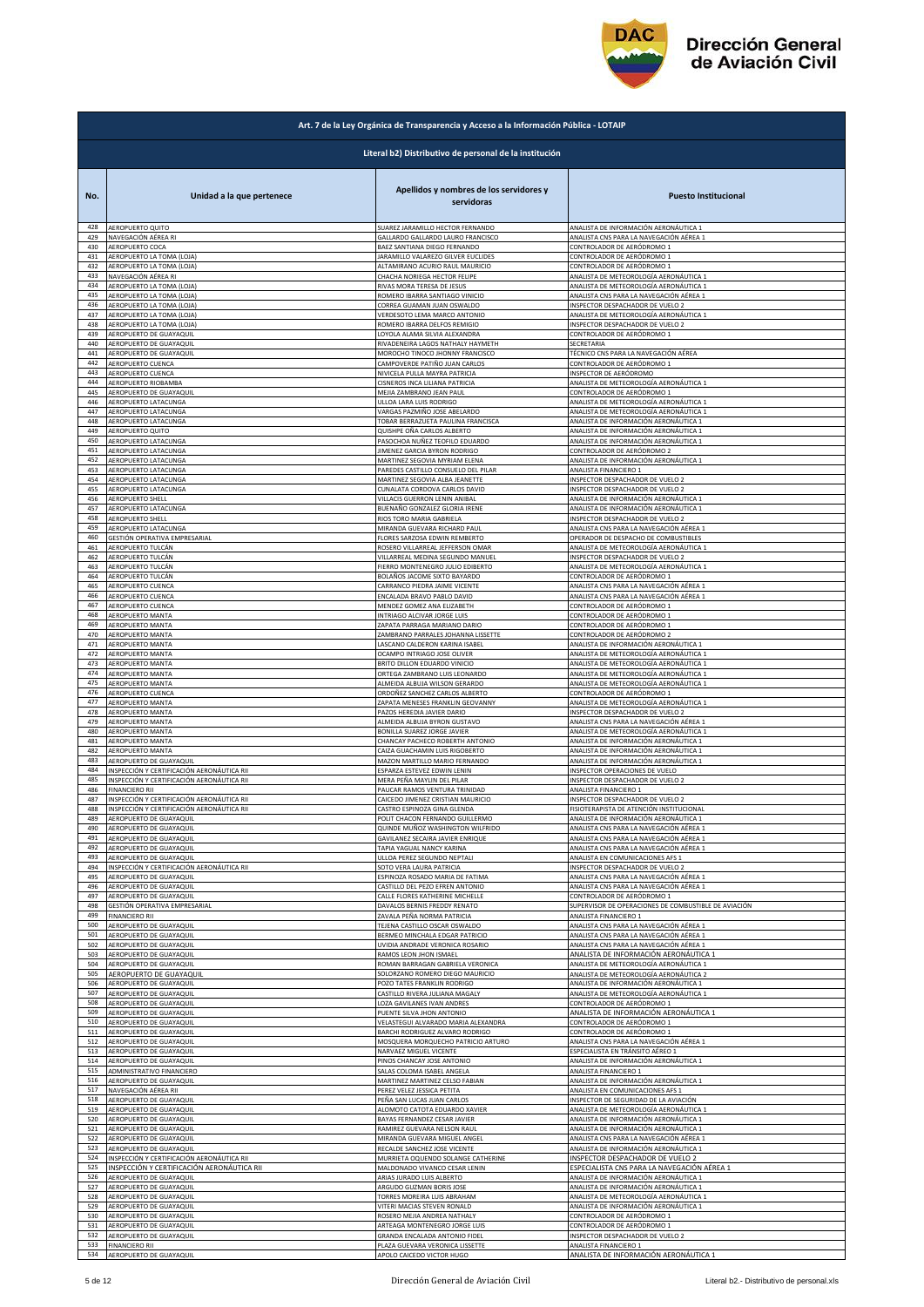

|            | Art. 7 de la Ley Orgánica de Transparencia y Acceso a la Información Pública - LOTAIP |                                                                         |                                                                                |  |
|------------|---------------------------------------------------------------------------------------|-------------------------------------------------------------------------|--------------------------------------------------------------------------------|--|
|            | Literal b2) Distributivo de personal de la institución                                |                                                                         |                                                                                |  |
| No.        | Unidad a la que pertenece                                                             | Apellidos y nombres de los servidores y<br>servidoras                   | <b>Puesto Institucional</b>                                                    |  |
| 535        | INSPECCIÓN Y CERTIFICACIÓN AERONÁUTICA RII                                            | VALVERDE YEPEZ MYRIAM JEANNET                                           | ANALISTA DE SEGUROS AERONÁUTICOS 1                                             |  |
| 536        | AEROPUERTO DE GUAYAQUI                                                                | CEDEÑO OVIEDO JORGE ADRIAN                                              | ANALISTA DE INFORMACIÓN AERONÁUTICA 1                                          |  |
| 537        | AEROPUERTO DE GUAYAQUIL                                                               | MORENO DELGADO MARCO GUILLERMO                                          | ANALISTA CNS PARA LA NAVEGACIÓN AÉREA 1                                        |  |
| 538        | AEROPUERTO DE GUAYAQUIL                                                               | DUCHI SILVA WALTER EGIDIO                                               | ANALISTA CNS PARA LA NAVEGACIÓN AÉREA 1                                        |  |
| 539        | AEROPUERTO DE GUAYAQUIL                                                               | JARAMILLO HEREDIA CHRISTIAN EDUARDO                                     | ANALISTA DE INFORMACIÓN AERONÁUTICA 1                                          |  |
| 540        | AEROPUERTO DE GUAYAQUIL                                                               | VILLACRES VALAREZO ALISON ANDREA                                        | CONTROLADOR DE AERÓDROMO 1                                                     |  |
| 541        | AEROPUERTO DE GUAYAQUIL                                                               | ORTIZ CONTRERAS WILSON DANIEL                                           | CONTROLADOR DE AERÓDROMO 1                                                     |  |
| 542        | AEROPUERTO MANTA                                                                      | CORONADO MARTINEZ MARIA FERNANDA                                        | CONTROLADOR DE AERÓDROMO 1                                                     |  |
| 543        | AEROPUERTO TACHINA (ESMERALDAS)                                                       | QUIÑONEZ CHANCAY CRISTIAN RENAN                                         | ANALISTA DE METEOROLOGÍA AERONÁUTICA 1                                         |  |
| 544        | AEROPUERTO TACHINA (ESMERALDAS)                                                       | EGAS GARCIA EDGAR EDUARDO                                               | ANALISTA DE METEOROLOGÍA AERONÁUTICA 1                                         |  |
| 545        | AEROPUERTO TULCÁN                                                                     | VENEGAS RECALDE EDWIN ULISES                                            | CONTROLADOR DE AERÓDROMO 1                                                     |  |
| 546        | AEROPUERTO DE SANTA ROSA                                                              | JIMENEZ ORTIZ EDISON JOWAR                                              | INSPECTOR DESPACHADOR DE VUELO 2                                               |  |
| 547        | AEROPUERTO DE SANTA ROSA                                                              | ALMEIDA GUDIÑO CHRISTIAN GUSTAVO                                        | ANALISTA DE METEOROLOGÍA AERONÁUTICA 1                                         |  |
| 548        | NAVEGACIÓN AÉREA RII                                                                  | ALARCON FAJARDO ROBERTO CARLOS                                          | ADMINISTRADOR AEROPORTUARIO 1                                                  |  |
| 549        | AEROPUERTO DE GUAYAQUIL                                                               | MEJIA RICAURTE GABRIELA CAROLINA                                        | CONTROLADOR DE AERÓDROMO :                                                     |  |
| 550        | NAVEGACIÓN AÉREA RI                                                                   | CONDOR SIMBAÑA EDGAR RAMIRO                                             | ANALISTA DE INFORMACIÓN AERONÁUTICA 1                                          |  |
| 551        | AEROPUERTO COCA                                                                       | GUALOTUÑA GUEVARA FREDDY ALBERTO                                        | ANALISTA DE METEOROLOGÍA AERONÁUTICA 1                                         |  |
| 552        | NAVEGACIÓN AÉREA RI                                                                   | RIOS TORO OSCAR GABRIEL                                                 | CONTROLADOR DE AERÓDROMO 1                                                     |  |
| 553        | AEROPUERTO SHELL                                                                      | MASABANDA GUANCHA ALEXANDRA ELIZABETH                                   | CONTROLADOR DE AERÓDROMO 1                                                     |  |
| 554        | AEROPUERTO COCA                                                                       | PACHECO JARAMILLO OSCAR ALEXANDER                                       | ANALISTA DE INFORMACIÓN AERONÁUTICA 1                                          |  |
| 555        | AEROPUERTO NUEVA LOJA                                                                 | CHUGA ENRIQUEZ MARCO ANTONIO                                            | ANALISTA DE METEOROLOGÍA AERONÁUTICA 1                                         |  |
| 556        | AEROPUERTO QUITO                                                                      | GALVEZ NICOLALDE DANIEL MAURICIO                                        | ANALISTA DE METEOROLOGÍA AERONÁUTICA 1                                         |  |
| 557        | AEROPUERTO NUEVA LOJA                                                                 | PEREZ YEPEZ JOHNNY SILVERIO                                             | INSPECTOR DESPACHADOR DE VUELO 2                                               |  |
| 558        | AEROPUERTO NUEVA LOJA                                                                 | CAZA ZAGAL ANDREA SARAHI                                                | CONTROLADOR DE AERÓDROMO 1                                                     |  |
| 559        | AEROPUERTO SHELL                                                                      | CUNALATA CORDOVA EDWIN SANTIAGO                                         | CONTROLADOR DE AERÓDROMO 1                                                     |  |
| 560<br>561 | AEROPUERTO SHELL                                                                      | FLORES RODRIGUEZ NELSON IVAN<br>SALAN TORRES PAUL ISRAEL                | CONTROLADOR DE AERÓDROMO 1                                                     |  |
| 562        | AEROPUERTO SHELL<br><b>AEROPUERTO SHELL</b>                                           | SOLORZANO SOLORZANO MARIO GONZALO                                       | CONTROLADOR DE AERÓDROMO 1<br>ANALISTA DE METEOROLOGÍA AERONÁUTICA 1           |  |
| 563        | AEROPUERTO SHELL                                                                      | CABRERA VIVANCO FREDY BOLIVAR                                           | ANALISTA DE INFORMACIÓN AERONÁUTICA 1                                          |  |
| 564        | AEROPUERTO SHELL                                                                      | CISNEROS FONSECA MIGUEL ANGEL                                           | ANALISTA CNS PARA LA NAVEGACIÓN AÉREA 1                                        |  |
| 565        | AEROPUERTO SHELL                                                                      | ANDINO GAVIDIA JOHNNY FABRICIO                                          | INSPECTOR DESPACHADOR DE VUELO 2                                               |  |
| 566        | AEROPUERTO SHELL                                                                      | RAMOS NAVEDA EDISON GIOVANNY                                            | ANALISTA DE INFORMACIÓN AERONÁUTICA 1                                          |  |
| 567        | AEROPUERTO SHELL                                                                      | VEGA AGUILAR EVELYN PATRICIA                                            | CONTROLADOR DE AERÓDROMO 1                                                     |  |
| 568        | <b>AEROPUERTO SHELL</b>                                                               | TAMAYO ESCOBAR MAYRA ALEJANDRA                                          | CONTROLADOR DE AERÓDROMO 1                                                     |  |
| 569        | <b>AEROPUERTO SHELL</b>                                                               | ANDINO GAVIDIA PAOLA ODERAY                                             | ANALISTA DE INFORMACIÓN AERONÁUTICA 1                                          |  |
| 570        | AEROPUERTO SHELL                                                                      | ORTIZ JARA LENIN GUALBERTO                                              | ANALISTA DE METEOROLOGÍA AERONÁUTICA 1                                         |  |
| 571        | <b>AEROPUERTO SHELL</b>                                                               | MONTENEGRO CAJAMARCA PATRICIO RAMIRO                                    | CONTROLADOR DE AERÓDROMO 1                                                     |  |
| 572        | AEROPUERTO SHELL                                                                      | PACHECO ESPIN DANIELA FERNANDA                                          | ANALISTA DE METEOROLOGÍA AERONÁUTICA 1                                         |  |
| 573        | AEROPUERTO SHELL                                                                      | NARANJO CABRERA JAIME PATRICIO                                          | BOMBERO AERONÁUTICO                                                            |  |
| 574        | <b>FINANCIERO RIII</b>                                                                | VALLADOLID NOA NANCY JAQUELINE                                          | ANALISTA FINANCIERO 1                                                          |  |
| 575        | AEROPUERTO SHELL<br>AEROPUERTO TENA                                                   | OCAÑA CHUGA JOHANA PAOLA                                                | CONTROLADOR DE AERÓDROMO 1<br>ANALISTA DE METEOROLOGÍA AERONÁUTICA 1           |  |
| 576<br>577 | <b>AEROPUERTO TENA</b>                                                                | QUIÑONEZ CEDILLO JAIME ANTONIO<br>GOMEZ VALLEJO JONATHAN ANDRES         | ANALISTA FINANCIERO 1                                                          |  |
| 578        | AEROPUERTO SHELL                                                                      | QUISHPI ZISA JAIME FERNANDO                                             | BOMBERO AERONÁUTICO                                                            |  |
| 579        | <b>FINANCIERO RIII</b>                                                                | QUICHIMBO VINTIMILLA JOSE DIEGO                                         | ANALISTA FINANCIERO 1                                                          |  |
| 580        | AEROPUERTO TENA                                                                       | VARGAS COELLO HENRY JULIER                                              | CONTROLADOR DE AERÓDROMO 1                                                     |  |
| 581        | <b>AEROPUERTO MACAS</b>                                                               | DELGADO ROMERO MARCO VINICIO                                            | INSPECTOR DESPACHADOR DE VUELO 2                                               |  |
| 582        | AEROPUERTO LATACUNGA                                                                  | GUERRERO NARANJO PABLO ALEX                                             | ANALISTA DE METEOROLOGÍA AERONÁUTICA 1                                         |  |
| 583        | <b>AEROPUERTO SHELL</b>                                                               | BATALLAS ESCOBAR LORENA DEL PILAR                                       | CONTROLADOR DE AERÓDROMO :                                                     |  |
| 584        | AEROPUERTO MACAS                                                                      | REVELO CESAR WLADIMIR                                                   | INSPECTOR DESPACHADOR DE VUELO 2                                               |  |
| 585        | AEROPUERTO MACAS                                                                      | NETO REINOSO RODRIGO GERARDO                                            | ANALISTA DE METEOROLOGÍA AERONÁUTICA 1                                         |  |
| 586        | <b>AEROPUERTO MACAS</b>                                                               | VELASTEGUI PARRA MAURICIO JAVIER                                        | ANALISTA CNS PARA LA NAVEGACIÓN AÉREA 1                                        |  |
| 587        | AEROPUERTO SHELL                                                                      | CISNEROS GUZMAN FREDY ARMANDO                                           | CONTROLADOR DE AERÓDROMO 1                                                     |  |
| 588        | AEROPUERTO MACAS                                                                      | MONTENEGRO MEJIA CARLOS EDUARDO                                         | ANALISTA DE METEOROLOGÍA AERONÁUTICA 1                                         |  |
| 589        | AEROPUERTO SHELL                                                                      | PAREDES CASTRO RAUL ISRAEL                                              | CONTROLADOR DE AERÓDROMO 1                                                     |  |
| 590        | AEROPUERTO TAISHA                                                                     | PAVON JARAMILLO AIDA ELIZABETH                                          | CONTROLADOR DE AERÓDROMO 1                                                     |  |
| 591        | AEROPUERTO SAN CRISTÓBAL                                                              | VALENCIA VEGA TANIA LORENA                                              | CONTROLADOR DE AERÓDROMO 1                                                     |  |
| 592        | AEROPUERTO SAN CRISTÓBAL                                                              | OCHOA BUSTOS CHARLIE JAVIER                                             | CONTROLADOR DE AERÓDROMO 1                                                     |  |
| 593        | AEROPUERTO SAN CRISTÓBAL                                                              | RAMIREZ VALLE JOSE ANGEL                                                | ANALISTA DE METEOROLOGÍA AERONÁUTICA 1                                         |  |
| 594        | AEROPUERTO DE GUAYAQUIL                                                               | ROMERO IBARRA FELIPE PATRICIO                                           | CONTROLADOR RADAR APP                                                          |  |
| 595        | AFROPLIFRTO DE ISAREI A                                                               | <b>IACOME CRUZ RAUL VICENTE</b>                                         | INSPECTOR DESPACHADOR DE VUELO 2                                               |  |
| 596<br>597 | AEROPUERTO BALTRA                                                                     | CHANGO ALGUIAR ELSA MARINA                                              | ANALISTA DE INFORMACIÓN AERONÁUTICA 1<br>ANALISTA DE INFORMACIÓN AERONÁUTICA 1 |  |
| 598        | AEROPUERTO BALTRA<br>AEROPUERTO BALTRA                                                | GUERRERO CULQUICONDOR AMPARITO ELIZABETH<br>AYALA ANDRADE CARLOS ANDRES | CONTROLADOR DE AERÓDROMO 1                                                     |  |
| 599        | AEROPUERTO BALTRA                                                                     | SALAZAR NEIRA ANDRES GABRIEL                                            | CONTROLADOR DE AERÓDROMO 1                                                     |  |
| 600        | AEROPUERTO QUITO                                                                      | ABRIL MAYORGA HERNAN PATRICIO                                           | TÉCNICO CNS PARA LA NAVEGACIÓN AÉREA                                           |  |
| 601        | AEROPUERTO QUITO                                                                      | VASQUEZ NAUPARI HECTOR ENRIQUE                                          | TÉCNICO CNS PARA LA NAVEGACIÓN AÉREA                                           |  |
| 602        | RECURSOS HUMANOS RII                                                                  | RAMBAY VARGAS MARIA ANTONIETA                                           | ANALISTA DE RECURSOS HUMANOS 1                                                 |  |
| 603        | INSPECCIÓN Y CERTIFICACIÓN AERONÁUTICA RI                                             | MAITA BARRERA AIDA PAULINA                                              | ENFERMERA DE ATENCIÓN INSTITUCIONAL                                            |  |
| 604        | AEROPUERTO LA TOMA (LOJA)                                                             | RIOS MAGALI GIENITT                                                     | SUPERVISOR DE SEGURIDAD DE LA AVIACIÓN                                         |  |
| 605        | AEROPUERTO TULCÁN                                                                     | VIVAS BOLAÑOS EDWIN ALIRIO                                              | SUPERVISOR DE SEGURIDAD DE LA AVIACIÓN                                         |  |
| 606        | AEROPUERTO MANTA                                                                      | HOLGUIN BRIONES GONZALO PACATO                                          | SUPERVISOR DE SEGURIDAD DE LA AVIACIÓN                                         |  |
| 607        | AEROPUERTO DE GUAYAQUIL                                                               | HUERTA PINARGOTE ASTER GUSTAVO ENRIQUE                                  | TÉCNICO CNS PARA LA NAVEGACIÓN AÉREA                                           |  |
| 608        | AEROPUERTO DE GUAYAQUIL                                                               | APOLO GARBOA SANDRA KATUSKA                                             | SUPERVISOR DE SEGURIDAD DE LA AVIACIÓN                                         |  |
| 609        | AEROPUERTO DE GUAYAQUIL                                                               | <b>BURGOS LOPEZ MAURICIO DAVID</b>                                      | TÉCNICO CNS PARA LA NAVEGACIÓN AÉREA                                           |  |
| 610        | INSPECCIÓN Y CERTIFICACIÓN AERONÁUTICA RII                                            | SALTOS DOMINGUEZ VILMA NARCISA                                          | ENFERMERA DE ATENCIÓN INSTITUCIONAL                                            |  |
| 611        | AEROPUERTO TACHINA (ESMERALDAS)                                                       | ANDRADE CUESTA ANTONIO JOSE                                             | SUPERVISOR DE SEGURIDAD DE LA AVIACIÓN                                         |  |
| 612        | AEROPUERTO TACHINA (ESMERALDAS)                                                       | VILLAVICENCIO ARMIJOS ANGEL FABIAN                                      | INSPECTOR DESPACHADOR DE VUELO 1                                               |  |
| 613        | AEROPUERTO DE SANTA ROSA                                                              | TENESACA ROMERO LIONEL ORLANDO                                          | SUPERVISOR DE SEGURIDAD DE LA AVIACIÓN                                         |  |
| 614        | AEROPUERTO DE SANTA ROSA                                                              | RIVERA ORDOÑEZ JUNIOR IVAN                                              | TÉCNICO CNS PARA LA NAVEGACIÓN AÉREA                                           |  |
| 615        | AEROPUERTO COCA                                                                       | SALAZAR CANDO HOLGUER VINICIO                                           | SUPERVISOR DE SEGURIDAD DE LA AVIACIÓN                                         |  |
| 616        | AEROPUERTO SHELL                                                                      | VITERI NORIEGA MARIO FROILAN                                            | TÉCNICO CNS PARA LA NAVEGACIÓN AÉREA                                           |  |
| 617        | AEROPUERTO MACAS                                                                      | ALARCON JARAMILLO MANUEL FACUNDO                                        | SUPERVISOR DE SEGURIDAD DE LA AVIACIÓN                                         |  |
| 618        | <b>FINANCIERO RI</b>                                                                  | JUMBO CUMBICOS MARIA FERNANDA                                           | ASISTENTE FINANCIERO                                                           |  |
| 619        | <b>FINANCIERO RI</b>                                                                  | CORONEL ROMO FANNY CECILIA                                              | ANALISTA FINANCIERO 2                                                          |  |
| 620        | COORDINACIÓN ADMINISTRATIVA                                                           | CABEZAS MENA AMPARITO DEL ROCIO                                         | ASISTENTE FINANCIERO                                                           |  |
| 621        | AEROPUERTO QUITO                                                                      | TORRES SUAREZ PIEDAD SILVANA                                            | ASISTENTE DE TRANSPORTE AÉREO                                                  |  |
| 622        | AEROPUERTO QUITO                                                                      | ABARCA ROSILLO MARIA PAULINA                                            | ASISTENTE DE TRANSPORTE AÉREO                                                  |  |
| 623        | AEROPUERTO QUITO                                                                      | AMORES CASTRO HECTOR LEONARDO                                           | ANALISTA DE INFORMACIÓN AERONÁUTICA 1                                          |  |
| 624        | COMERCIALIZACIÓN ESPACIOS AEROPORTUARIOS E INMUEBLES RI                               | AGUIRRE MARTINEZ DIANA ELIZABETH                                        | ANALISTA DE COMERCIALIZACIÓN 1                                                 |  |
| 625        | AEROPUERTO DE GUAYAQUIL                                                               | ESTRELLA OCHOA KARLINA TATIANA                                          | ASISTENTE DE TRANSPORTE AÉREO                                                  |  |
| 626        | FINANCIERO RI                                                                         | LARREA NAVARRETE ERIKA GERMANIA                                         | ASISTENTE FINANCIERO                                                           |  |
| 627        | <b>FINANCIERO RI</b>                                                                  | VILLALVA MARTINEZ LAURA DE LAS MERCEDES                                 | ANALISTA FINANCIERO 1                                                          |  |
| 628        | <b>FINANCIERO RI</b>                                                                  | CORREA ORTIZ MARIA ELIZABETH                                            | ASISTENTE FINANCIERO                                                           |  |
| 629        | ADMINISTRATIVO R1                                                                     | ARIAS PEREZ HUGO HIPOLITO                                               | CHOFER                                                                         |  |
| 630        | <b>FINANCIERO RI</b>                                                                  | ULLOA RAMOS PAUL ANIBAL                                                 | ASISTENTE FINANCIERO                                                           |  |
| 631        | COORDINACIÓN ADMINISTRATIVA                                                           | TERAN CEVALLOS MARCOS DAVID                                             | ASISTENTE DE TECNOLOGÍAS DE LA INFORMACIÓN                                     |  |
| 632        | AEROPUERTO QUITO                                                                      | ROSAS VALENCIA ZAIDA JACQUELINE                                         | ASISTENTE DE TRANSPORTE AÉREO                                                  |  |
| 633        | AEROPUERTO QUITO                                                                      | ERAZO CUASAPAZ MARISOL TAMARA                                           |                                                                                |  |
| 634        | AEROPUERTO DE GUAYAQUIL                                                               | CAZARES CEVALLOS JOSE DARIO                                             | ASISTENTE DE TRANSPORTE AÉREO<br>AGENTE DE SEGURIDAD DE LA AVIACIÓN            |  |
| 635        | AEROPUERTO QUITO                                                                      | SANTANA RODRIGUEZ JORGE ANIBAL                                          | ASISTENTE DE TRANSPORTE AÉREO                                                  |  |
| 636        | <b>FINANCIERO RI</b>                                                                  | GUZMAN SALAZAR MIGUEL ANGEL                                             | ASISTENTE FINANCIERO                                                           |  |
| 637        | <b>AEROPUERTO MACAS</b>                                                               | CHUQUI MERINO RICARDO MARIO                                             | AGENTE DE SEGURIDAD DE LA AVIACIÓN                                             |  |
| 638        | AEROPUERTO NUEVA LOJA                                                                 | MIHALACHE GUAITA CARLA                                                  | AGENTE DE SEGURIDAD DE LA AVIACIÓN                                             |  |
| 639        | AEROPUERTO NUEVA LOJA                                                                 | PAREDES DURAN ROSARIO ALEJANDRA                                         | AGENTE DE SEGURIDAD DE LA AVIACIÓN                                             |  |
| 640        | AEROPUERTO LA TOMA (LOJA)                                                             | <b>IIMENEZ MOTOCHE MARIA EUGENIA</b>                                    | AGENTE DE SEGURIDAD DE LA AVIACIÓN                                             |  |
| 641        | AEROPUERTO LA TOMA (LOJA)                                                             | CORREA PARDO OSCAR GEOVANY                                              | AGENTE DE SEGURIDAD DE LA AVIACIÓN                                             |  |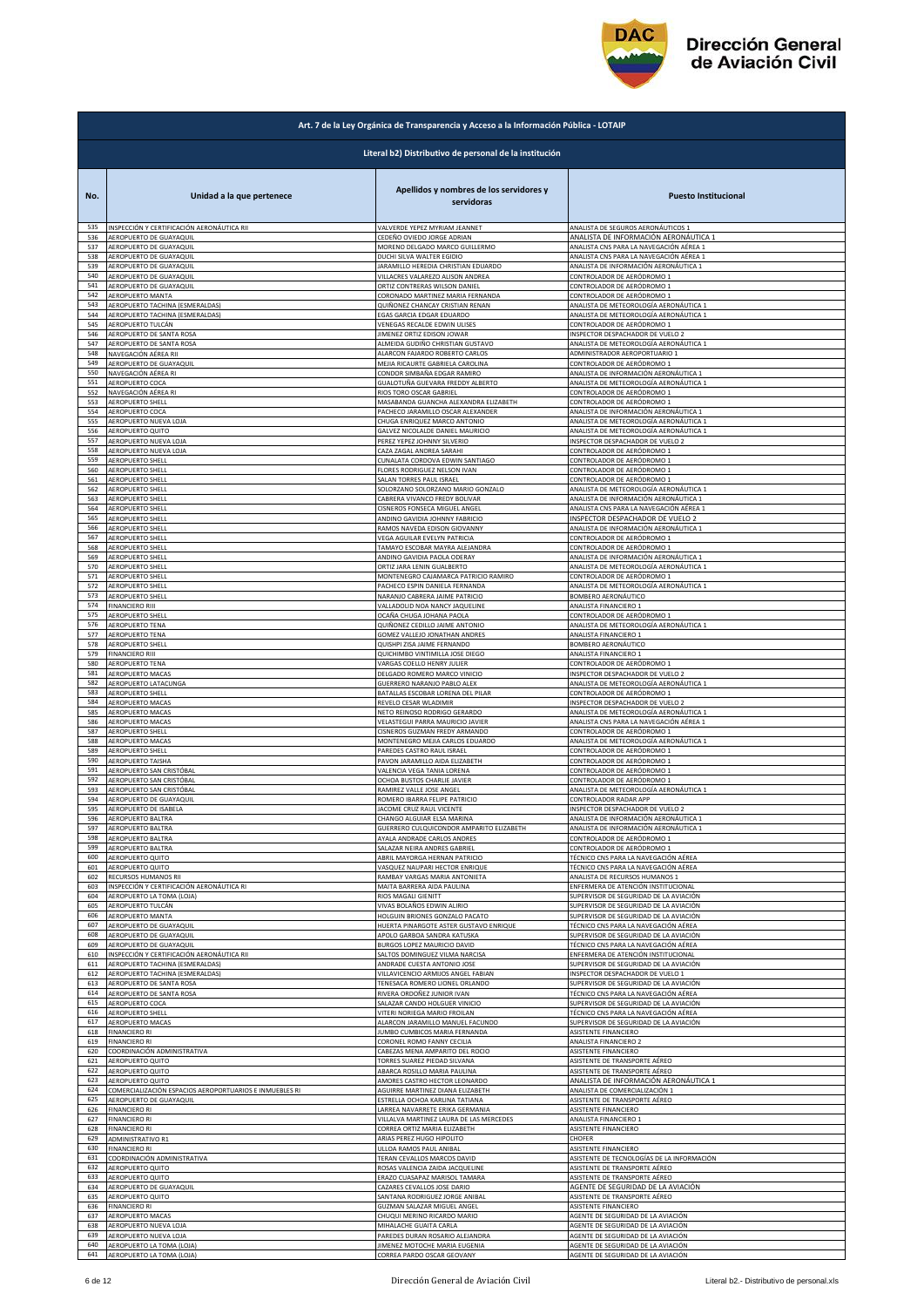

|            | Art. 7 de la Ley Orgánica de Transparencia y Acceso a la Información Pública - LOTAIP |                                                                          |                                                   |  |
|------------|---------------------------------------------------------------------------------------|--------------------------------------------------------------------------|---------------------------------------------------|--|
|            | Literal b2) Distributivo de personal de la institución                                |                                                                          |                                                   |  |
| No.        | Unidad a la que pertenece                                                             | Apellidos y nombres de los servidores y<br>servidoras                    | <b>Puesto Institucional</b>                       |  |
| 642        | AEROPUERTO LATACUNGA                                                                  | VARGAS CARRERA JOSE BAYRON                                               | AGENTE DE SEGURIDAD DE LA AVIACIÓN                |  |
| 643        | AEROPUERTO LATACUNGA                                                                  | SAMPEDRO VASQUEZ KARINA SOLEDAD                                          | AGENTE DE SEGURIDAD DE LA AVIACIÓN                |  |
| 644        | AEROPUERTO SHELL                                                                      | BALSECA TORRES DARWIN MEDARDO                                            | AGENTE DE SEGURIDAD DE LA AVIACIÓN                |  |
| 645        | AEROPUERTO TULCÁN                                                                     | <b>GUERRON GUERRON PATRICIA</b>                                          | AGENTE DE SEGURIDAD DE LA AVIACIÓN                |  |
| 646        | AEROPUERTO TULCÁN                                                                     | PALACIOS GUERRON FELIX OSWALDO                                           | AGENTE DE SEGURIDAD DE LA AVIACIÓN                |  |
| 647        | AEROPUERTO CUENCA                                                                     | ALVARES LAZO ANA SOLEDAD                                                 | ASISTENTE DE TRANSPORTE AÉREO                     |  |
| 648        | AEROPUERTO CUENCA                                                                     | TELLO CEDILLO MARIA JOSE                                                 | ASISTENTE DE TRANSPORTE AÉREO                     |  |
| 649        | AEROPUERTO CUENCA                                                                     | BRITO VASQUEZ ALVARO MODESTO                                             | INSPECTOR DESPACHADOR DE VUELO 1                  |  |
| 650        | AEROPUERTO MANTA                                                                      | GAVILANEZ GRANIZO FAUSTO ALEXANDER                                       | AGENTE DE SEGURIDAD DE LA AVIACIÓN                |  |
| 651        | AEROPUERTO MANTA                                                                      | CORONEL CORONEL JULIO ALEJANDRO                                          | INSPECTOR DESPACHADOR DE VUELO :                  |  |
| 652        | AEROPUERTO MANTA                                                                      | ALVEAR LOZANO VICTOR IVAN                                                | AGENTE DE SEGURIDAD DE LA AVIACIÓN                |  |
| 653        | AEROPUERTO MANTA                                                                      | MOREIRA MACIAS MARIA REBECA                                              | AGENTE DE SEGURIDAD DE LA AVIACIÓN                |  |
| 654        | AEROPUERTO MANTA                                                                      | BARCIA ALAVA JOSELO NOEL                                                 | AGENTE DE SEGURIDAD DE LA AVIACIÓN                |  |
| 655        | AEROPUERTO MANTA                                                                      | BONILLA ESCUDERO RAQUEL ANTONIETA                                        | ASISTENTE DE TRANSPORTE AÉREO                     |  |
| 656        | <b>AEROPUERTO MANTA</b>                                                               | BARCIA LEON ANGEL ENRIQUE                                                | AGENTE DE SEGURIDAD DE LA AVIACIÓN                |  |
| 657        | <b>AEROPUERTO MANTA</b>                                                               | CEDEÑO VELEZ LEONARDO ALEXANDER                                          | ANALISTA CNS PARA LA NAVEGACIÓN AÉREA 1           |  |
| 658        | AEROPUERTO SAN VICENTE                                                                | MUÑOZ RODRIGUEZ MARIA DEL ROCIO                                          | AGENTE DE SEGURIDAD DE LA AVIACIÓN                |  |
| 659        | ADMINISTRATIVO FINANCIERO                                                             | ANDRADE BARBA HOMERO ANTONIO                                             | ASISTENTE DE RECURSOS HUMANOS                     |  |
| 660        | AEROPUERTO DE GUAYAQUIL                                                               | ECHEVERRIA CONTRERAS DIGNA AMALIA                                        | ASISTENTE DE TRANSPORTE AÉREO                     |  |
| 661        | <b>FINANCIERO RII</b>                                                                 | NAVAS NIEVES GLADYS LUISA                                                | ASISTENTE FINANCIERO                              |  |
| 662        | AEROPUERTO DE GUAYAQUIL                                                               | CEDEÑO PROAÑO LILIAN DEL ROCIO                                           | ASISTENTE DE TRANSPORTE AÉREO                     |  |
| 663        | <b>FINANCIERO RII</b><br>ADMINISTRATIVO FINANCIERO                                    | QUIMIS QUIMIS ROBERT FELIPE                                              | ASISTENTE FINANCIERO<br>ASISTENTE FINANCIERO      |  |
| 664<br>665 | ADMINISTRATIVO FINANCIERO                                                             | MEJIA GARCIA MARCOS ALFREDO<br>CRUZ ALVEAR JUAN RAMON                    | ASISTENTE FINANCIERO                              |  |
| 666        | <b>FINANCIERO RII</b>                                                                 | SANTAMARIA ZAVALA ALEXANDRA ELIZABETH                                    | ASISTENTE FINANCIERO                              |  |
| 667        | AEROPUERTO DE GUAYAQUII                                                               | <b>FIGUEROA QUIMI MILTON CAYETANO</b>                                    | ASISTENTE DE TRANSPORTE AÉREO                     |  |
| 668        | AEROPUERTO DE GUAYAQUIL                                                               | VELIZ ROSADO MAGNO GUSTAVO                                               | ASISTENTE DE TRANSPORTE AÉREO                     |  |
| 669        | TECNOLOGÍAS DE LA INFORMACIÓN Y COMUNICACIÓN RII                                      | SCHLOBOHM EGAS HANS DIETER                                               | ANALISTA DE TECNOLOGÍAS DE LA INFORMACIÓN 1       |  |
| 670        | TECNOLOGÍAS DE LA INFORMACIÓN Y COMUNICACIÓN                                          | CHIRIBOGA ANDRADE JORGE GONZALO                                          | ANALISTA DE TECNOLOGÍAS DE LA INFORMACIÓN 1       |  |
| 671        | TECNOLOGÍAS DE LA INFORMACIÓN Y COMUNICACIÓN RII                                      | INTRIAGO HENRIQUEZ DARWIN ERWIN                                          | ASISTENTE DE TECNOLOGÍAS DE LA INFORMACIÓN        |  |
| 672        | AEROPUERTO DE GUAYAQUIL                                                               | CARRILLO GUAMANQUISPE CLEVER MAURICIO                                    | ASISTENTE DE TRANSPORTE AÉREO                     |  |
| 673        | AEROPUERTO DE GUAYAQUIL                                                               | MORALES ARAUJO DENICE ANABELLE                                           | ASISTENTE DE TRANSPORTE AÉREO                     |  |
| 674        | <b>FINANCIERO RII</b>                                                                 | COBA ESPINOZA KATTY DEL ROCIO                                            | ASISTENTE FINANCIERO                              |  |
| 675        | AEROPUERTO DE GUAYAQUIL                                                               | CARRERA MOLINA GEOVANNY HUMBERTO                                         | ASISTENTE DE TRANSPORTE AÉREO                     |  |
| 676        | AEROPUERTO DE GUAYAQUIL                                                               | MURILLO VELASQUEZ MELBA ROXANA                                           | ASISTENTE DE TRANSPORTE AÉREO                     |  |
| 677        | AEROPUERTO QUITO                                                                      | RIVERA PAREDES JOSE ALBERTO                                              | TÉCNICO EN SERVICIOS AERONÁUTICOS                 |  |
| 678        | AEROPUERTO TACHINA (ESMERALDAS)                                                       | EGAS VILLACRES GIOVANNA DE LOS ANGELES                                   | AGENTE DE SEGURIDAD DE LA AVIACIÓN                |  |
| 679        | AEROPUERTO TACHINA (ESMERALDAS)                                                       | RODRIGUEZ TOZCANO ROYER JESUS                                            | AGENTE DE SEGURIDAD DE LA AVIACIÓN                |  |
| 680        | AEROPUERTO TACHINA (ESMERALDAS)                                                       | BONE BOLAÑOS DIGNA MERCEDES                                              | AGENTE DE SEGURIDAD DE LA AVIACIÓN                |  |
| 681        | AEROPUERTO TACHINA (ESMERALDAS)                                                       | MOREIRA MOREIRA VICENTE SOCRATE                                          | AGENTE DE SEGURIDAD DE LA AVIACIÓN                |  |
| 682        | AEROPUERTO TACHINA (ESMERALDAS)                                                       | HURTADO ANGULO RAMON GENARO                                              | AGENTE DE SEGURIDAD DE LA AVIACIÓN                |  |
| 683        | AEROPUERTO TACHINA (ESMERALDAS)                                                       | PAZMIÑO CARRERA LUIS EDUARDO                                             | INSPECTOR DESPACHADOR DE VUELO 1                  |  |
| 684        | AEROPUERTO DE SANTA ROSA                                                              | CARVAJAL CEVALLOS JHONNY FABRICIO                                        | AGENTE DE SEGURIDAD DE LA AVIACIÓN                |  |
| 685        | AEROPUERTO DE SANTA ROSA                                                              | SERRANO MOSCOSO TANIA KARINA                                             | AGENTE DE SEGURIDAD DE LA AVIACIÓN                |  |
| 686        | AEROPUERTO DE SANTA ROSA                                                              | LASSO ALBAN MARIA DEL CARMEN                                             | AGENTE DE SEGURIDAD DE LA AVIACIÓN                |  |
| 687        | AEROPUERTO COCA                                                                       | SUAREZ RODRIGUEZ KARLA JANINA                                            | AGENTE DE SEGURIDAD DE LA AVIACIÓN                |  |
| 688        | AEROPUERTO COCA                                                                       | MOREIRA CHAUCA ANGEL EFREN                                               | AGENTE DE SEGURIDAD DE LA AVIACIÓN                |  |
| 689        | AEROPUERTO COCA                                                                       | LLORI LLORI OFELIA SILVIA                                                | AGENTE DE SEGURIDAD DE LA AVIACIÓN                |  |
| 690        | AEROPUERTO NUEVA LOJA                                                                 | BALSECA TORRES DARIO JAVIER                                              | AGENTE DE SEGURIDAD DE LA AVIACIÓN                |  |
| 691        | AEROPUERTO SHELL                                                                      | BAEZ BAEZ LUIS FERNANDO                                                  | AGENTE DE SEGURIDAD DE LA AVIACIÓN                |  |
| 692        | AEROPUERTO SHELL                                                                      | CAICEDO SORIA SILVIO FRANCISCO                                           | AGENTE DE SEGURIDAD DE LA AVIACIÓN                |  |
| 693        | <b>AEROPUERTO TENA</b>                                                                | JIMBO GALLARDO JUAN GABRIEL                                              | AGENTE DE SEGURIDAD DE LA AVIACIÓN                |  |
| 694        | AEROPUERTO MACAS                                                                      | MANOSALVAS SANGURIMA ALFREDA REBECA                                      | AGENTE DE SEGURIDAD DE LA AVIACIÓN                |  |
| 695        | AEROPUERTO QUITO                                                                      | ROJAS LOZA ANDRES ALBERTO                                                | INSPECTOR DESPACHADOR DE VUELO 2                  |  |
| 696        | AEROPUERTO NUEVA LOJA                                                                 | PAREDES DURAN PATRICIO RODRIGO                                           | AGENTE DE SEGURIDAD DE LA AVIACIÓN                |  |
| 697        | AEROPUERTO SAN CRISTÓBAL                                                              | LLERENA MARTILLO NATALY JOHANA                                           | AGENTE DE SEGURIDAD DE LA AVIACIÓN                |  |
| 698        | AEROPUERTO SAN CRISTÓBAL                                                              | CEVALLOS BAQUE NADIA ANDREA                                              | AGENTE DE SEGURIDAD DE LA AVIACIÓN                |  |
| 699        | AEROPUERTO SAN CRISTÓBAL                                                              | MALIZA ILLICACHI MARIO JAVIER                                            | <u>AGENTE DE SEGURIDAD DE LA AVIACIÓN</u>         |  |
| 700        | AEROPUERTO BALTRA                                                                     | HIDALGO ARMIJOS JAVIER ALEJANDRO                                         | AGENTE DE SEGURIDAD DE LA AVIACIÓN                |  |
| 701        | AEROPUERTO BALTRA                                                                     | MARGRABER CULQUICONDOR ERIK DAVID                                        | AGENTE DE SEGURIDAD DE LA AVIACIÓN                |  |
| 702        | ADMINISTRATIVO R1                                                                     | RAMOS LOPEZ MENTOR RODOLEO                                               | GUARDAI MACÉN 1                                   |  |
| 703        | INGENIERÍA AEROPORTUARIA RI                                                           | LEON NARVAEZ MARCO VINICIO                                               | ASISTENTE DE INGENIERÍA AEROPORTUARIA             |  |
| 704        | <b>ADMINISTRATIVO R1</b>                                                              | TIPAN CAILLAGUA MARIA MERCEDES                                           | ASISTENTE DE PROVEEDURÍA                          |  |
| 705        | ADMINISTRATIVO R1                                                                     | BONE RUMBEA TEODORO RODOLFO                                              | ASISTENTE DE ACTIVOS FIJOS                        |  |
| 706        | ADMINISTRATIVO R1                                                                     | ACOSTA MONTIEL ANA LUCIA                                                 | ASISTENTE DE PROVEEDURÍA                          |  |
| 707        | ADMINISTRATIVO FINANCIERO                                                             | AGURTO CHANGO OSCAR ENRIQUE                                              | ASISTENTE FINANCIERO                              |  |
| 708        | ADMINISTRATIVO RII                                                                    | LUNA JIMENEZ JAIME CARLOS                                                | ASISTENTE DE PROVEEDURÍA                          |  |
| 709        | CAPACITACIÓN NACIONAL                                                                 | SORIA VALENCIA PATRICIA VERONICA                                         | TÉCNICO DEL CENTRO DE OPERACIONES DE EMERGENCIA   |  |
| 710        | INSPECCIÓN Y CERTIFICACIÓN AERONÁUTICA RI                                             | BENITEZ ESPINOSA FAUSTO RODRIGO                                          | TÉCNICO DEL CENTRO DE OPERACIONES DE EMERGENCIA   |  |
| 711        | AEROPUERTO LA TOMA (LOJA)                                                             | PALADINES LARGO CONSUELO ESPERANZA                                       | ASISTENTE DE ENFERMERÍA DE ATENCIÓN INSTITUCIONAL |  |
| 712        | AEROPUERTO DE GUAYAQUIL                                                               | CELI PARADA NANCY ALEXANDRA                                              | ASISTENTE DE ENFERMERÍA DE ATENCIÓN INSTITUCIONAL |  |
| 713        | INSPECCIÓN Y CERTIFICACIÓN AERONÁUTICA RII                                            | DOMINGUEZ MESIAS ANGELA DE LA CRUZ                                       | ASISTENTE DE ENFERMERÍA DE ATENCIÓN INSTITUCIONAL |  |
| 714        | INSPECCIÓN Y CERTIFICACIÓN AERONÁUTICA RII                                            | VILLAVICENCIO GARCIA FLOR DE MARIA                                       | SECRETARIA                                        |  |
| 715        | ADMINISTRATIVO R1                                                                     | PAZOS MOREJON ELSA MARCELA                                               | SECRETARIA                                        |  |
| 716        | DIRECCIÓN ESCUELA TÉCNICA DE AVIACIÓN CIVIL                                           | ANDRADE DIAZ MARIA VICTORIA                                              | SECRETARIA EJECUTIVA 2                            |  |
| 717        | CAPACITACIÓN NACIONAL                                                                 | BECERRA MOLINEROS MIRIAN ELIZABETH                                       | SECRETARIA                                        |  |
| 718        | NAVEGACIÓN AÉREA RI                                                                   | CISNEROS MORALES MARIA DE LOURDES                                        | SECRETARIA                                        |  |
| 719        | AEROPUERTO QUITO                                                                      | REVELO CARVAJAL ALICIA JACQUELINE                                        | SECRETARIA                                        |  |
| 720        | AEROPUERTO LATACUNGA                                                                  | GUTIERREZ RAMON MARIA ERCILIA                                            | SECRETARIA                                        |  |
| 721        | INSPECCIÓN Y CERTIFICACIÓN AERONÁUTICA RII                                            | DIAZ LEON GRETA PATRICIA                                                 | SECRETARIA                                        |  |
| 722        | <b>ADMINISTRATIVO RII</b>                                                             | BARRETO ALVARADO VILMA GRACIELA                                          | OFICINISTA                                        |  |
| 723<br>724 | AEROPUERTO TULCÁN<br><b>FINANCIERO RII</b>                                            | ARGOTI ORTIZ LIDIA FABIOLA                                               | ASISTENTE DE ENFERMERÍA DE ATENCIÓN INSTITUCIONAL |  |
| 725        | <b>FINANCIERO RII</b>                                                                 | CORONEL ALVARADO NELLY MARGARITA<br>VELEZ CASTRO HERLANDA DE LOS ANGELES | OFICINISTA<br>OFICINISTA                          |  |
| 726        | INSPECCIÓN Y CERTIFICACIÓN AERONÁUTICA RII                                            | GUERRA CEDEÑO GINA LORENA                                                | SECRETARIA                                        |  |
| 727        | AEROPUERTO DE GUAYAQUIL                                                               | MAQUILON GOMEZ SILVANA EUNICE                                            | SECRETARIA                                        |  |
| 728        | <b>FINANCIERO RII</b>                                                                 | ORTEGA SIGUA MANUEL RODRIGO                                              | OFICINISTA                                        |  |
| 729        | <b>FINANCIERO RII</b>                                                                 | <b>VERA LOOR LETTY PIERINA</b>                                           | ASISTENTE FINANCIERO                              |  |
| 730        | ADMINISTRATIVO RII                                                                    | URBINA YAGUAL WALTER ANTONIO                                             | OFICINISTA                                        |  |
| 731        | INSPECCIÓN Y CERTIFICACIÓN AERONÁUTICA RII                                            | AVILES ROSADO MARIA DEL CARMEN                                           | SECRETARIA                                        |  |
| 732        | ADMINISTRATIVO RII                                                                    | LEON ZAMBRANO DILIA ELIZABETH                                            | OFICINISTA                                        |  |
| 733        | INGENIERÍA AEROPORTUARIA RII                                                          | ROMERO ROMAN EMERITA ESMERALDA                                           | SECRETARIA                                        |  |
| 734        | ADMINISTRATIVO FINANCIERO                                                             | VELEZ FAJARDO CECILIA MARIA                                              | SECRETARIA                                        |  |
| 735        | ASESORÍA JURÍDICA RII                                                                 | QUIÑONEZ GARCES MARJORIE FRANCISCA                                       | SECRETARIA                                        |  |
| 736        | ASESORÍA JURÍDICA RII                                                                 | HIDALGO MINDA BRENDA DEL PILAR                                           | OFICINISTA                                        |  |
| 737        | DIRECCIÓN REGIONAL II                                                                 | IDROVO GRANIZO YOLANDA VERONICA                                          | SECRETARIA                                        |  |
| 738        | INSPECCIÓN Y CERTIFICACIÓN AERONÁUTICA RII                                            | AGUILAR ORELLANA SANDRA GLORIA                                           | SECRETARIA                                        |  |
| 739        | ADMINISTRATIVO RII                                                                    | MONTALVAN PARRAGA DORA                                                   | OFICINISTA                                        |  |
| 740        | TECNOLOGÍAS DE LA INFORMACIÓN Y COMUNICACIÓN RII                                      | RUALES ESPINOZA JUANA ELIZABETH                                          | SECRETARIA                                        |  |
| 741        | RECURSOS HUMANOS RII                                                                  | TORRES CANADAS ELSA LEONOR                                               | ECRETARIA                                         |  |
| 742        | <b>FINANCIERO RII</b>                                                                 | MELENDREZ PEREZ DOLORES MERCEDES                                         | ASISTENTE FINANCIERA                              |  |
| 743        | AEROPUERTO TACHINA (ESMERALDAS)                                                       | MARTINEZ BRAVO IRMA DEL ROCIO                                            | SECRETARIA                                        |  |
| 744        | AEROPUERTO TACHINA (ESMERALDAS)                                                       | PALACIOS MONTESDEOCA EDDWIN GABRIEL                                      | CHOFER                                            |  |
| 745        | AEROPUERTO DE SANTA ROSA                                                              | BARZALLO MOROCHO NARCISA DEL ROCIO                                       | SECRETARIA                                        |  |
| 746        | AEROPUERTO MACAS                                                                      | RODRIGUEZ NORIEGA GUADALUPE LUCINDA                                      | SECRETARIA                                        |  |
| 747        | GESTIÓN OPERATIVA EMPRESARIAL                                                         | CADENA CASTILLO EDISON ALBERTO                                           | TÉCNICO DE MANTENIMIENTO                          |  |
|            | <b>ADMINISTRATIVO R1</b>                                                              | YEPEZ GONZALES ALEX CRISTIAN                                             | CHOFER                                            |  |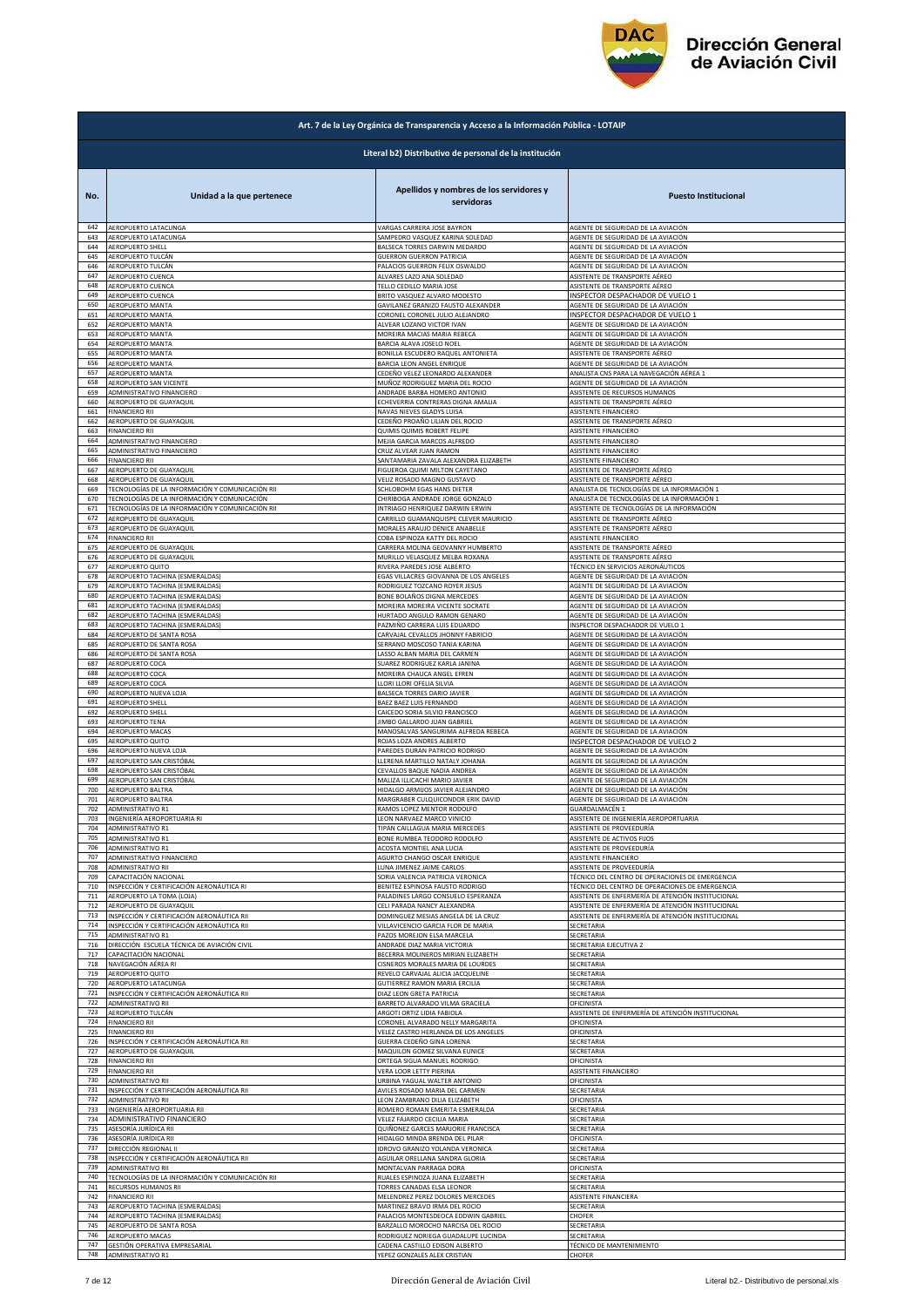

|            | Art. 7 de la Ley Orgánica de Transparencia y Acceso a la Información Pública - LOTAIP |                                                                |                                                                |  |
|------------|---------------------------------------------------------------------------------------|----------------------------------------------------------------|----------------------------------------------------------------|--|
|            | Literal b2) Distributivo de personal de la institución                                |                                                                |                                                                |  |
| No.        | Unidad a la que pertenece                                                             | Apellidos y nombres de los servidores y<br>servidoras          | <b>Puesto Institucional</b>                                    |  |
| 749        | AEROPUERTO QUITO                                                                      | TOAPANTA ULLAURI RICHARD WILLIAM                               | CHOFER                                                         |  |
| 750        | AEROPUERTO QUITO                                                                      | SILVA MORAN HUGO EDUARDO                                       | CHOFER                                                         |  |
| 751        | AEROPUERTO QUITO                                                                      | ROMERO ALVARADO WILLIAM HERNAN                                 | CHOFER                                                         |  |
| 752        | ADMINISTRATIVO R1                                                                     |                                                                | CHOFER                                                         |  |
| 753        | NAVEGACIÓN AÉREA RI                                                                   | LOPEZ LAMA LUIS EFREN<br>LEVOYER RAMIREZ EDUARDO PATRICIO      | CHOFER                                                         |  |
| 754        | NAVEGACIÓN AÉREA RI                                                                   | CHELA GAIBOR DIEGO ALONSO                                      | CHOFER                                                         |  |
| 755        | NAVEGACIÓN AÉREA RI                                                                   | BARRIGA CHICAIZA LUIS PAUL                                     | ANALISTA CNS PARA LA NAVEGACIÓN AÉREA 1                        |  |
| 756        | ADMINISTRATIVO R1                                                                     | BAHAMONDE TIPAN NELSON OSWALDO                                 | CHOFER                                                         |  |
| 757        | <b>ADMINISTRATIVO R1</b>                                                              | AYERVE TOBAR ARMANDO ALEXANDER                                 | CHOFER                                                         |  |
| 758        | GESTIÓN OPERATIVA EMPRESARIAL                                                         | RAMIREZ TAPIA JORGE RAFAEL                                     | TÉCNICO EN DESPACHO DE COMBUSTIBLE DE AVIACIÓN                 |  |
| 759        | GESTIÓN OPERATIVA EMPRESARIAL                                                         | PACHECO CALDERON MIGUEL PATRICIO                               | FÉCNICO EN DESPACHO DE COMBUSTIBLE DE AVIACIÓN                 |  |
| 760        | ADMINISTRATIVO R1                                                                     | MANOBANDA REA JOSE AMABLE                                      | TÉCNICO EN SERVICIOS DE MANTENIMIENTO 1                        |  |
| 761        | ADMINISTRATIVO R1                                                                     | CRUZ GOMEZ FREDDY JESUS                                        | CHOFER                                                         |  |
| 762        | AEROPUERTO SALINAS                                                                    | RODRIGUEZ ROMERO KATIUSCA SORAYA                               | CONSERJE                                                       |  |
| 763        | NAVEGACIÓN AÉREA RI                                                                   | ALTAMIRANO GARRIDO ALEJANDRO GIOVANI                           | <b>CHOFER</b>                                                  |  |
| 764        | DIRECCIÓN ESCUELA TÉCNICA DE AVIACIÓN CIVIL                                           | MESIAS VERGARA WILSON GERMAN                                   | ENCUADERNADOR                                                  |  |
| 765        | ADMINISTRATIVO R1                                                                     | RODRIGUEZ NEGRETE VICTOR HUGO                                  | <b>FÉCNICO EN SERVICIOS DE MANTENIMIENTO 2</b>                 |  |
| 766        | AEROPUERTO QUITO                                                                      | HERRERA SOTO LENIN BERNARDO                                    | TÉCNICO EN SERVICIOS DE MANTENIMIENTO 1                        |  |
| 767        | <b>ADMINISTRATIVO R1</b>                                                              | VERA VINUEZA LUIS IVAN                                         | CHOFER                                                         |  |
| 768        | ADMINISTRATIVO R1                                                                     | USHIÑA PACHECO MARIO FABIAN                                    | CHOFER                                                         |  |
| 769        | DIRECCIÓN ESCUELA TÉCNICA DE AVIACIÓN CIVIL                                           | ENRIQUEZ RUIZ CARMITA GRACIELA                                 | CONSERJE                                                       |  |
| 770<br>771 | DIRECCIÓN ESCUELA TÉCNICA DE AVIACIÓN CIVIL                                           | PIEDRA ALMEIDA GLADIS JOVA                                     | CONSERJE                                                       |  |
| 772        | <b>ADMINISTRATIVO R1</b>                                                              | SAN PEDRO MALAGON LETICIA CECIBEI                              | CONSERJE                                                       |  |
|            | GESTIÓN OPERATIVA EMPRESARIAL                                                         | <b>GUZMAN QUIROZ LUIS ANDRES</b>                               | TÉCNICO EN DESPACHO DE COMBUSTIBLE DE AVIACIÓN                 |  |
| 773        | AEROPUERTO DE GUAYAQUIL                                                               | TOAPANTA ARIAS MILTON JACINTO                                  | TÉCNICO EN SERVICIOS DE MANTENIMIENTO 1                        |  |
| 774        | AEROPUERTO DE GUAYAQUIL                                                               | ACUÑA SALAZAR MELANY VALERIA                                   | CONTROLADOR DE AERÓDROMO 1                                     |  |
| 775        | ADMINISTRATIVO R1                                                                     | CHASILUISA ESCOBAR MARIO ROSENDO                               | TÉCNICO EN SERVICIOS DE MANTENIMIENTO 1                        |  |
| 776        | ADMINISTRATIVO R1                                                                     | CALISPA PILICITA LUIS ARTURO                                   | CHOFER                                                         |  |
| 777        | ADMINISTRATIVO R1                                                                     | PIEDRA SANCHEZ EDISON ERNESTO                                  | CHOFER                                                         |  |
| 778        | ADMINISTRATIVO R1                                                                     | HIDALGO LLANO WILSON ALBERTO                                   | CHOFER                                                         |  |
| 779        | AEROPUERTO QUITO                                                                      | CHISAGUANO PILLAJO GALO MANUEL                                 | CONSERJE                                                       |  |
| 780        | <b>ADMINISTRATIVO R1</b>                                                              | LINCANGO ALVARO JOSE LUIS                                      | CHOFER                                                         |  |
| 781        | ADMINISTRATIVO R1                                                                     | ANDRADE AGUIRRE FRANKLIN IVAN                                  | TÉCNICO EN SERVICIOS DE MANTENIMIENTO 2                        |  |
| 782        | <b>ADMINISTRATIVO R1</b>                                                              | MENDEZ JARAMILLO ANGEL RAUL                                    | CHOFER                                                         |  |
| 783        | GESTIÓN OPERATIVA EMPRESARIAL                                                         | MEDINA VASQUEZ PAOLO CESAR                                     | TÉCNICO EN DESPACHO DE COMBUSTIBLE DE AVIACIÓN                 |  |
| 784        | GESTIÓN OPERATIVA EMPRESARIAL                                                         | ROMERO TOLEDO PATRICIO TRAJANO                                 | FÉCNICO EN DESPACHO DE COMBUSTIBLE DE AVIACIÓN                 |  |
| 785        | AEROPUERTO LA TOMA (LOJA)                                                             |                                                                | BOMBERO AERONÁUTICO                                            |  |
| 786        | AEROPUERTO LA TOMA (LOJA)                                                             | NARVAEZ ROGELIO<br>LOYOLA MORA LEONEL ALBERTO                  | BOMBERO AERONÁUTICO                                            |  |
| 787        | AEROPUERTO LA TOMA (LOJA)                                                             | CORDOVA LUZURIAGA JUAN CARLOS                                  | BOMBERO AERONÁUTICO                                            |  |
| 788        | AEROPUERTO LA TOMA (LOJA)                                                             | CHAMBA RAMON EDUARDO BOLIVAR                                   | <b>3OMBERO AERONÁUTICO</b>                                     |  |
| 789        | AEROPUERTO LATACUNGA                                                                  | ARMENDARIZ CAICEDO VICTOR HUGO                                 | BOMBERO AERONÁUTICO                                            |  |
| 790        | AEROPUERTO LATACUNGA                                                                  | HIDALGO MORENO HUGO FERNANDO                                   | BOMBERO AERONÁUTICO                                            |  |
| 791        | AEROPUERTO LATACUNGA                                                                  | MORENO RIOS WALTER GUILLERMO                                   | BOMBERO AERONÁUTICO                                            |  |
| 792        | AEROPUERTO LATACUNGA                                                                  | MARTINEZ BUSTILLOS WILLIAM PATRICIO                            | BOMBERO AERONÁUTICO                                            |  |
| 793        | AEROPUERTO LATACUNGA                                                                  | SEGOVIA PAZMIÑO FLAVIO FERNANDO                                | BOMBERO AERONÁUTICO                                            |  |
| 794        | AEROPUERTO LATACUNGA                                                                  | QUINALUISA SHULCA IVAN ESTUARDO                                | BOMBERO AERONÁUTICO                                            |  |
| 795        | AEROPUERTO LATACUNGA                                                                  | ALBAN TOVAR EDMUNDO MARCELO                                    | BOMBERO AERONÁUTICO                                            |  |
| 796        | AEROPUERTO LATACUNGA                                                                  | GUACHO SALAZAR JHON KLEBER                                     | BOMBERO AERONÁUTICO                                            |  |
| 797        | AEROPUERTO LATACUNGA                                                                  | LEON ARROYO ROGHER IGNACIO                                     | BOMBERO AERONÁUTICO                                            |  |
| 798        | AEROPUERTO LATACUNGA                                                                  | GUANO TOAPANTA CARLOS PATRICIO                                 | TÉCNICO EN DESPACHO DE COMBUSTIBLE DE AVIACIÓN                 |  |
| 799        | AEROPUERTO LATACUNGA                                                                  | CUNALATA ASQUI LUIS ARMANDO                                    | GUARDIÁN                                                       |  |
| 800        | AEROPUERTO LATACUNGA                                                                  | <b>TOAPANTA PILA ALVARO RODRIGO</b>                            | ANALISTA CNS PARA LA NAVEGACIÓN AÉREA 1                        |  |
| 801        | GESTIÓN OPERATIVA EMPRESARIAL                                                         | PAREDES TAPIA GUIDO GIOVANI                                    | FÉCNICO EN DESPACHO DE COMBUSTIBLE DE AVIACIÓN                 |  |
| 802        | GESTIÓN OPERATIVA EMPRESARIAL                                                         | MOREIRA GARCIA MARIO VEYROT                                    | TÉCNICO EN DESPACHO DE COMBUSTIBLE DE AVIACIÓN                 |  |
| 803        | GESTIÓN OPERATIVA EMPRESARIAL                                                         | NAVEDA NARANJO FRANKLIN WLADIMIR                               | TÉCNICO EN DESPACHO DE COMBUSTIBLE DE AVIACIÓN                 |  |
| 804        | <b>AEROPUERTO MANTA</b>                                                               | PAZMIÑO CONRADO MARCO VINICIO                                  | BOMBERO AERONÁUTICO                                            |  |
| 805        | <b>AEROPUERTO MANTA</b>                                                               | MOLINA CAICEDO FRANCISCO JAVIER                                | CONTROLADOR DE AERÓDROMO 1                                     |  |
| 806        | AEROPUERTO MACAS                                                                      | FALCONY HIDALGO ROLANDO EUGENIO                                | BOMBERO AERONÁUTICO                                            |  |
| 807        | AEROPUERTO LATACUNGA                                                                  | DEFAZ CAJAS MARCO ANTONIO                                      | BOMBERO AERONÁUTICO                                            |  |
| 808        | AEROPUERTO LATACUNGA                                                                  | CAMPAÑA CAICEDO VICTOR HUGO                                    | BOMBERO AERONÁUTICO                                            |  |
| R∩Q        | <b>CROBILERTO LATACUNCA</b>                                                           | AIZA VEINTIMILLA JOSE LLUS                                     | OMBERO AERONÁLITICO                                            |  |
| 810        | AEROPUERTO LATACUNGA                                                                  | LUGMANIA CALDERON MARCO ALCIDES                                | BOMBERO AERONÁUTICO                                            |  |
| 811        | AEROPUERTO LATACUNGA                                                                  | ANCHATIPAN NAVAS LUIS ARTURO                                   | TÉCNICO EN SERVICIOS DE MANTENIMIENTO 2<br>BOMBERO AERONÁUTICO |  |
| 812        | AEROPUERTO LATACUNGA                                                                  | GUTIERREZ BONILLA HUGO PATRICIO                                | BOMBERO AERONÁUTICO                                            |  |
| 813        | AEROPUERTO SHELL                                                                      | RUIZ SOSA MARIO VINICIO                                        |                                                                |  |
| 814        | AEROPUERTO TULCÁN                                                                     | VILLARREAL YANDUN JOSE LUIS                                    | BOMBERO AERONÁUTICO                                            |  |
| 815        | AEROPUERTO TULCÁN                                                                     | MORILLO BOLAÑOS AMILCAR EUGENIO                                | BOMBERO AERONÁUTICO                                            |  |
| 816        | AEROPUERTO TULCÁN                                                                     | LIMA MEJIA SEGUNDO JOSE PEDRO                                  | BOMBERO AERONÁUTICO                                            |  |
| 817        | AEROPUERTO TULCÁN                                                                     | DEL HIERRO ORTEGA GALO GERMAN                                  | BOMBERO AERONÁUTICO                                            |  |
| 818        | AEROPUERTO TULCÁN                                                                     | MARTINEZ GUZMAN MANUEL MESIAS                                  | CHOFER                                                         |  |
| 819        | AEROPUERTO TULCÁN                                                                     | CHUGA VILLARREAL WILSON ALFREDO                                | CHOFER                                                         |  |
| 820        | AEROPUERTO TULCÁN                                                                     | <b>JATIVA GARCIA XAVIER FERNANDO</b>                           | BOMBERO AERONÁUTICO                                            |  |
| 821        | AEROPUERTO CUENCA                                                                     | GORDILLO GUINGLA ESTUARDO GERMAN                               | CHOFER                                                         |  |
| 822        | AEROPUERTO LA TOMA (LOJA)<br>AEROPUERTO CUENCA                                        | SALTOS MOYANO BENJAMIN AURELIO<br>CHIMBO GRANDA SERGIO ANTONIO | CHOFER                                                         |  |
| 823<br>824 | AEROPUERTO MANTA                                                                      | VIVANCO CALVA JORGE ALFREDO                                    | CHOFER<br>BOMBERO AERONÁUTICO                                  |  |
| 825        | AEROPUERTO LA TOMA (LOJA)                                                             | JCHUARI CAJILIMA MARIO BALTAZAR                                | <b>3OMBERO AERONÁUTICO</b>                                     |  |
| 826        | AEROPUERTO MANTA                                                                      | SANDOVAL LOPEZ OSCAR ALFREDO                                   | BOMBERO AERONÁUTICO                                            |  |
| 827        | AEROPUERTO QUITO                                                                      | IZA VIERA LEOPOLDO FERNANDO                                    | BOMBERO AERONÁUTICO                                            |  |
| 828        | AEROPUERTO MANTA                                                                      | CASTILLO RUEDA JUAN CARLOS                                     | BOMBERO AERONÁUTICO                                            |  |
| 829        | AEROPUERTO MANTA                                                                      | AGUILERA CARRILLO CARLOS MARCELO                               | BOMBERO AERONÁUTICO                                            |  |
| 830        | AEROPUERTO MANTA                                                                      | <b>GUZMAN FREIRE STALIN BLADIMIR</b>                           | INSPECTOR DESPACHADOR DE VUELO 2                               |  |
| 831        | GESTIÓN OPERATIVA EMPRESARIAL                                                         | VELIZ CASTRO JAIME JAVIER                                      | TÉCNICO EN DESPACHO DE COMBUSTIBLE DE AVIACIÓN                 |  |
| 832        | AEROPUERTO MANTA                                                                      | SALCEDO LEON JOB GUILLERMO                                     | CHOFER                                                         |  |
| 833        | GESTIÓN OPERATIVA EMPRESARIAL                                                         | QUIÑONEZ CORTEZ JUAN CARLOS                                    | FÉCNICO EN DESPACHO DE COMBUSTIBLE DE AVIACIÓN                 |  |
| 834        | AEROPUERTO MANTA                                                                      | CHAVEZ NEVAREZ DINO RODOLFO AUGUSTO                            | BOMBERO AERONÁUTICO                                            |  |
| 835        | AEROPUERTO SAN VICENTE                                                                | MOREIRA ANDRADE RAMON AMANDO                                   | CHOFER                                                         |  |
| 836        | GESTIÓN OPERATIVA EMPRESARIAL                                                         | HERNANDEZ ZAMBRANO MARIO HONORIO                               | TÉCNICO EN DESPACHO DE COMBUSTIBLE DE AVIACIÓN                 |  |
| 837        | AEROPUERTO MANTA                                                                      | INTRIAGO TORRES JUAN EFREN                                     | BOMBERO AERONÁUTICO                                            |  |
| 838        | AEROPUERTO MANTA                                                                      | CHAVEZ VASQUEZ MANUEL ABELARDO                                 | BOMBERO AERONÁUTICO                                            |  |
| 839        | AEROPUERTO SAN VICENTE                                                                | QUIROZ BARRETO JOSE ANTONIO                                    | BOMBERO AERONÁUTICO                                            |  |
| 840        | AEROPUERTO MANTA                                                                      | SALAZAR TELLO ANGEL JESUS                                      | TÉCNICO EN SERVICIOS DE MANTENIMIENTO 1                        |  |
| 841        | GESTIÓN OPERATIVA EMPRESARIAL                                                         | LOPEZ MOREIRA JOSE SANTIAGO                                    | TÉCNICO EN DESPACHO DE COMBUSTIBLE DE AVIACIÓN                 |  |
| 842        | ADMINISTRATIVO RII                                                                    | NIETO HENRIQUEZ HECTOR AGUSTIN                                 | CHOFER                                                         |  |
| 843        | NAVEGACIÓN AÉREA RII                                                                  | LOZA QUIZPE JACINTO ARMANDO                                    | CHOFER                                                         |  |
| 844        | ADMINISTRATIVO RII                                                                    | CARPIO SANCHEZ LUIS OMAR                                       | CHOFER                                                         |  |
| 845        | AEROPUERTO DE GUAYAQUII                                                               | CAJAS SILVA GONZALO VINICIO                                    | TÉCNICO EN SERVICIOS DE MANTENIMIENTO 1                        |  |
| 846        | NAVEGACIÓN AÉREA RII                                                                  | QUIMIS INDACOCHEA FREDDY NARCISO                               | CHOFER                                                         |  |
| 847        | AEROPUERTO DE GUAYAQUIL                                                               | ESPINOZA ROMERO JOSE BOLIVAR                                   | CHOFER                                                         |  |
| 848        | AEROPUERTO DE GUAYAQUIL                                                               | CAICEDO DE LA CRUZ RIGOBERTO JAVIER                            | TÉCNICO EN SERVICIOS DE MANTENIMIENTO 2                        |  |
| 849        | AEROPUERTO DE GUAYAQUIL                                                               | VEGA PIGUAVE ENRIQUE YARI                                      | TÉCNICO EN SERVICIOS DE MANTENIMIENTO 1                        |  |
| 850        | INSPECCIÓN Y CERTIFICACIÓN AERONÁUTICA RII                                            | ZUÑIGA ROSAS MANUEL EDUARDO                                    | <b>INTENDENTE INSPECTOR PILOTO DE CONTROL</b>                  |  |
| 851        | INSPECCIÓN Y CERTIFICACIÓN AERONÁUTICA RII                                            | BASTIDAS CHAMORRO RICARDO SECUNDINO                            | INTENDENTE INSPECTOR PILOTO DE CONTROL                         |  |
| 852        | NAVEGACIÓN AÉREA RII                                                                  | BAÑOS ALVARADO SEGUNDO GILBERTO                                | CHOFER                                                         |  |
| 853        | COMERCIALIZACIÓN ESPACIOS AEROPORTUARIOS E INMUEBLES RII                              | SEGOVIA BONILLA CARLOS ALEJANDRO                               | ANALISTA DE COMERCIALIZACIÓN 1                                 |  |
| 854        | COMERCIALIZACIÓN ESPACIOS AEROPORTUARIOS E INMUEBLES RII                              | JUNCO NOBOA MARIA CRISTINA                                     | ASISTENTE DE INGENIERÍA AEROPORTUARIA                          |  |
| 855        | AEROPUERTO DE SANTA ROSA                                                              | CERVANTES ENGRACIA JULIO AUGUSTO                               | BOMBERO AERONÁUTICO                                            |  |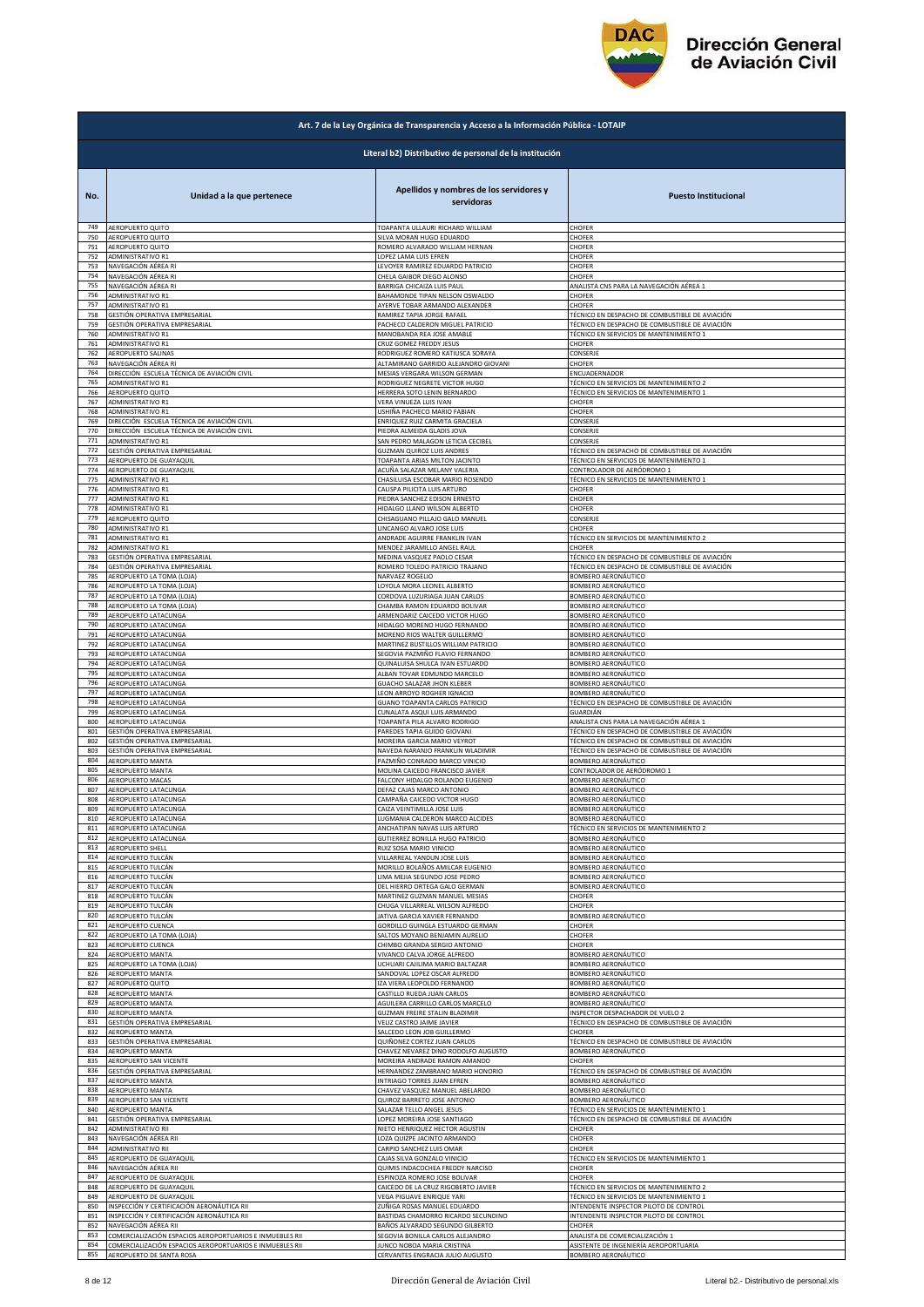

|            | Art. 7 de la Ley Orgánica de Transparencia y Acceso a la Información Pública - LOTAIP |                                                        |                                                                       |  |
|------------|---------------------------------------------------------------------------------------|--------------------------------------------------------|-----------------------------------------------------------------------|--|
|            |                                                                                       | Literal b2) Distributivo de personal de la institución |                                                                       |  |
| No.        | Unidad a la que pertenece                                                             | Apellidos y nombres de los servidores y<br>servidoras  | <b>Puesto Institucional</b>                                           |  |
| 856        | RECURSOS HUMANOS RII                                                                  | HIDALGO MINDA LUIS ALBERTO                             | CONSERJE                                                              |  |
| 857        | AEROPUERTO DE GUAYAQUIL                                                               | AVILES SUAREZ JOHN WILLIAN                             | TÉCNICO EN SERVICIOS DE MANTENIMIENTO 1                               |  |
| 858        | NAVEGACIÓN AÉREA RII                                                                  | BUENO VILLACIS FRANCISCO JAVIER                        | CHOFER                                                                |  |
| 859        | ADMINISTRATIVO RII                                                                    | CABANILLA GOMEZ LUIS ENRIQUE                           | CHOFER                                                                |  |
| 860        | AEROPUERTO DE GUAYAQUIL                                                               | FRANCO VICUÑA CESAR ERNESTO                            | TÉCNICO EN SERVICIOS DE MANTENIMIENTO 1                               |  |
| 861        | ADMINISTRATIVO RII                                                                    | ASTUDILLO VILLACIS FREDI ELIECER                       | CHOFER                                                                |  |
| 862        | <b>FINANCIERO RII</b>                                                                 | RAMIREZ ALCIVAR IVAN GIOVANNI                          | CONSERJE                                                              |  |
| 863        | NAVEGACIÓN AÉREA RI                                                                   | AYALA PUNIN LENIN MARCEL                               | INSPECTOR DE NAVEGACIÓN AÉREA CNS                                     |  |
| 864        | AEROPUERTO DE GUAYAQUIL                                                               | BARRENO PARRA RAMON EDELBERTO                          | GUARDIÁN                                                              |  |
| 865        | ADMINISTRATIVO RII                                                                    | PACHECO MOSQUERA COLON ELIAS                           | TÉCNICO EN SERVICIOS DE MANTENIMIENTO 1                               |  |
| 866        | AEROPUERTO DE GUAYAQUIL                                                               | VILLACIS MORA RODRIGO WILFRIDO                         | CHOFER                                                                |  |
| 867        | AEROPUERTO DE SANTA ROSA                                                              | VIVANCO ESPINOZA ALEXANDER EFREN                       | <b>BOMBERO AERONÁUTICO</b>                                            |  |
| 868<br>869 | SEGURIDAD Y PREVENCIÓN AERONÁUTICA RII                                                | MONTEROS ESPINOZA PORFIRIO ISAAC                       | BOMBERO AERONÁUTICO                                                   |  |
| 870        | AEROPUERTO DE GUAYAQUIL                                                               | MEDINA YAGUAL WILSON GIOVANNI                          | TÉCNICO EN SERVICIOS DE MANTENIMIENTO 2                               |  |
|            | AEROPUERTO DE GUAYAQUIL                                                               | RAMOS BARBA ROGELIO RAMIRO                             | TÉCNICO EN SERVICIOS DE MANTENIMIENTO 2                               |  |
| 871        | AEROPUERTO DE GUAYAQUIL                                                               | SALAZAR ANDACHI HEYDI ARIEL                            | ASISTENTE DE TRANSPORTE AÉREO                                         |  |
| 872        | AEROPUERTO DE GUAYAQUIL                                                               | FRANCO FERRUZOLA GABRIEL FERNANDO                      | CONTROLADOR DE AERÓDROMO 1                                            |  |
| 873        | DIRECCIÓN REGIONAL II                                                                 | COELLO CABRERA LUIS JOHN                               | CONSERJE                                                              |  |
| 874        | ADMINISTRATIVO RII                                                                    | CARABALI SANCHEZ MANUEL JESUS                          | CHOFER                                                                |  |
| 875        | RECURSOS HUMANOS RIII                                                                 | REYES RODAS MONICA BALBINA                             | ASISTENTE DE RECURSOS HUMANOS                                         |  |
| 876        | RECURSOS HUMANOS RIII                                                                 | RIOFRIO OLALLA ANITA CRISTINA                          | ANALISTA DE RECURSOS HUMANOS 1                                        |  |
| 877        | SEGURIDAD Y PREVENCIÓN AERONÁUTICA RI                                                 | CARRERA CORO CRISTIAN JAVIER                           | TÉCNICO EN SERVICIO EN MANTENIMIENTO 1                                |  |
| 878        | AEROPUERTO DE GUAYAQUIL                                                               | VINCES SANTOS STALIN IVAN                              | CHOFER                                                                |  |
| 879        | AEROPUERTO LA TOMA (LOJA)                                                             | CASTILLO CARRION DARWIN ALBERTO                        | BOMBERO AERONÁUTICO                                                   |  |
| 880        | AEROPUERTO DE GUAYAQUIL                                                               | ALMEIDA CASTRO JOFFRE ANTONIO                          | BOMBERO AERONÁUTICO                                                   |  |
| 881        | AEROPUERTO TACHINA (ESMERALDAS)                                                       | BAUTISTA VELASCO CRISTHIAN YOVANY                      | GUARDIÁN                                                              |  |
| 882        | <b>AEROPUERTO TACHINA (ESMERALDAS)</b>                                                | ASSO RODRIGUEZ JUAN JOSE                               | BOMBERO AERONÁUTICO                                                   |  |
| 883        | AEROPUERTO TACHINA (ESMERALDAS)                                                       | <b>GARZON POZO ERICK RITCHARI</b>                      | BOMBERO AERONÁUTICO                                                   |  |
| 884        | AEROPUERTO TACHINA (ESMERALDAS)                                                       | PARRA MORALES ALEX SANTIAGO                            | BOMBERO AERONÁUTICO                                                   |  |
| 885<br>886 | AEROPUERTO TACHINA (ESMERALDAS)                                                       | SIMBA DE LA CRUZ JHONN JAIRO                           | BOMBERO AERONÁUTICO<br>TÉCNICO EN DESPACHO DE COMBUSTIBLE DE AVIACIÓN |  |
| 887        | GESTIÓN OPERATIVA EMPRESARIAL<br>AEROPUERTO TACHINA (ESMERALDAS)                      | BUSTAMANTE YOR PAQUITO<br>PRADO GARCIA DAVID BALDEMAR  | CHOFER                                                                |  |
| 888        | AEROPUERTO TACHINA (ESMERALDAS)                                                       | CANCIO CHEME EXON CLARD                                | GUARDIÁN                                                              |  |
| 889        | AEROPUERTO MACAS                                                                      | MATAMOROS ESPINOZA JOSE ALEXANDER                      | GUARDIÁN                                                              |  |
| 890        | AEROPUERTO COCA                                                                       | PALADINES ALAVA JOHN ALFREDO                           | AGENTE DE SEGURIDAD DE LA AVIACIÓN                                    |  |
| 891        | AEROPUERTO COCA                                                                       | CHAMBA ALBERCA JAIRO JOSE                              | CONTROLADOR DE AERÓDROMO 1                                            |  |
| 892        | NAVEGACIÓN AÉREA RII                                                                  | PINTADO MORALES JUAN CARLOS                            | BOMBERO AERONÁUTICO                                                   |  |
| 893        | AEROPUERTO DE SANTA ROSA                                                              | IIMENEZ BENITEZ SEGUNDO ALEJANDRO                      | BOMBERO AERONÁUTICO                                                   |  |
| 894        | AEROPUERTO DE SANTA ROSA                                                              | LEON LOZANO ANDERSON MAX                               | BOMBERO AERONÁUTICO                                                   |  |
| 895        | AEROPUERTO DE SANTA ROSA                                                              | AJILA CHAPIN HUMBERTO STALIN                           | BOMBERO AERONÁUTICO                                                   |  |
| 896        | AEROPUERTO DE SANTA ROSA                                                              | VASQUEZ LAINES WILSON JAVIER                           | BOMBERO AERONÁUTICO                                                   |  |
| 897        | SEGURIDAD Y PREVENCIÓN AERONÁUTICA RII                                                | HOLGUIN SOTO EDDIE GREGORIO                            | BOMBERO AERONÁUTICO                                                   |  |
| 898        | SEGURIDAD Y PREVENCIÓN AERONÁUTICA RI                                                 | ALOMOTO ANALUISA FREDY FABIAN                          | SUPERVISOR DE SEGURIDAD DE LA AVIACIÓN                                |  |
| 899        | AEROPUERTO DE SANTA ROSA                                                              | RODAS ORELLANA ENRIQUE JONAS ALEJANDRO                 | 3OMBERO AERONÁUTICO                                                   |  |
| 900        | AEROPUERTO DE SANTA ROSA                                                              | ARBOLEDA BRIONES LEOPOLDO ERNESTO                      | BOMBERO AERONÁUTICO                                                   |  |
| 901        | AEROPUERTO DE SANTA ROSA                                                              | URDIN SURIAGA ELDER ERMEL                              | BOMBERO AERONÁUTICO                                                   |  |
| 902        | AEROPUERTO DE GUAYAQUIL                                                               | <b>HIDALGO MINDA WASHINGTON EMILIO</b>                 | BOMBERO AERONÁUTICO                                                   |  |
| 903        | AEROPUERTO COCA                                                                       | TROYA GARZON NELSON VIRGILIO                           | BOMBERO AERONÁUTICO                                                   |  |
| 904        | AEROPUERTO SHELL                                                                      | ROMERO CONSTANTE OSCAR RODRIGO                         | BOMBERO AERONÁUTICO                                                   |  |
| 905        | AEROPUERTO COCA                                                                       | CONDO NOA CARLIN LIBERATO                              | GUARDIÁN                                                              |  |
| 906        | AEROPUERTO COCA                                                                       | DUMAN LLIGUICHUZHCA JOSE CARLOS JULIO                  | BOMBERO AERONÁUTICO                                                   |  |
| 907        | AEROPUERTO COCA                                                                       | <b>TOSCANO SANCHEZ JORGE ALEJANDRO</b>                 | BOMBERO AERONÁUTICO                                                   |  |
| 908        | AEROPUERTO COCA                                                                       | REYES VARGAS JOSE LUIS                                 | BOMBERO AERONÁUTICO                                                   |  |
| 909        |                                                                                       | DALGO UQUILLAS FAUSTO RUFINO                           | BOMBERO AERONÁUTICO                                                   |  |
| 910        | AEROPUERTO COCA<br>AEROPUERTO COCA                                                    | QUISHPE CHASIQUIZA SEGUNDO RODRIGO                     | BOMBERO AERONÁUTICO                                                   |  |
| 911        | AEROPUERTO COCA                                                                       | CASTRO GUERRERO SEGUNDO RENE                           | BOMBERO AERONÁUTICO                                                   |  |
| 912        | AEROPUERTO COCA                                                                       | LINCANGO ALVARO NELSON RODRIGO                         | BOMBERO AERONÁUTICO                                                   |  |
| 913        | AEROPUERTO COCA                                                                       | ALEMAN CRIOLLO ALFREDO EFRAIN                          | BOMBERO AERONÁUTICO                                                   |  |
| 914        | AEROPUERTO COCA                                                                       | JIMENEZ PARDO JULIO CESAR                              | BOMBERO AERONÁUTICO                                                   |  |
| 915        | AEROPUERTO COCA                                                                       | CHASI MERA ANGEL EDUARDO                               | AGENTE DE SEGURIDAD DE LA AVIACIÓN                                    |  |
| 916        | AEROPUERTO NUEVA LOJA                                                                 | GUERRERO JIMENEZ RAMIRO GUSTAVO                        | <b>BOMBERO AERONÁUTICO</b>                                            |  |
| 917        | AEROPUERTO NUEVA LOJA                                                                 | BONE CARVAJAL HERMINIO VLADIMIR                        | BOMBERO AERONÁUTICO                                                   |  |
| 918        | AEROPUERTO NUEVA LOJA                                                                 | CALDERON CHIMBO MARCO FLORENTINO                       | BOMBERO AERONÁUTICO                                                   |  |
| 919        | AEROPUERTO NUEVA LOJA                                                                 | GUAMAN PAGUAY ERALDO HOMERO                            | BOMBERO AERONÁUTICO                                                   |  |
| 920        | AEROPUERTO NUEVA LOJA                                                                 | NUÑEZ SILVA DANILO AGAPITO                             | BOMBERO AERONÁUTICO                                                   |  |
| 921        | AEROPUERTO NUEVA LOJA                                                                 | ALVARADO ALVARADO NORMAN OSWALDO                       | BOMBERO AERONÁUTICO                                                   |  |
| 922        | AEROPUERTO NUEVA LOJA                                                                 | LOAYZA OCHOA JORGE VISMAR                              | BOMBERO AERONÁUTICO                                                   |  |
| 923        | AEROPUERTO NUEVA LOJA                                                                 | OÑATE LAZO CARLOS ALFREDO                              | ANALISTA CNS PARA LA NAVEGACIÓN AÉREA 1                               |  |
| 924        | <b>AEROPUERTO SHELL</b>                                                               | GAVIDIA ROBALINO MARCO VICENTE                         | <b>BOMBERO AERONÁUTICO</b>                                            |  |
| 925        | <b>AEROPUERTO SHELL</b>                                                               | ASSO HUGO MANUEL                                       | BOMBERO AERONÁUTICO                                                   |  |
| 926        | AEROPUERTO SHELL                                                                      | ORTIZ SUAREZ HECTOR GONZALO                            | GUARDIÁN                                                              |  |
| 927        | AEROPUERTO TENA                                                                       | GUAMAN MENDOZA POLIVIO MESIAS                          | BOMBERO AERONÁUTICO                                                   |  |
| 928        | AEROPUERTO SHELL                                                                      | ARIAS VELASCO WILLIAN EDUARDO                          | BOMBERO AERONÁUTICO                                                   |  |
| 929        | AEROPUERTO SHELL                                                                      | CHANCUSIG CHANCUSIG MARIO FERNANDO                     | ANALISTA CNS PARA LA NAVEGACIÓN AÉREA 1                               |  |
| 930        | AEROPUERTO LATACUNGA                                                                  | ALVAREZ MOLINA CARLOS GILBERTO                         | BOMBERO AERONÁUTICO                                                   |  |
| 931        | AEROPUERTO TENA                                                                       | MIRANDA CASTRO GALO FAVIAN                             | BOMBERO AERONÁUTICO                                                   |  |
| 932        | <b>AEROPUERTO TENA</b>                                                                | GREFA RIVADENEYRA HECTOR MARCELO                       | GUARDIÁN                                                              |  |
| 933<br>934 | AEROPUERTO MACAS                                                                      | GRANDA ALARCON RODRIGO VINICIO                         | BOMBERO AERONÁUTICO                                                   |  |
| 935        | AEROPUERTO MACAS                                                                      | PALACIOS JARAMILLO GONZALO WILLAN                      | BOMBERO AERONÁUTICO                                                   |  |
|            | AEROPUERTO MACAS                                                                      | MOLINA ESPINOZA JORGE WILFRIDO                         | BOMBERO AERONÁUTICO                                                   |  |
| 936        | AEROPUERTO TENA                                                                       | GAVILANES ALTAMIRANO EDISON XAVIER                     | BOMBERO AERONÁUTICO                                                   |  |
| 937        | AEROPUERTO MACAS                                                                      | ASCANO FREIRE CARLOS RAUL                              | BOMBERO AERONÁUTICO                                                   |  |
| 938        | AEROPUERTO MACAS                                                                      | COZAR AGUAYO GUILLERMO RAFAEL                          | BOMBERO AERONÁUTICO                                                   |  |
| 939        | AEROPUERTO SAN CRISTÓBAL                                                              | ALVARADO CELI ANGEL BENIGNO                            | BOMBERO AERONÁUTICO                                                   |  |
| 940        | AEROPUERTO SAN CRISTÓBAL                                                              | ORTEGA SANDOVAL JHONNY PAUL                            | BOMBERO AERONÁUTICO                                                   |  |
| 941        | AEROPUERTO SAN CRISTÓBAL                                                              | PALATE SAILEMA SEGUNDO MANUEL                          | BOMBERO AERONÁUTICO                                                   |  |
| 942        | AEROPUERTO SAN CRISTÓBAL                                                              | CHAUCA PALLO CARLOS MAURICIO                           | BOMBERO AERONÁUTICO                                                   |  |
| 943        | AEROPUERTO DE ISABELA                                                                 | CONTRERAS DELGADO PEDRO JAVIER                         | BOMBERO AERONÁUTICO                                                   |  |
| 944        | AEROPUERTO DE ISABELA                                                                 | CEVALLOS LUNA ALFONSO ROBERTO                          | BOMBERO AERONÁUTICO                                                   |  |
| 945        | AEROPUERTO BALTRA                                                                     | ROMERO IBARRA IVAN AQUILES                             | BOMBERO AERONÁUTICO                                                   |  |
| 946        | ADMINISTRATIVO RIII                                                                   | LOMBEIDA VERGARA EDGAR HERNAN                          | CHOFER                                                                |  |
| 947        | AEROPUERTO DE SANTA ROSA                                                              | STERLING HERNANDEZ ERWIN ULIANOV                       | BOMBERO AERONÁUTICO                                                   |  |
| 948        | ADMINISTRATIVO R1                                                                     | CUMBAL CUICHAN BLANCA IRENE                            | COCINERO                                                              |  |
| 949        | CALIDAD Y MEJORA CONTINUA                                                             | MALDONADO PAZMIÑO MARCIA SEMIRAMIS                     | ANALISTA DE PLANIFICACIÓN Y CALIDAD 2                                 |  |
| 950        | AEROPUERTO SAN CRISTÓBAL                                                              | <b>ANGARE TORRES ABEL DARIO</b>                        | AGENTE DE SEGURIDAD DE LA AVIACIÓN                                    |  |
| 951        | AEROPUERTO SALINAS                                                                    | MAYORGA BERMEO DAISY LORENA                            | AGENTE DE SEGURIDAD DE LA AVIACIÓN                                    |  |
| 952        | AEROPUERTO SAN CRISTÓBAL                                                              | BUENAÑO ZAVALA HENRRY ANDRES                           | BOMBERO AERONÁUTICO                                                   |  |
| 953        | AEROPUERTO NUEVA LOJA                                                                 | TOSCANO BORJA MARCELO ANDRES                           | CONTROLADOR DE AERÓDROMO 1                                            |  |
| 954        | AEROPUERTO COCA                                                                       | MUÑOZ CERDA CARLOS ROBERTO                             | CONTROLADOR DE AERÓDROMO 1                                            |  |
| 955        | AEROPUERTO COCA                                                                       | ROJAS ARAUZ ELVIS VINICIO                              | CHOFER                                                                |  |
| 956        | AEROPUERTO MACAS                                                                      | ANDINO GAVIDIA KARLA SABRINA                           | CONTROLADOR DE AERÓDROMO 1                                            |  |
| 957        | AEROPUERTO MACAS                                                                      | CANTOS BORJA DIEGO ALBERTO                             | CONTROLADOR DE AERÓDROMO 1                                            |  |
| 958        | AEROPUERTO TENA                                                                       | HARO FLORES SLENDY VANESSA                             | ANALISTA CNS PARA LA NAVEGACIÓN AÉREA 1                               |  |
| 959        | AEROPUERTO TENA                                                                       | TOAPANTA SANTOS SHOGO XAVIER                           | ANALISTA CNS PARA LA NAVEGACIÓN AÉREA 1                               |  |
| 960        | AEROPUERTO TENA                                                                       | CALUCHO LOPEZ RONALD ALEXANDER                         | CHOFER                                                                |  |
| 961        | TECNOLOGÍAS DE LA INFORMACIÓN Y COMUNICACIÓN RIII                                     | CARRILLO ROBALINO EULALIA XIMENA                       | ANALISTA DE TECNOLOGÍAS DE LA INFORMACIÓN 1                           |  |
| 962        | AEROPUERTO TACHINA (ESMERALDAS)                                                       | ZUÑIGA TAMAYO MARLON MAURICIO                          | ANALISTA CNS PARA LA NAVEGACIÓN AÉREA 1                               |  |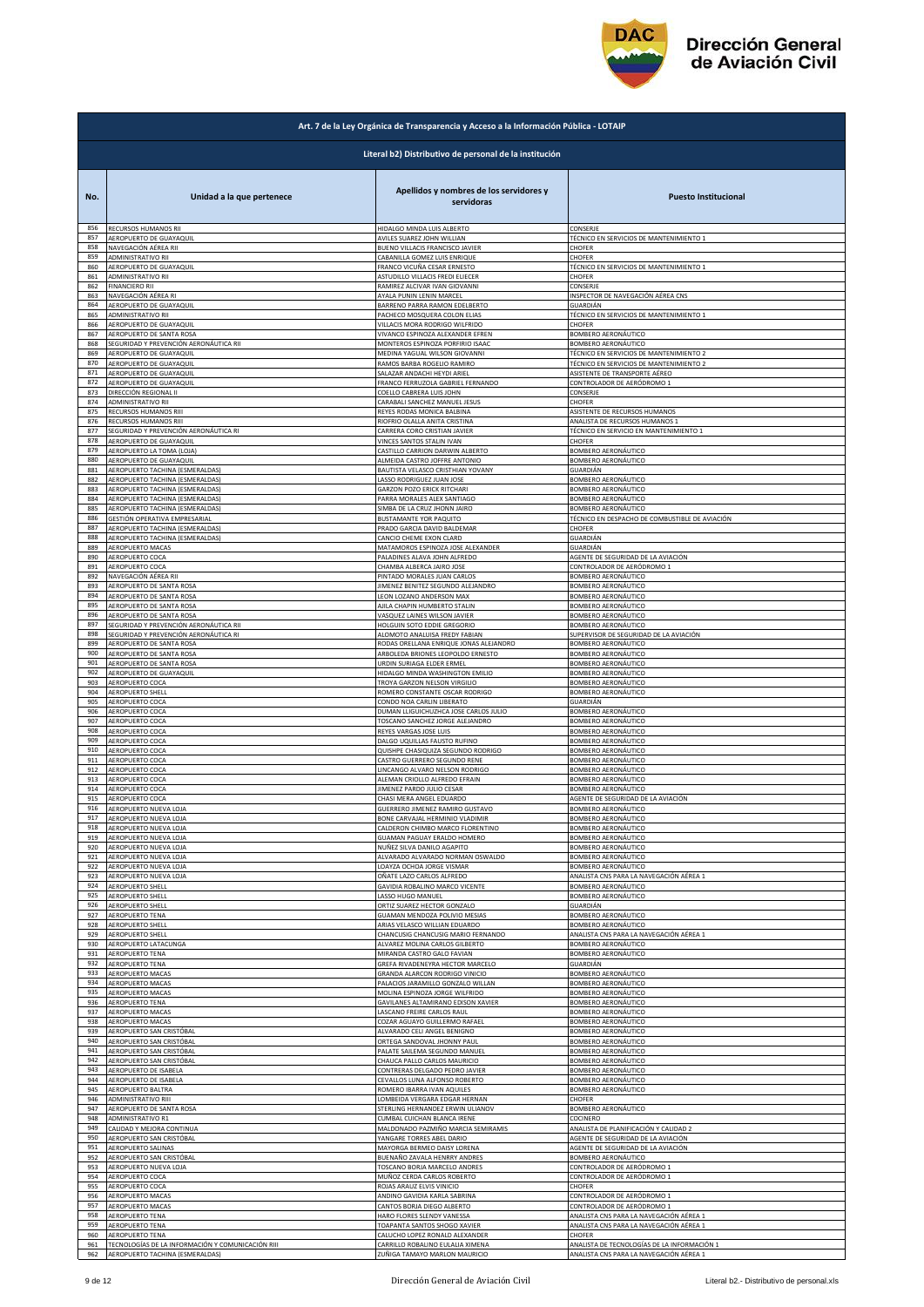

|              | Art. 7 de la Ley Orgánica de Transparencia y Acceso a la Información Pública - LOTAIP |                                                         |                                                              |  |
|--------------|---------------------------------------------------------------------------------------|---------------------------------------------------------|--------------------------------------------------------------|--|
|              | Literal b2) Distributivo de personal de la institución                                |                                                         |                                                              |  |
| No.          | Unidad a la que pertenece                                                             | Apellidos y nombres de los servidores y<br>servidoras   | <b>Puesto Institucional</b>                                  |  |
| 963          | COORDINACIÓN ADMINISTRATIVA                                                           | VALENCIA QUIROZ JENNY ADRIANA                           | OFICINISTA                                                   |  |
| 964          | AEROPUERTO QUITO                                                                      | BONILLA CUADRADO ALEX JAVIER                            | ANALISTA CNS PARA LA NAVEGACIÓN AÉREA 1                      |  |
| 965          | INSPECCIÓN Y CERTIFICACIÓN AERONÁUTICA RI                                             | SANCHEZ VALLEJO NELLY FERNANDA                          | INSPECTOR AUXILIAR DE CABINA                                 |  |
| 966          | AEROPUERTO QUITO                                                                      | ZAPATA NARANJO SANDRA VERONICA                          | ASISTENTE DE TRANSPORTE AÉREO                                |  |
| 967          | AEROPUERTO QUITO                                                                      | JIMENEZ RIVAS EVELYN DAYANA                             | ASISTENTE DE TRANSPORTE AÉREO                                |  |
| 968          | AEROPUERTO QUITO                                                                      | DARQUEA REVELO MARCOS ALEXANDER                         | CONTROLADOR DE AERÓDROMO 1                                   |  |
| 969          | AEROPUERTO QUITO                                                                      | IPIALES BUNCI DARWIN ROLANDO                            | ANALISTA CNS PARA LA NAVEGACIÓN AÉREA 1                      |  |
| 970          | ADMINISTRATIVO R1                                                                     | TACO TAIPE JORGE ENRIQUE                                | GUARDIÁN                                                     |  |
| 971          | GESTIÓN OPERATIVA EMPRESARIAL                                                         | CEPEDA CELA WASHINGTON FERNANDO                         | TÉCNICO EN DESPACHO DE COMBUSTIBLE DE AVIACIÓN               |  |
| 972          | GESTIÓN OPERATIVA EMPRESARIAL                                                         | MERO MERA PATRICIO ROBERTO                              | TÉCNICO EN DESPACHO DE COMBUSTIBLE DE AVIACIÓN               |  |
| 973          | GESTIÓN OPERATIVA EMPRESARIAL                                                         | ALVAREZ SOLORZANO JAIME JAVIER                          | TÉCNICO EN DESPACHO DE COMBUSTIBLE DE AVIACIÓN               |  |
| 974          | GESTIÓN OPERATIVA EMPRESARIAL                                                         | GARCIA SANCHEZ CARLOS DANIEL                            | SUPERVISOR DE OPERACIONES DE COMBUSTIBLE DE AVIACIÓN         |  |
| 975<br>976   | ADMINISTRATIVO FINANCIERO                                                             | ALVARADO ROSADO KATHERINE ELIZABETH                     | OFICINISTA                                                   |  |
| 977          | AEROPUERTO DE GUAYAQUIL                                                               | SEGURA ESPINOZA JANINA JUANA                            | ANALISTA CNS PARA LA NAVEGACIÓN AÉREA 1                      |  |
|              | AEROPUERTO DE GUAYAQUIL                                                               | WBRASLERS ENDARA AARON DAMIAN                           | ANALISTA CNS PARA LA NAVEGACIÓN AÉREA 1                      |  |
| 978          | AEROPUERTO DE GUAYAQUIL                                                               | RUGEL ANCHUNDIA MARIA MAGDALENA                         | ANALISTA CNS PARA LA NAVEGACIÓN AÉREA 1                      |  |
| 979          | AEROPUERTO DE GUAYAQUIL                                                               | BARAHONA VEGA PLACIDO JESUS                             | SUPERVISOR DE SEGURIDAD DE LA AVIACIÓN                       |  |
| 980          | AEROPUERTO DE GUAYAQUIL                                                               | ITURRALDE GARCIA PAULINA ANDREA                         | INSPECTOR DE AERÓDROMO                                       |  |
| 981          | AEROPUERTO SALINAS                                                                    | SALAZAR BEJEGUEN LUIS ENRIQUE                           | TÉCNICO EN SERVICIOS AERONÁUTICOS                            |  |
| 982          | AEROPUERTO SALINAS                                                                    | TIPANTIZA PATIÑO ARMANDO ALIPIO                         | TÉCNICO EN SERVICIOS AERONÁUTICOS                            |  |
| 983          | ADMINISTRATIVO FINANCIERO                                                             | VILLON CASTRO PATRICIO ALFREDO                          | ASISTENTE FINANCIERO                                         |  |
| 984          | <b>FINANCIERO RII</b>                                                                 | VILLAVICENCIO PALMA JULIA DEL CARMEN                    | ANALISTA FINANCIERO 1                                        |  |
| 985          | AEROPUERTO SAN CRISTÓBAL                                                              | SANTANA SANCHEZ LUIS ARMANDO                            | AGENTE DE SEGURIDAD DE LA AVIACIÓN                           |  |
| 986          | NAVEGACIÓN AÉREA RI                                                                   | BUENAÑO OROZCO SANDRA CECILIA                           | ANALISTA EN COMUNICACIONES AFS 1                             |  |
| 987          | AEROPUERTO CUENCA                                                                     | GUILLEN IGLESIAS BYRON GUSTAVO                          | SUPERVISOR DE SEGURIDAD DE LA AVIACIÓN                       |  |
| 988          | AEROPUERTO CUENCA                                                                     | BONILLA YUCAILLA DIEGO FERNANDO                         | CONTROLADOR DE AERÓDROMO 1                                   |  |
| 989          | AEROPUERTO CUENCA                                                                     | ROMERO INGA MARIA FERNANDA                              | ASISTENTE DE TRANSPORTE AÉREO                                |  |
| 990          | AEROPUERTO CUENCA                                                                     | BERNAL PULLA VERONICA ALEXANDRA                         |                                                              |  |
| 991          | GESTIÓN OPERATIVA EMPRESARIAL                                                         | ZARUMA HEREDIA SEGUNDO                                  | OFICINISTA<br>TÉCNICO EN DESPACHO DE COMBUSTIBLE DE AVIACIÓN |  |
| 992          | AEROPUERTO LATACUNGA                                                                  | VILLALVA BARRIGA JAIME MIGUEL                           | AGENTE DE SEGURIDAD DE LA AVIACIÓN                           |  |
| 993          | RECURSOS HUMANOS RI                                                                   | CHICAIZA CHAUCA FELIX DE JESUS                          | CHOFER                                                       |  |
| 994          | AEROPUERTO LATACUNGA                                                                  | CHANCUSIG CASA SEGUNDO DANIEL                           | CHOFER                                                       |  |
| 995          | AEROPUERTO LATACUNGA                                                                  | GUAYTA IZA EDISON FABIAN                                | CHOFER                                                       |  |
| 996<br>997   | AEROPUERTO LATACUNGA                                                                  | ALMEIDA PASTRANO DIEGO FRANCISCO                        | CHOFER<br>AGENTE DE SEGURIDAD DE LA AVIACIÓN                 |  |
| 998          | AEROPUERTO LATACUNGA<br>AEROPUERTO SHELL                                              | ORTIZ MENA DARWIN ISRAEL<br>HIDALGO MARQUEZ JOSE RAFAEL | CHOFER                                                       |  |
| 999          | AEROPUERTO LA TOMA (LOJA)                                                             | PALADINES BRAVO CESAR AUGUSTO                           | ANALISTA CNS PARA LA NAVEGACIÓN AÉREA 1                      |  |
| 1000         | AEROPUERTO LA TOMA (LOJA)                                                             | CORDOVA CORDOVA JOSE LUIS                               | AGENTE DE SEGURIDAD DE LA AVIACIÓN                           |  |
| 1001         | GESTIÓN OPERATIVA EMPRESARIAL                                                         | MOSQUERA ROMERO JOEL GUILLERMO                          | TÉCNICO EN DESPACHO DE COMBUSTIBLE DE AVIACIÓN               |  |
| 1002         | NAVEGACIÓN AÉREA RI                                                                   | ESTRELLA MENA JENNIFER PAULINA                          | CONTROLADOR DE AERÓDROMO 1                                   |  |
| 1003<br>1004 | AEROPUERTO MANTA                                                                      | ECHEVERRIA LUCERO CARLOS FERNANDO                       | CONTROLADOR DE AERÓDROMO 1                                   |  |
| 1005         | AEROPUERTO MANTA                                                                      | NOLE CURIMILMA MANUEL ENRIQUE                           | CONTROLADOR DE AERÓDROMO 1                                   |  |
|              | AEROPUERTO MANTA                                                                      | ESCALANTE CODENA MIREYA ELIZABETH                       | CONTROLADOR DE AERÓDROMO 1                                   |  |
| 1006         | AEROPUERTO MANTA                                                                      | MERA CAMACHO MARIA JOSE                                 | AGENTE DE SEGURIDAD DE LA AVIACIÓN                           |  |
| 1007         | AEROPUERTO MANTA                                                                      | ANDRADE LEON DAVID FERNANDO                             | CONTROLADOR DE AERÓDROMO 1                                   |  |
| 1008         | NAVEGACIÓN AÉREA RI                                                                   | CARDENAS AULESTIA LEONARDO ANDRES                       | CONTROLADOR DE AERÓDROMO 1                                   |  |
| 1009         | AEROPUERTO TACHINA (ESMERALDAS)                                                       | MACIAS MARIN LUIS EMILIO                                | BOMBERO AERONÁUTICO                                          |  |
| 1010         | GESTIÓN OPERATIVA EMPRESARIAL                                                         | VANEGAS VALLE DARIO JAVIER                              | TÉCNICO EN DESPACHO DE COMBUSTIBLE DE AVIACIÓN               |  |
| 1011         | GESTIÓN OPERATIVA EMPRESARIAL                                                         | GRANDA VALAREZO MARLON HALAIN                           | TÉCNICO EN DESPACHO DE COMBUSTIBLE DE AVIACIÓN               |  |
| 1012         | AEROPUERTO DE SANTA ROSA                                                              | CARRION LAM ANTONY JOSUE                                | BOMBERO AERONÁUTICO                                          |  |
| 1013         | <b>AEROPUERTO SALINAS</b>                                                             | MANCHENO MUÑOZ JONATHAN OMAR                            | AGENTE DE SEGURIDAD DE LA AVIACIÓN                           |  |
| 1014         | AEROPUERTO DE GUAYAQUIL                                                               | PADILLA MORA GEOVANNI FRANCISCO                         | TÉCNICO CNS PARA LA NAVEGACIÓN AÉREA                         |  |
| 1015         | AEROPUERTO SALINAS                                                                    | ORRALA PITA KAREN TATIANA                               | AGENTE DE SEGURIDAD DE LA AVIACIÓN                           |  |
| 1016         | AEROPUERTO COCA                                                                       | CABEZAS GUAYASAMIN LUIS DAVID                           | NSPECTOR DESPACHADOR DE VUELO 1                              |  |
| 1017         | AEROPUERTO LA TOMA (LOJA)                                                             | CORDOVA VILLAVICENCIO IVONE MARGOHT                     | AGENTE DE SEGURIDAD DE LA AVIACIÓN                           |  |
| 1018         | AEROPUERTO DE SANTA ROSA                                                              | CAISAGUANO USHIÑA MARCO ANTONIO                         | INSPECTOR DESPACHADOR DE VUELO 2                             |  |
| 1019         | AEROPUERTO DE SANTA ROSA                                                              | MARCA ALEX ELADIO                                       | CONSERJE                                                     |  |
| 1020         | AEROPUERTO COCA                                                                       | DULCE GRANDA EDMUNDO JAVIER                             | AGENTE DE SEGURIDAD DE LA AVIACIÓN                           |  |
| 1021         | AEROPUERTO MANTA                                                                      | MORA CURIPOMA EDER DANILO                               | AGENTE DE SEGURIDAD DE LA AVIACIÓN                           |  |
| 1022         | <b>ADMINISTRATIVO RII</b>                                                             | ORTIZ VILLACIS EDUARDO ALBERTO                          | CONSERJE                                                     |  |
| 1023         | AFROPUFRTO DE SANTA ROSA                                                              | FEIIOO LOAYZA JAVIER MANRIOUE                           | BOMBERO AFRONÁUTICO                                          |  |
| 1024         | AEROPUERTO DE SANTA ROSA                                                              | SUAREZ QUIMI ALEX PAOLO                                 | TÉCNICO CNS PARA LA NAVEGACIÓN AÉREA                         |  |
| 1025         | AEROPUERTO LA TOMA (LOJA)                                                             | CORREA PARDO DARWIN DAVID                               | CHOFER                                                       |  |
| 1026         | SEGURIDAD Y PREVENCIÓN AERONÁUTICA RIII                                               | PULLAS GUZMAN PAMELA MICHELLE                           | AGENTE DE SEGURIDAD DE LA AVIACIÓN                           |  |
| 1027         | AEROPUERTO LA TOMA (LOJA)                                                             | VERDESOTO RODRIGUEZ MIJAIL ALEJANDRO                    | BOMBERO AERONÁUTICO                                          |  |
| 1028         | AEROPUERTO LA TOMA (LOJA)                                                             | GRANDA OCAMPOS KLEVER FERNANDO                          | AGENTE DE SEGURIDAD DE LA AVIACIÓN                           |  |
| 1029         | AEROPUERTO MANTA                                                                      | SANTILLAN LARA WILLIAM FERNANDO                         | CONTROLADOR DE AERÓDROMO 1                                   |  |
| 1030         | NAVEGACIÓN AÉREA RI                                                                   | HIDALGO PROAÑO ORLANDO MARCELO                          | ANALISTA DE METEOROLOGÍA AERONÁUTICA 1                       |  |
| 1031         | CAPACITACIÓN NACIONAL                                                                 | RUIZ CHAVEZ VERONICA ALICIA                             | INSTRUCTOR TÉCNICO DE CAPACITACIÓN AERONÁUTICA               |  |
| 1032         | AEROPUERTO LA TOMA (LOJA)                                                             | CORDOVA LOAIZA CESAR AUGUSTO                            | BOMBERO AERONÁUTICO                                          |  |
| 1033         | GESTIÓN OPERATIVA EMPRESARIAL                                                         | PALACIOS ZABALA SAUL                                    | TÉCNICO EN DESPACHO DE COMBUSTIBLE DE AVIACIÓN               |  |
| 1034         | NAVEGACIÓN AÉREA RI                                                                   | QUINGA MEZA ANGELA ELIZABETH                            | ANALISTA CNS PARA LA NAVEGACIÓN AÉREA 1                      |  |
| 1035         | GESTIÓN OPERATIVA EMPRESARIAL                                                         | AREVALO GUARTATANGA JUAN EZEQUIEL                       | TÉCNICO EN DESPACHO DE COMBUSTIBLE DE AVIACIÓN               |  |
| 1036         | GESTIÓN OPERATIVA EMPRESARIAL                                                         | MENDOZA CASA LUIS WASHINGTON                            | FÉCNICO EN DESPACHO DE COMBUSTIBLE DE AVIACIÓN               |  |
| 1037         | GESTIÓN OPERATIVA EMPRESARIAL                                                         | CHICAIZA GUAYTA WALTER LUIS                             | TÉCNICO EN DESPACHO DE COMBUSTIBLE DE AVIACIÓN               |  |
| 1038         | AEROPUERTO MANTA                                                                      | CEVALLOS PONCE JOSE EPIMENIDES                          | AGENTE DE SEGURIDAD DE LA AVIACIÓN                           |  |
| 1039         | AEROPUERTO MANTA                                                                      | INTRIAGO CASANOVA RODY JOSE                             | AGENTE DE SEGURIDAD DE LA AVIACIÓN                           |  |
| 1040         | AEROPUERTO DE GUAYAQUIL                                                               | AGUIRRE FREIRE OSCAR RAUL                               | CONTROLADOR DE AERÓDROMO 1                                   |  |
| 1041         | AEROPUERTO DE GUAYAQUIL                                                               | PINO SOLEDISPA MARLON JAVIER                            | ANALISTA DE METEOROLOGÍA AERONÁUTICA 1                       |  |
| 1042         | AEROPUERTO DE SANTA ROSA                                                              | ZAMBRANO SILVA JUAN FABRICIO                            | CONTROLADOR DE AERÓDROMO 1                                   |  |
| 1043         | AEROPUERTO BALTRA                                                                     | <b>DIAZ TORRES ROSA BEATRIZ</b>                         | AGENTE DE SEGURIDAD DE LA AVIACIÓN                           |  |
| 1044         | GESTIÓN OPERATIVA EMPRESARIAL                                                         | ENCALADA SANCHEZ RICHARD PABLO                          | TÉCNICO EN DESPACHO DE COMBUSTIBLE DE AVIACIÓN               |  |
| 1045         | GESTIÓN OPERATIVA EMPRESARIAL                                                         | TOAPANTA ALMACHI VICTOR OCTAVIO                         | TÉCNICO EN DESPACHO DE COMBUSTIBLE DE AVIACIÓN               |  |
| 1046         | ADMINISTRATIVO RII                                                                    | DELGADO MUÑOZ RUBEN DARIO                               | CHOFER                                                       |  |
| 1047         | GESTIÓN OPERATIVA EMPRESARIAL                                                         | MEJIA PARRA FRANKLIN JAVIER                             | TÉCNICO EN DESPACHO DE COMBUSTIBLE DE AVIACIÓN               |  |
| 1048         | GESTIÓN OPERATIVA EMPRESARIAL                                                         | RONQUILLO VARGAS DANNY COLON                            | TÉCNICO EN DESPACHO DE COMBUSTIBLE DE AVIACIÓN               |  |
| 1049         | AEROPUERTO LATACUNGA                                                                  | QUIJANO ERAZO CARLOS ROBERTO                            | AGENTE DE SEGURIDAD DE LA AVIACIÓN                           |  |
| 1050         | AEROPUERTO DE SANTA ROSA                                                              | ROSALES ALAÑA RONALD PATRICIO                           | CONTROLADOR DE APROXIMACIÓN NO RADAR                         |  |
| 1051         | ADMINISTRATIVO R1                                                                     | CATUCUAMBA NICOLALDE FAUSTO WILIAN                      | GUARDIÁN                                                     |  |
| 1052         | <b>FINANCIERO RI</b>                                                                  | VIVAS SIMBAÑA JULIO CESAR                               | ASISTENTE FINANCIERO                                         |  |
| 1053         | <b>FINANCIERO RI</b>                                                                  | PROAÑO VALDOSPINOS MARIA FERNANDA                       | ANALISTA FINANCIERO 1                                        |  |
| 1054         | <b>FINANCIERO RI</b>                                                                  | QUILUMBA SAMUEZA DANIEL ESTEBAN                         | ANALISTA FINANCIERO 2                                        |  |
| 1055         | <b>FINANCIERO RI</b>                                                                  | ESTRELLA SILVA LUZ MARINA                               | SECRETARIA                                                   |  |
| 1056         | AEROPUERTO DE GUAYAQUIL                                                               | ORTIZ TAPIA ISMAEL FERNANDO                             | CONTROLADOR DE AERÓDROMO 1                                   |  |
| 1057         | NAVEGACIÓN AÉREA RI                                                                   | QUEVEDO ESPINOZA NELSON MARCELO                         | ANALISTA DE INFORMACIÓN AERONÁUTICA 1                        |  |
| 1058         | AEROPUERTO TACHINA (ESMERALDAS)                                                       | CANTOS VERA CESAR AUGUSTO                               | ANALISTA CNS PARA LA NAVEGACIÓN AÉREA 1                      |  |
| 1059         | AEROPUERTO TACHINA (ESMERALDAS)                                                       | PADILLA QUIÑONEZ LUIS GERARDO                           | BOMBERO AERONÁUTICO                                          |  |
| 1060         | AEROPUERTO DE GUAYAQUIL                                                               | SANDOVAL PUGA DAISY MABEL                               | ANALISTA DE METEOROLOGÍA AERONÁUTICA 1                       |  |
| 1061         | AEROPUERTO DE GUAYAQUIL                                                               | LLIGUISACA HIDALGO JORGE RICARDO                        | ANALISTA DE METEOROLOGÍA AERONÁUTICA 1                       |  |
| 1062         | ADMINISTRATIVO R1                                                                     | GARZON SANDOVAL EDISON FABIAN                           | CHOFFR                                                       |  |
| 1063         | AEROPUERTO NUEVA LOJA                                                                 | OJEDA CANO HERNAN JORGE                                 | AGENTE DE SEGURIDAD DE LA AVIACIÓN                           |  |
| 1064         | AEROPUERTO COCA                                                                       | MOYA QUINATOA ARTURO JAVIER                             | AGENTE DE SEGURIDAD DE LA AVIACIÓN                           |  |
| 1065         | <b>FINANCIERO RI</b>                                                                  | TAPIA LUNA TANIA LORENA                                 | SECRETARIA EJECUTIVA 1                                       |  |
| 1066         | AEROPUERTO SHELL                                                                      | CAMPOS NAULA MARITZA ELIZABETH                          | ANALISTA CNS PARA LA NAVEGACIÓN AÉREA 1                      |  |
| 1067         | AEROPUERTO SHELL                                                                      | VALLE SUAREZ ANGEL FERNANDO                             | AGENTE DE SEGURIDAD DE LA AVIACIÓN                           |  |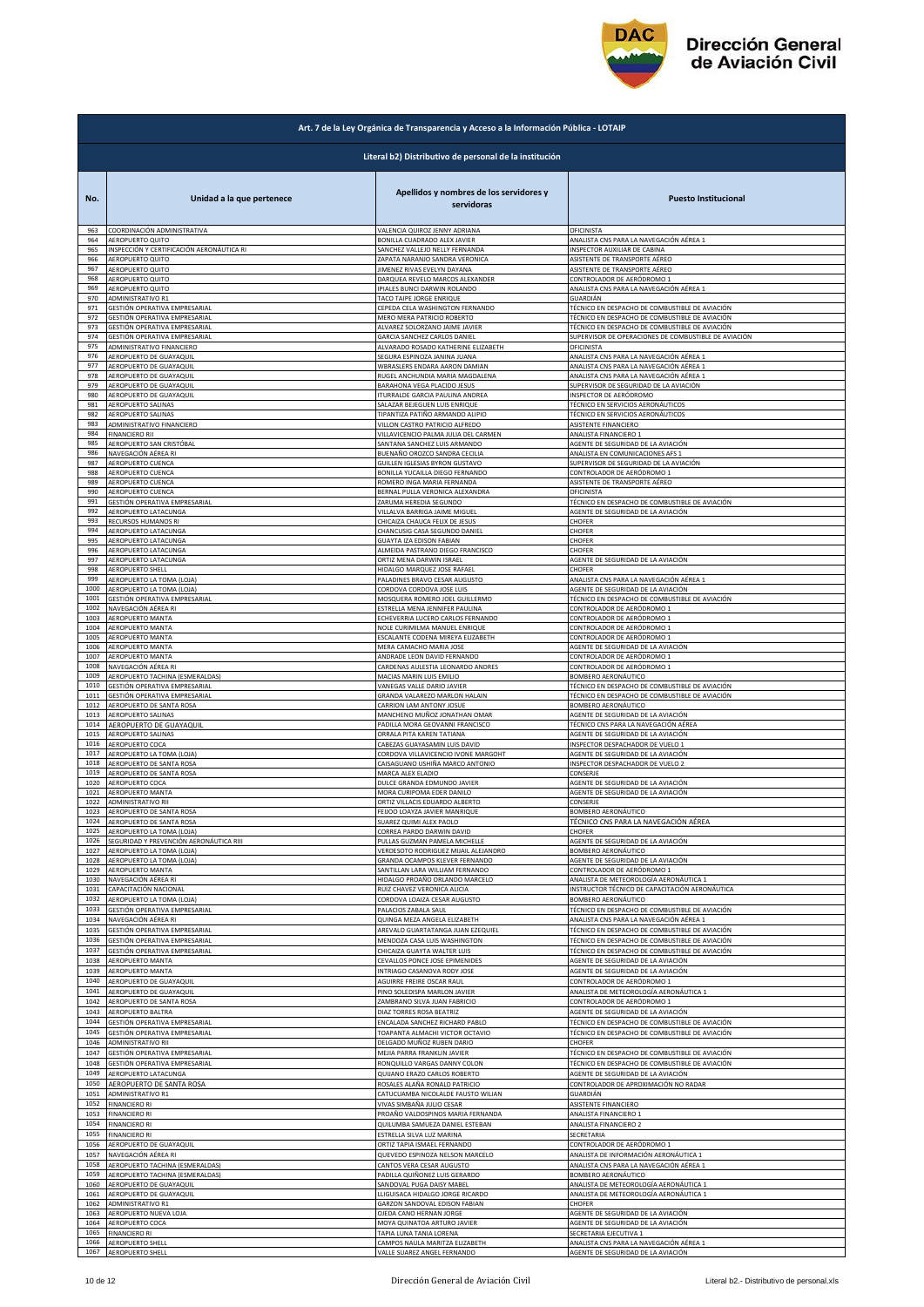

|              | Art. 7 de la Ley Orgánica de Transparencia y Acceso a la Información Pública - LOTAIP |                                                                                           |                                                                                     |  |
|--------------|---------------------------------------------------------------------------------------|-------------------------------------------------------------------------------------------|-------------------------------------------------------------------------------------|--|
|              | Literal b2) Distributivo de personal de la institución                                |                                                                                           |                                                                                     |  |
| No.          | Unidad a la que pertenece                                                             | Apellidos y nombres de los servidores y<br>servidoras                                     | <b>Puesto Institucional</b>                                                         |  |
| 1068         | AEROPUERTO COCA                                                                       | CABEZAS MANZANO RAUL VINICIO                                                              | ANALISTA CNS PARA LA NAVEGACIÓN AÉREA 1                                             |  |
| 1069         | <b>FINANCIERO RII</b>                                                                 | ROJAS PINCAY MARIA MAGDALENA                                                              | <b>ASISTENTE FINANCIERA</b>                                                         |  |
| 1070         | INGENIERÍA AEROPORTUARIA RII                                                          | LOZANO SANTANA EDGAR XAVIER                                                               | ANALISTA DE INGENIERÍA AEROPORTUARIA 1                                              |  |
| 1071         | ADMINISTRATIVO RII                                                                    | VILLAGOMEZ ROCA FRANKLIN GERMAN                                                           | ASISTENTE DE PROVEEDURÍA                                                            |  |
| 1072         | RECURSOS HUMANOS RII                                                                  | NUÑEZ VACA MARLIN VANESA                                                                  | OFICINISTA                                                                          |  |
| 1073         | COORDINACIÓN ADMINISTRATIVA                                                           | TOSCANO POZO PAOLA ALEJANDRA                                                              | ANALISTA DE RECURSOS HUMANOS 2                                                      |  |
| 1074         | COORDINACIÓN ADMINISTRATIVA                                                           | ULLOA VILLAVICENCIO MERLE LILIANA                                                         | SECRETARIA                                                                          |  |
| 1075         | AEROPUERTO SAN CRISTÓBAL                                                              | ESPINOZA VERA JHOVANNY FARID                                                              | <b>INSPECTOR DESPACHADOR DE VUELO 1</b>                                             |  |
| 1076         | AEROPUERTO QUITO                                                                      | JARAMILLO MAFLA JAIME AUGUSTO                                                             | INSPECTOR DE TRANSPORTE AÉREO                                                       |  |
| 1077         | AEROPUERTO QUITO                                                                      | CAICEDO MIRANDA VALERIA KATERINE                                                          | INSPECTOR OPERACIONES DE VUELO                                                      |  |
| 1078         | AEROPUERTO QUITO                                                                      | MELENDEZ SUAREZ MERCEDES CRISTINA                                                         | SECRETARIA                                                                          |  |
| 1079<br>1080 | AEROPUERTO QUITO                                                                      | GONZALEZ BRUNO JONATHAN MIGUEL                                                            | CONTROLADOR DE AERÓDROMO 1                                                          |  |
| 1081         | ADMINISTRATIVO R1                                                                     | MUÑOZ CHISAGUANO WILMAN PATRICIO                                                          | CONSERJE                                                                            |  |
|              | <b>ADMINISTRATIVO R1</b>                                                              | BARAHONA LOPEZ STALIN GERMAN                                                              | ASISTENTE DE PROVEEDURÍA                                                            |  |
| 1082         | <b>ADMINISTRATIVO R1</b>                                                              | ANDRADE CARRION CARLOS ANDRES                                                             | CONSERJE                                                                            |  |
| 1083         | NAVEGACIÓN AÉREA RI                                                                   | PAREDES ATIENCIA ROBERTO CARLOS                                                           | ANALISTA CNS PARA LA NAVEGACIÓN AÉREA 1                                             |  |
| 1084         | AEROPUERTO DE GUAYAQUIL                                                               | SEGURA LAMOTA HJALMAR PAUL                                                                | CONTROLADOR DE AERÓDROMO 1                                                          |  |
| 1085         | AEROPUERTO DE GUAYAQUIL                                                               | VASQUEZ CEVALLOS EDGAR WILMER                                                             | INSPECTOR DE AERÓDROMO                                                              |  |
| 1086         | CAPACITACIÓN NACIONAL                                                                 | NOBOA MALDONADO MARIA GABRIELA                                                            | INSTRUCTOR TÉCNICO DE CAPACITACIÓN AERONÁUTICA                                      |  |
| 1087         | <b>FINANCIERO RII</b>                                                                 | VANONI SANTOS MARIA SOL                                                                   | ANALISTA FINANCIERO 2                                                               |  |
| 1088         | <b>FINANCIERO RI</b>                                                                  | ALMEIDA RUIZ ANA LUCIA                                                                    | ANALISTA FINANCIERO 2                                                               |  |
| 1089         | INGENIERÍA AEROPORTUARIA RII                                                          | MARIN MURILLO WASHINGTON LEONARDO                                                         | ANALISTA DE INGENIERÍA AEROPORTUARIA 1                                              |  |
| 1090         | INGENIERÍA AEROPORTUARIA RIII                                                         | PALACIOS OBANDO MARIA ELIZABETH                                                           | ANALISTA DE INGENIERÍA AEROPORTUARIA 1                                              |  |
| 1091         | AEROPUERTO LATACUNGA                                                                  | TOBAR ATIAGA MARTIN GUSTAVO DE JESUS                                                      | NSPECTOR DESPACHADOR DE VUELO 2                                                     |  |
| 1092         | AEROPUERTO LATACUNGA                                                                  | VASQUEZ CASTRO DARIO XAVIER                                                               | ANALISTA CNS PARA LA NAVEGACIÓN AÉREA 1                                             |  |
| 1093         | AEROPUERTO MANTA                                                                      | VILLACRES PINCAY ANGEL MARCELO                                                            | ANALISTA DE INFORMACIÓN AERONÁUTICA 1                                               |  |
| 1094         | AEROPUERTO MANTA                                                                      | LIMA TORRES DEMETRIO WLADIMIR                                                             | INSPECTOR DESPACHADOR DE VUELO 2                                                    |  |
| 1095         | AEROPUERTO MANTA                                                                      | AVEIGA VERA MARIA GABRIELA                                                                | ASISTENTE DE TRANSPORTE AÉREO                                                       |  |
| 1096         | AEROPUERTO MANTA                                                                      | LOPEZ MUÑOZ DAVID FABRICIO                                                                | CONTROLADOR DE AERÓDROMO 1                                                          |  |
| 1097         | AEROPUERTO MANTA                                                                      | POMA COSTA JUAN PABLO                                                                     | CONTROLADOR DE AERÓDROMO 1                                                          |  |
| 1098         | AEROPUERTO MANTA                                                                      | ROLDAN FARFAN GENNY JASMIN                                                                | AGENTE DE SEGURIDAD DE LA AVIACIÓN                                                  |  |
| 1099         | AEROPUERTO DE SANTA ROSA                                                              | SARMIENTO CABANILLA RONALD JAVIER                                                         | ANALISTA DE METEOROLOGÍA AERONÁUTICA 1                                              |  |
| 1100         | AEROPUERTO NUEVA LOJA                                                                 | ANDINO GAVIDIA RICHARD PAUL                                                               | AGENTE DE SEGURIDAD DE LA AVIACIÓN                                                  |  |
| 1101         | AEROPUERTO LATACUNGA                                                                  | MALDONADO ORTIZ MARCO VINICIO                                                             | ANALISTA CNS PARA LA NAVEGACIÓN AÉREA 1                                             |  |
| 1102         | RECURSOS HUMANOS RII                                                                  | GARCIA MONTESDEOCA MARIA PILAR                                                            | ARVULARIO DE CENTRO INFANTIL                                                        |  |
| 1103         | RECURSOS HUMANOS RII                                                                  | GUEVARA MENA JORGE FABRICIO                                                               | ANALISTA DE RECURSOS HUMANOS 1                                                      |  |
| 1104         | AEROPUERTO TENA                                                                       | <b>GUZMAN GUZMAN EDWIN</b>                                                                | ANALISTA DE COMERCIALIZACIÓN 1                                                      |  |
| 1105         | ASESORÍA JURÍDICA RIII                                                                | CAICEDO OLIVO FAUSTO ISRAEL                                                               | ABOGADO 2                                                                           |  |
| 1106         | ASESORÍA JURÍDICA RII                                                                 | QUINDE PAREJA XIMENA CRISTINA                                                             | ABOGADO 3                                                                           |  |
| 1107         | INSPECCIÓN Y CERTIFICACIÓN AERONÁUTICA RII                                            | ANCHUNDIA GARCIA CARLOS LUIS                                                              | ASISTENTE DE TRANSPORTE AÉREO                                                       |  |
| 1108         | INSPECCIÓN Y CERTIFICACIÓN AERONÁUTICA RII                                            | GONZALEZ MORALES CHARLES EMIGDIO                                                          | INTENDENTE INSPECTOR PILOTO DE CONTROL                                              |  |
| 1109         | COORDINACIÓN ADMINISTRATIVA                                                           | SALGADO LOMAS JUANA JEANNETH                                                              | ASISTENTE FINANCIERO                                                                |  |
| 1110         | COORDINACIÓN ADMINISTRATIVA                                                           | MANJARRES NUÑEZ FAUSTO ALFONSO                                                            | ASISTENTE DE TECNOLOGÍAS DE LA INFORMACIÓN                                          |  |
| 1111         | AEROPUERTO TENA                                                                       | RIOS CASTRO ERIKA KATERINE                                                                | ASISTENTE DE ACTIVOS FIJOS                                                          |  |
| 1112         | RECURSOS HUMANOS RI                                                                   | CALVOPIÑA ANDRADE ANDREA ALEJANDRA                                                        | ANALISTA DE RECURSOS HUMANOS 2                                                      |  |
| 1113         | RECURSOS HUMANOS RI                                                                   | CARDOSO AVALOS MERY ELIZABETH                                                             | ANALISTA DE RECURSOS HUMANOS 1                                                      |  |
| 1114         | RECURSOS HUMANOS RI                                                                   | RODRIGUEZ AMORES CARLOS FERNANDO                                                          | SISTENTE DE RECURSOS HUMANOS                                                        |  |
| 1115         | ADMINISTRATIVO RII                                                                    | ZAMBRANO MERCHAN PAMELA MILENA                                                            | GUARDALMACÉN 1                                                                      |  |
| 1116         | RECURSOS HUMANOS RII                                                                  | MORALES MARTILLO KATIUSKA ELIZABETH                                                       | OFICINISTA                                                                          |  |
| 1117         | AEROPUERTO QUITO                                                                      | PEREZ TAPIA VICTOR ANDRES                                                                 | CONTROLADOR DE AERÓDROMO 1                                                          |  |
| 1118         | RECURSOS HUMANOS RI                                                                   | HERRERA ONTANEDA FRANCO ASDRUBAL                                                          | ASISTENTE DE RECURSOS HUMANOS                                                       |  |
| 1119         | <b>ADMINISTRATIVO R1</b>                                                              | <b>FLORES LARA EDGAR ANDRES</b>                                                           | ANALISTA DE SEGUROS AERONÁUTICOS 3                                                  |  |
| 1120         | AEROPUERTO QUITO                                                                      | GALVEZ DELGADO ESTEFANIA ELIZABETH                                                        | INSPECTOR DESPACHADOR DE VUELO 2                                                    |  |
| 1121         | AEROPUERTO QUITO                                                                      | ACARO LEON EDGAR PATRICIO<br><b>ASESORIAS/NIVEL DE APOYO</b>                              | TÉCNICO EN SERVICIOS EN MANTENIMIENTO 1                                             |  |
| 1122         | COORDINACIÓN GENERAL ADMINISTRATIVA FINANCIERA                                        | ALMEIDA MORENO VIVIANA DEL CARMEN                                                         | COORDINADOR GENERAL ADMINISTRATIVO FINANCIERO                                       |  |
| 1123         | DIRECCIÓN DE CERTIFICACIÓN DOCUMENTACIÓN Y ARCHIVO                                    | CASTRO GALVEZ SYLVIA ALEXANDRA                                                            | DIRECTOR DE SECRETARIA GENERAL                                                      |  |
| 1124         | DIRECCIÓN DE ASESORÍA JURÍDICA                                                        | CALVOPIÑA GARCIA CRISTINA SOFIA                                                           | )IRECTOR DE ASESORÍA JURÍDICA                                                       |  |
| 1125         | DIRECCION DE ASUNTOS REGULATORIOS DEL TRANSPORTE AEREO                                | VINUEZA ARMIJOS MARLON ROBERTO                                                            | )IRECTOR/A ASUNTOS REGULATORIOS DEL TRANSPORTE AEREC                                |  |
| 1126         | DIRECCIÓN FINANCIERA                                                                  | CARRERA SALVADOR SANTIAGO ANDRES                                                          | <b>DIRECTOR FINANCIERO</b>                                                          |  |
| 1127         | DIRECCIÓN DE ADMINISTRACIÓN DE TALENTO HUMANO                                         | RON ARIAS DIEGO JAVIER                                                                    | DIRECTOR/A DE ADMINISTRACIÓN DEL TALENTO HUMANO                                     |  |
| 1128         | DIRECCIÓN ADMINISTRATIVA                                                              | ANDRADE SALGADO ENRIQUE                                                                   | DIRECTOR ADMINISTRATIVO                                                             |  |
| 1129         | DIRECCIÓN DE PLANIFICACIÓN Y CALIDAD                                                  | SANCHEZ SANCHEZ BETY MARIBEL                                                              | DIRECTOR/A DE PLANIFICACIÓN Y GESTIÓN ESTRATÉGICA                                   |  |
| 1130         | DIRECCIÓN DE COMUNICACIÓN SOCIAL                                                      | CHAVEZ BENAVIDES JULIA EDITH                                                              | DIRECTOR DE COMUNICACIÓN SOCIAL                                                     |  |
| 1131         | DIRECCIÓN DE TECNOLOGÍAS DE LA INFORMACIÓN Y COMUNICACIÓN                             | CASTRO QUINDE CARLOS OSWALDO                                                              | DIRECTOR DE TECNOLOGÍAS DE INFORMACIÓN Y COMUNICACIÓN                               |  |
| 1132         | DIRECCIÓN ESCUELA TÉCNICA DE AVIACIÓN CIVIL                                           | DAVILA REYES ALFONSO XAVIER                                                               | DIRECTOR DE LA ESCUELA TÉCNICA DE AVIACIÓN CIVIL                                    |  |
| 1133         | DIRECCIÓN DE ASESORÍA JURÍDICA                                                        | HUILCA COBOS RITA MILA                                                                    | ABOGADO 2                                                                           |  |
| 1134         | DIRECCIÓN DE ASESORÍA JURÍDICA                                                        | VALLE TORO RUTH ELIZABETH                                                                 | ABOGADO 2                                                                           |  |
| 1135         | DIRECCIÓN DE ASESORÍA JURÍDICA                                                        | QUIMBITA PELAEZ MAYRA ALEJANDRA                                                           | ABOGADO 2                                                                           |  |
| 1136         | DIRECCIÓN DE ASESORÍA JURÍDICA                                                        | AGUILA BARRAGAN TELMO ITALO                                                               | ABOGADO 2                                                                           |  |
| 1137         | DIRECCIÓN DE ASESORÍA JURÍDICA                                                        | CARRION HARO LAURA MARGARITA                                                              | SECRETARIA                                                                          |  |
| 1138         | DIRECCIÓN DE ASESORÍA JURÍDICA                                                        | OÑATE CUNALATA DORIS ARIANA                                                               | ABOGADO 3                                                                           |  |
| 1139         | DIRECCIÓN DE ASESORÍA JURÍDICA                                                        | LARREA VERGARA MELINA NATHALIA                                                            | ABOGADO 2                                                                           |  |
| 1140         | DIRECCIÓN DE ASESORÍA JURÍDICA                                                        | LANDAZURI MORALES GUILLERMO XAVIER                                                        | ABOGADO 2                                                                           |  |
| 1141         | DIRECCIÓN DE ASESORÍA JURÍDICA                                                        | NIETO PALACIOS JIMENA LUCIA                                                               | SECRETARIA                                                                          |  |
| 1142         | DIRECCIÓN DE ASESORÍA JURÍDICA                                                        | HIDALGO BARQUET PRISCILLA FRANCHESKA                                                      | ABOGADO 3                                                                           |  |
| 1143         | REGISTRO AERONÁUTICO                                                                  | VELOZ JIMENEZ JAIME OSWALDO                                                               | REGISTRADOR AERONÁUTICO                                                             |  |
| 1144         | REGISTRO AERONÁUTICO                                                                  | VALENCIA GONZALEZ CECILIA JANNETH                                                         | ABOGADO 2                                                                           |  |
| 1145         | DIRECCIÓN DE COMUNICACIÓN SOCIAL                                                      | ROMERO PINOS MERCY MARIA                                                                  | PERIODISTA                                                                          |  |
| 1146         | DIRECCIÓN DE COMUNICACIÓN SOCIAL                                                      | JURADO VEGA JAVIER ALEJANDRO                                                              | ASISTENTE DE PERIODISMO                                                             |  |
| 1147         | DIRECCIÓN DE COMUNICACIÓN SOCIAL                                                      | TOAPANTA TAPIA LIDIA MARGOT                                                               | SECRETARIA                                                                          |  |
| 1148         | DIRECCIÓN DE COMUNICACIÓN SOCIAL                                                      | PABON GORDON ALEJANDRO FITZGERALD                                                         | <b>ERIODISTA 2</b>                                                                  |  |
| 1149<br>1150 | DIRECCIÓN DE COMUNICACIÓN SOCIAL                                                      | PALACIOS GUEVARA JOHANNA MALENA                                                           | PERIODISTA 2                                                                        |  |
| 1151<br>1152 | GESTIÓN DE TRÁNSITO AÉREO<br>PRESUPUESTO<br>DIRECCIÓN FINANCIERA                      | QUIJANO GUERRERO GINA JUDITH<br>SANDOVAL HILER JORGE HERNAN<br>ANDRADE MENA XAVIER WALTER | ECRETARIA EJECUTIVA 2<br><b>NALISTA DE PRESUPUESTO 3</b><br><b>FESORERO GENERAL</b> |  |
| 1153         | SEGURIDAD, BIENESTAR Y SALUD OCUPACIONAL                                              | VALLEJO CABADIANA YOLANDA DEL ROCIO                                                       | <b>TRABAJADORA SOCIAL</b>                                                           |  |
| 1154         | DIRECCIÓN DE TECNOLOGÍAS DE LA INFORMACIÓN Y COMUNICACIÓN                             | BASANTES MEJIA ALDO FABIO                                                                 | ANALISTA DE TECNOLOGÍAS DE LA INFORMACIÓN 3                                         |  |
| 1155         | DIRECCIÓN DE TECNOLOGÍAS DE LA INFORMACIÓN Y COMUNICACIÓN                             | CARDENAS QUENGUAN JUAN CARLOS                                                             | ANALISTA DE TECNOLOGÍAS DE LA INFORMACIÓN 1                                         |  |
| 1156         | DIRECCIÓN ADMINISTRATIVA                                                              | VILLARRUEL PONCE EDISON DANILO                                                            | ANALISTA ADMINISTRATIVO 3                                                           |  |
| 1157         | CONTABILIDAD                                                                          | RUBIO MERIZALDE SANDRA DEL CARMEN                                                         | ANALISTA DE ACTIVOS FIJOS 2                                                         |  |
| 1158         | ABASTECIMIENTOS                                                                       | MORENO MACIAS RENZO MARCELO                                                               | GUARDALMACÉN 1                                                                      |  |
| 1159         | ABASTECIMIENTOS                                                                       | MARTINEZ VILLAGOMEZ GRACE MARGOTH                                                         | OFICINISTA                                                                          |  |
| 1160         | DIRECCIÓN DE CERTIFICACIÓN DOCUMENTACIÓN Y ARCHIVO                                    | ALMACHE SOLIS ANGELICA DEL ROCIO                                                          | OFICINISTA                                                                          |  |
| 1161         | DIRECCIÓN DE CERTIFICACIÓN DOCUMENTACIÓN Y ARCHIVO                                    | BORJA ARAUJO ANDREA ESTEFANIA                                                             | SECRETARIA                                                                          |  |
| 1162         | DIRECCIÓN DE ASESORÍA JURÍDICA                                                        | ZAMBRANO CAMPOVERDE VICENTE YOBANI                                                        | ABOGADO 2                                                                           |  |
| 1163         | SEGURIDAD, BIENESTAR Y SALUD OCUPACIONAL                                              | VARGAS JARAMILLO FREDDY ALEJANDRO                                                         | ANALISTA DE RECURSOS HUMANOS 2                                                      |  |
| 1164         | SEGURIDAD, BIENESTAR Y SALUD OCUPACIONAL                                              | DUARTE CEDEÑO DORA PATRICIA FERNANDA                                                      | ODONTÓLOGO DE ATENCIÓN INSTITUCIONAL                                                |  |
| 1165         | SEGURIDAD, BIENESTAR Y SALUD OCUPACIONAL                                              | SALAZAR CERDA GERMAN ALBERTO                                                              | MÉDICO ESPECIALISTA DE ATENCIÓN INSTITUCIONAL                                       |  |
| 1166         | ADMINISTRACIÓN DEL TALENTO HUMANO                                                     | TORRES PIEDRA KATY PATRICIA                                                               | ANALISTA DE RECURSOS HUMANOS 3                                                      |  |
| 1167         | ADMINISTRACIÓN DEL TALENTO HUMANO                                                     | ALMEIDA HERRERA TANIA ALEJANDRA                                                           | ANALISTA DE RECURSOS HUMANOS 2                                                      |  |
| 1168         | DIRECCIÓN DE TECNOLOGÍAS DE LA INFORMACIÓN Y COMUNICACIÓN                             | CHICAIZA CHAUCA EDISON XAVIER                                                             | ANALISTA DE TECNOLOGÍAS DE LA INFORMACIÓN 2                                         |  |
| 1169         | ADMINISTRACIÓN DEL TALENTO HUMANO                                                     | JIJON SANCHEZ HUGO ERNESTO                                                                | ANALISTA DE RECURSOS HUMANOS 3                                                      |  |
| 1170         | DIRECCIÓN DE ASESORÍA JURÍDICA                                                        | DAVALOS MOSCOSO ISABEL DE LOURDES                                                         | <b>BOGADO 3</b>                                                                     |  |
| 1171         | ADMINISTRACIÓN DEL TALENTO HUMANO                                                     | ESPINOZA ROMAN CARLOS MARCELO                                                             | ANALISTA DE RECURSOS HUMANOS 1                                                      |  |
| 1172         | DIRECCIÓN DE ASESORÍA JURÍDICA                                                        | FUENTES LUCERO JAIME ERNESTO                                                              | ABOGADO 1                                                                           |  |